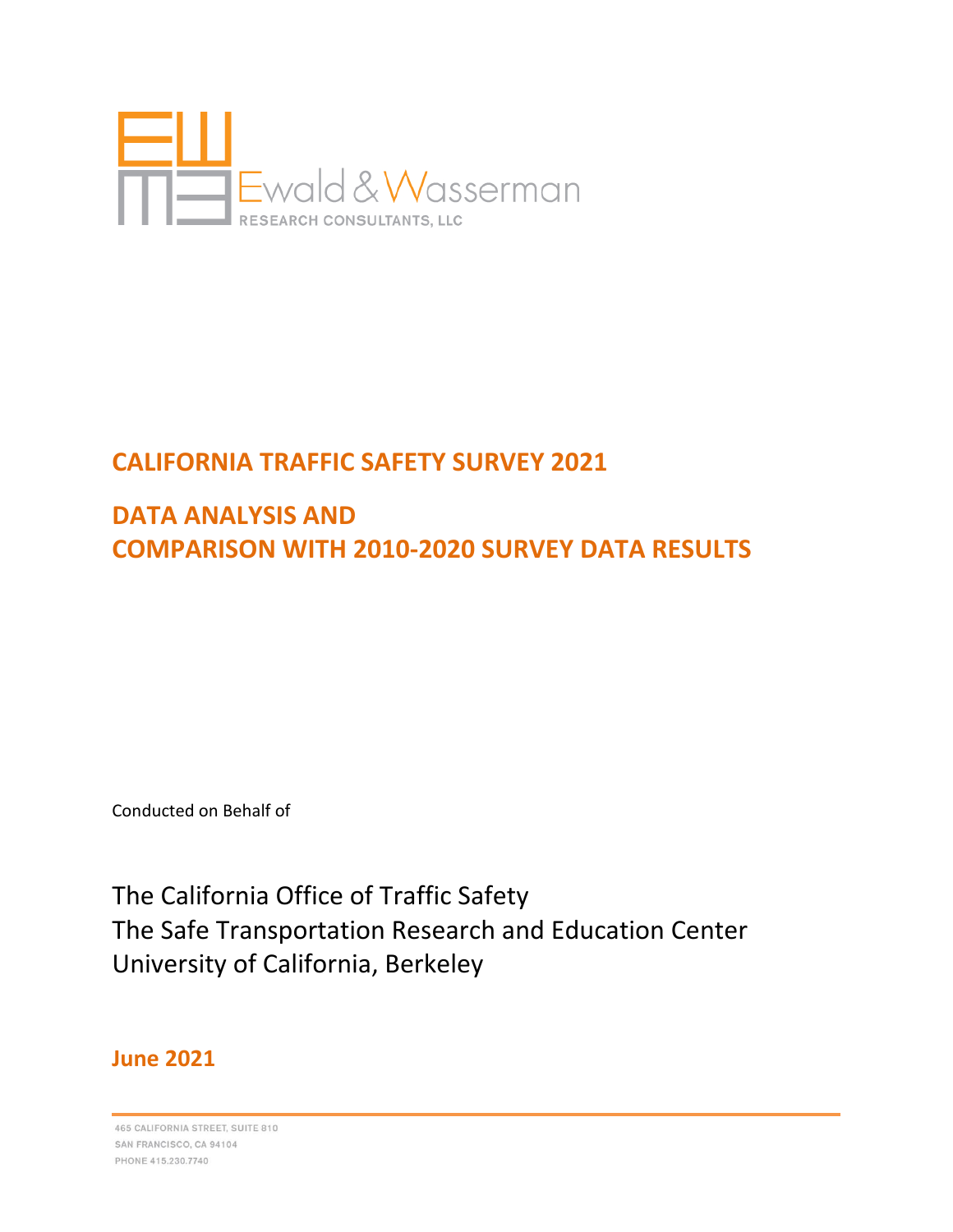### **TABLE OF CONTENTS**

| <b>SUMMARY OF FINDINGS</b>                                                   | 4              |
|------------------------------------------------------------------------------|----------------|
| <b>OVERVIEW OF 2021 STUDY</b>                                                | $\overline{7}$ |
| SURVEY DATA ANALYSIS AND COMPARISON WITH PREVIOUS YEARS                      | $\overline{7}$ |
| Data Weights                                                                 | 8              |
| <b>Analysis Notes</b>                                                        | 8              |
| Region Variable                                                              | 9              |
| <b>Respondent Demographics</b>                                               | 11             |
| Safety Concerns (Q2)                                                         | 12             |
| Safety Concerns (Q2) by California Region                                    | 14             |
| Safety Concerns (Q2) by Age                                                  | 14             |
| Behavioral Changes due to COVID-19 (COVID): Coding Categories                | 15             |
| Behavioral Changes due to COVID-19 (COVID) by California Region              | 16             |
| Behavioral Changes due to COVID-19 (COVID) by Age                            | 17             |
| Most Serious Distraction (Q3): Coding Categories                             | 17             |
| Most Serious Distraction (Q3) by Survey Wave                                 | 18             |
| Most Serious Distraction (Q3) by Region                                      | 19             |
| Using electronic device while driving (Q4) by Region and Wave                | 20             |
| Driving Mistake Due to Cell Phone Use (Q5) by Wave                           | 20             |
| Near Crash Due to Other Driver Talking/Texting on a Cell Phone (Q6) by Wave  | 21             |
| Likelihood of Being Ticketed for Hand-Held Phone Use or Texting (Q7) by Wave | 21             |
| Recall of "Go Safely California" (Q8a) by Region and Wave                    | 22             |
| Recall of "Drive Sober or Get Pulled Over" (Q8b) by Region and Wave          | 22             |
| Recall of "Slow the Fast Down" Campaign (Q8c) by Region                      | 23             |
| Recall of "DUI Doesn't Just Mean Booze" (Q8d) by Region and Wave             | 23             |
| Recall of "Put Your Phone Down, Just Drive" (Q8e) by Region and Wave         | 24             |
| Safety Campaign Source of Recall (Q8a-e)                                     | 24             |
| Intoxicated Driving (Q9) by Wave                                             | 25             |
| Intoxicated Driving (Q9) by Region                                           | 25             |
| Use of Alternative Ride Services When Drinking (Q10) by Region and Wave      | 26             |
| Designated Sober Driver (Q11) by Region and Wave                             | 27             |
| Recall of Sobriety/DUI Checkpoints in Past 6 Months (Q12) by Wave            | 28             |
| Recall of Sobriety/DUI Checkpoints in Past 6 Months (Q12) by Region          | 28             |
| Awareness of DUI (Q13) by Region and Wave                                    | 29             |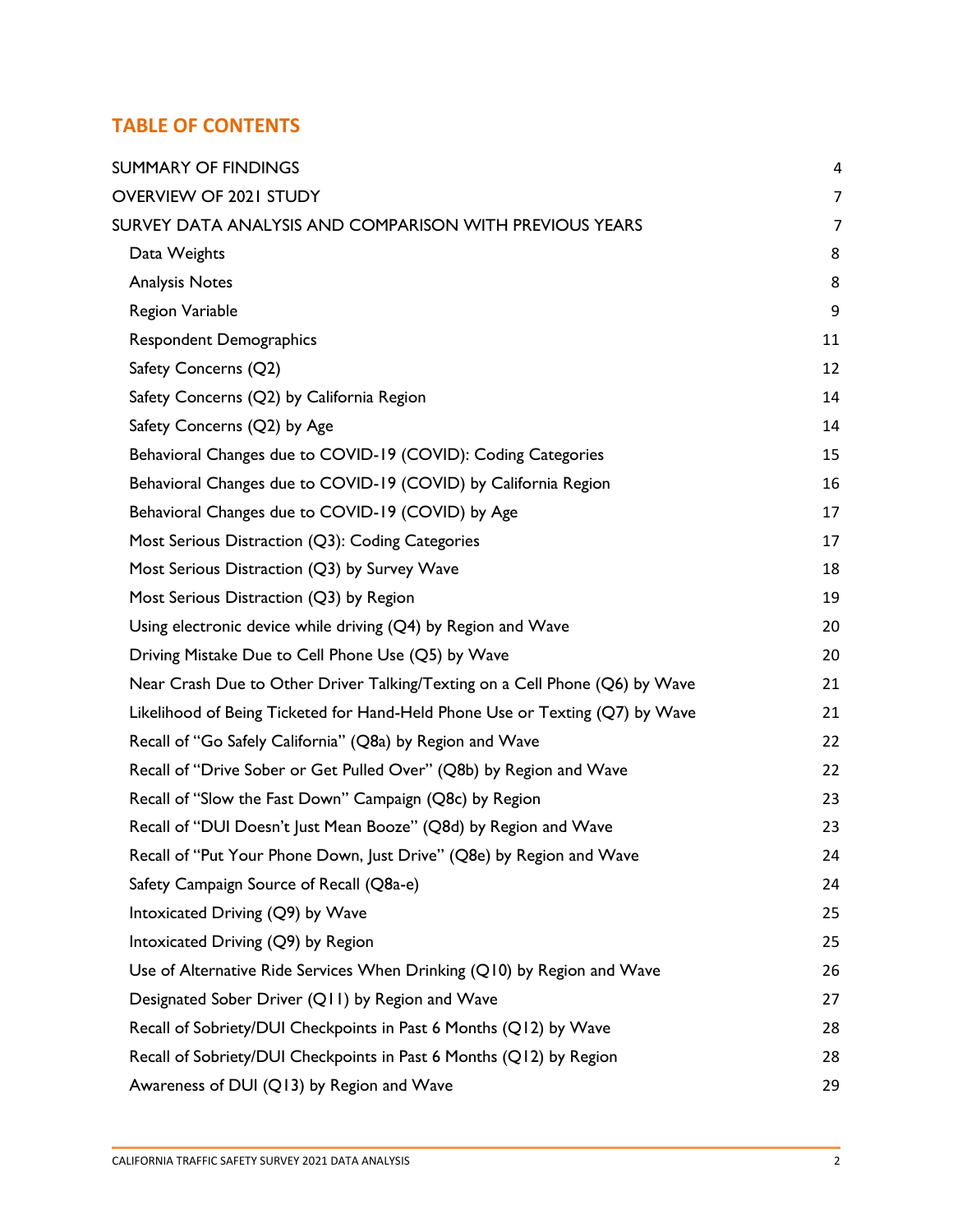| Likelihood of Getting Arrested for Driving Impaired (Q14) by Region and Wave                      | 29 |
|---------------------------------------------------------------------------------------------------|----|
| Perception of Marijuana Impairing Driving Functions (Q15) by Region and Wave                      | 30 |
| Perception of DUI of Drugs, Legal and Illegal (Q16) by Region and Wave                            | 30 |
| Safety of Driving 10 Miles Over the Speed Limit on Freeways (Q17) by Region and Wave              | 31 |
| Safety of Driving 5 Miles Over the Speed Limit on Residential Streets (Q18) by Region and Wave    | 31 |
| Chance of Being Ticketed for Driving Over Speed Limit (Q19) by Region and Wave                    | 32 |
| Perception of driverless vehicles and road safety (Q20) by Region and Wave                        | 32 |
| Sharing roads with driverless vehicles (Q21) by Region and Wave                                   | 33 |
| Perception of Legality for Bikes on Roadways (Q22) by Region and Wave                             | 33 |
| Level of Comfort Sharing Road with Bicyclists with Bike Lanes (Q23) by Region and Wave            | 34 |
| Sharing Road with Bicyclists without Bike Lane (Q24) by Region and Wave                           | 35 |
| Safety Problems Experienced as Pedestrian or Bicyclist (Q25): Coding Categories                   | 35 |
| Safety Problems Experienced as Pedestrian or Bicyclist (Q25) by Region and Wave                   | 37 |
| Safety Problems Experienced as Driver around Pedestrians and Bicyclists (Q26)                     | 38 |
| Safety Problems Experienced as Driver around Pedestrians and Bicyclists (Q26) by Region & Wave 39 |    |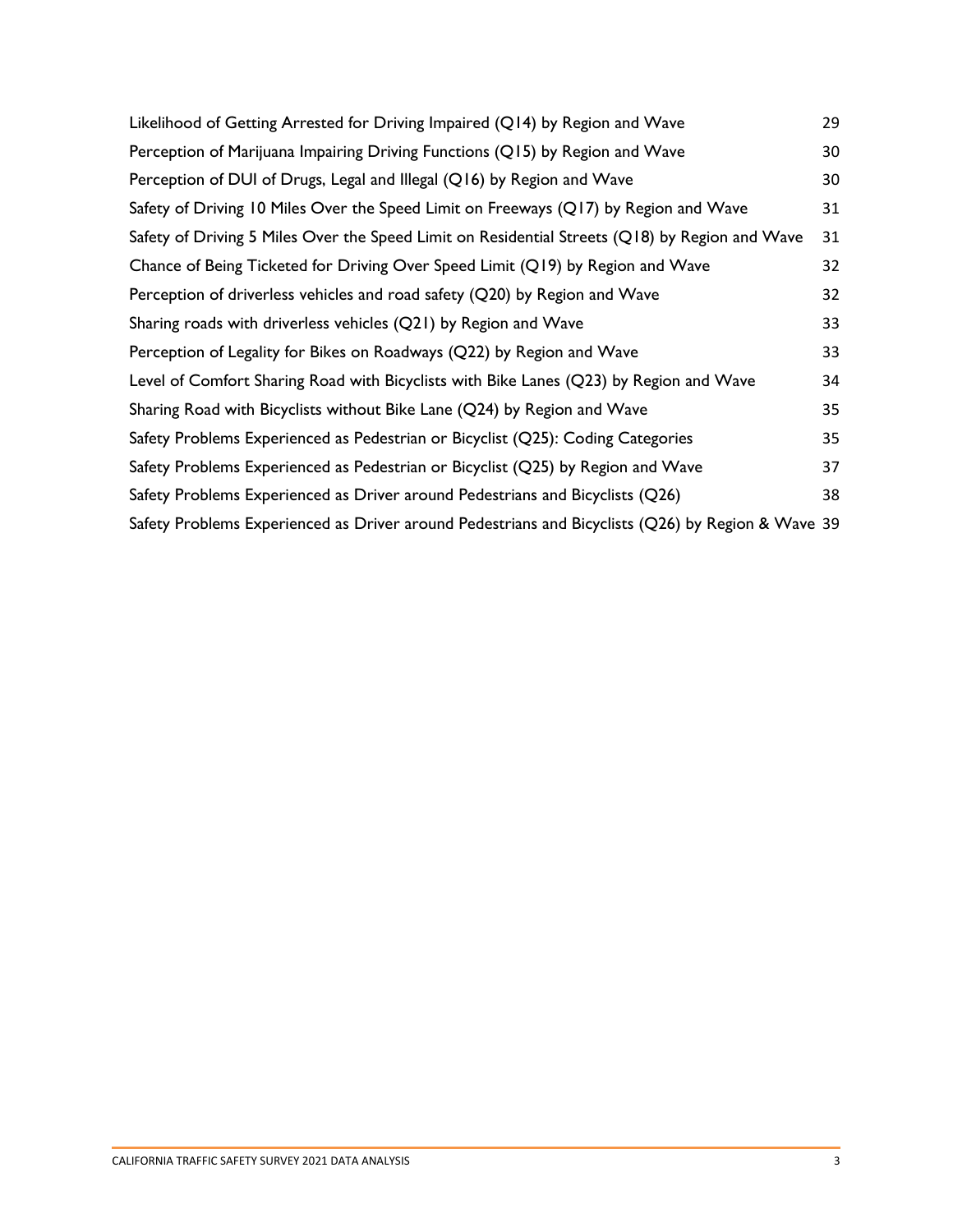### <span id="page-3-0"></span>**SUMMARY OF FINDINGS**

#### **Biggest Safety Concern (Q2)**

"Distracted Driving because of TEXTING" was the biggest safety concern for 74.3% of surveyed drivers of the online panel, followed by "Speeding and Aggressive Driving" and "Drunk Driving", mentioned by 73.8% and 68.7% respectively (Table Q2 2).

#### **Behavioral Changes due to COVID-19 (COVID)**

"Aggressive Driving / Road Rage" was the most frequently given response in Southern and Central California regions, whereas in Northern California, "Have Not Noticed Any Changes" was the biggest behavioral change noticed in the past year (Table COVID\_2).

#### **Most Serious Distraction (Q3)**

Consistent with prior data collection waves, in 2021, "Texting or Checking Phone While Driving" was reported as the most serious distraction by 69.7% of respondents (Table Q3\_2).

#### **Using Electronic Device While Driving (Q4)**

Similar to previous waves, one-third of respondents (33.8%) indicated that they "Regularly" or "Sometimes" used an electronic wireless device while driving in the past 30 days, while two-thirds stated they "Rarely" or "Never" did (Table Q4).

#### **Driving Mistake Due to Cell Phone Use (Q5)**

The majority (59.8%) of respondents indicated they have never made a driving mistake while using a cell phone, a 4.5% significant decrease from 2020 (Table Q5).

#### **Near Crash Due to Talking/Texting (Q6)**

More than half (51.9%) of drivers in 2021 indicate that they have been hit or nearly hit by a driver who was talking or texting on a cell phone, which is similar to the 2020 data (Table Q6).

#### **Recall of Traffic Safety Outreach Campaigns (Q8a-Q8e)**

Similar to prior waves of data collection, the outreach campaign with the highest recall rate was "Drive Sober or Get Pulled Over", with more than half of the surveyed drivers having seen or heard the campaign (Tables Q8a-Q8e). The 5.2% increase in recall of the "Go Safely California" campaign and the 3.5% increase of "DUI Doesn't Just Mean Booze" compared to 2020 are significant.

|                            | <b>Recall Rate</b> | <b>Recall Rate</b> | <b>Recall Rate</b> | <b>Recall Rate</b> | <b>Recall Rate</b> |
|----------------------------|--------------------|--------------------|--------------------|--------------------|--------------------|
| <b>Campaign</b>            | 2021               | 2020               | 2019               | 2018               | 2017               |
| "Go Safely California"     | 35.4%              | 30.2%              | 16.4%              | --                 | --                 |
| "Drive Sober or Get Pulled | 50.2%              | 50.3%              | 34.8%              | 42.5%              | 38.4%              |
| Over"                      |                    |                    |                    |                    |                    |
| "Slow the Fast Down"       | 19.1%              |                    | $-$                | --                 |                    |
| "DUI Doesn't Just Mean     | 45.0%              | 41.5%              | 30.1%              | 43.0%              | 29.3%              |
| Booze"                     |                    |                    |                    |                    |                    |
| "Put Your Phone Down, Just | 33.0%              | 30.4%              | 17.1%              | 29.4%              |                    |
| Drive"                     |                    |                    |                    |                    |                    |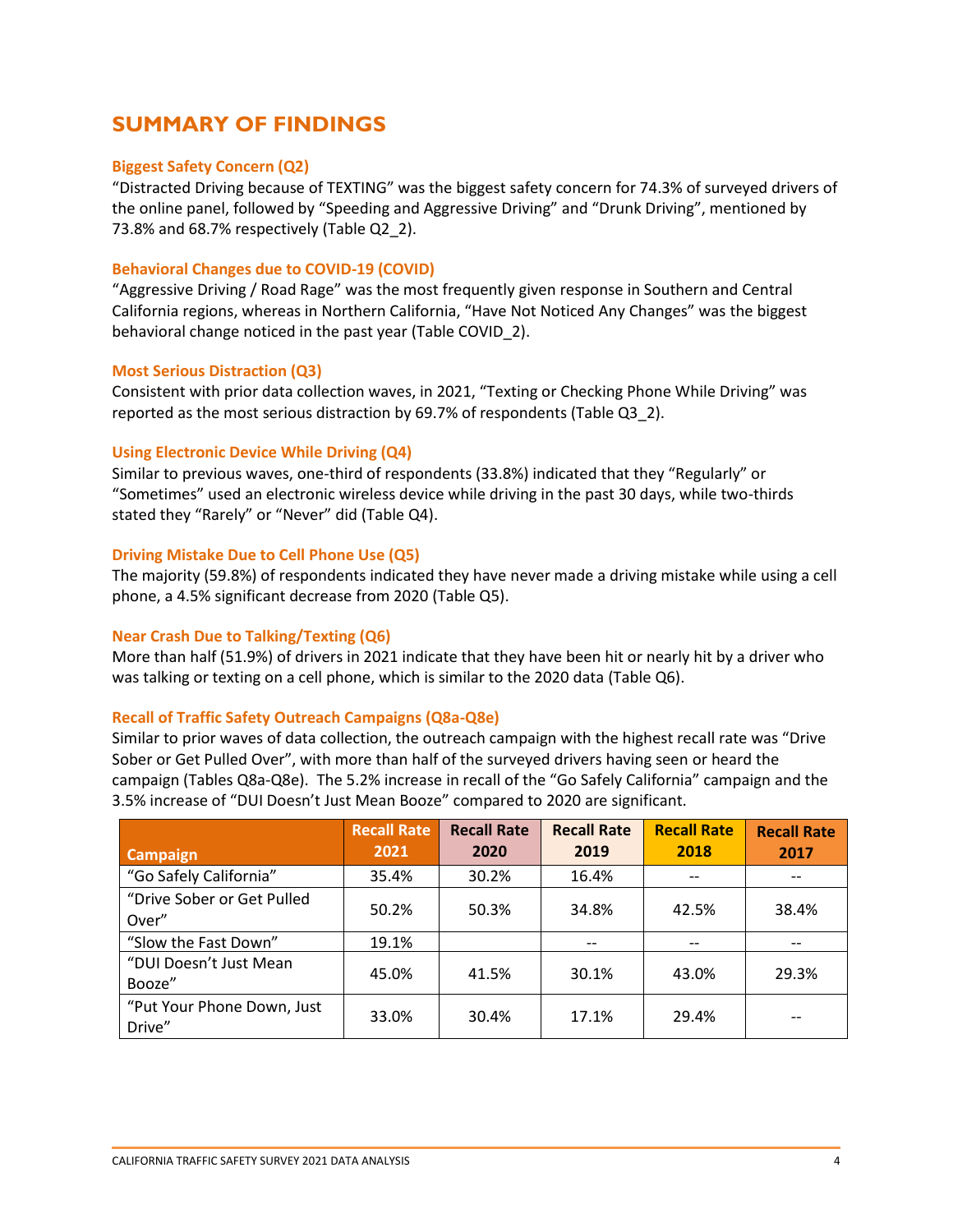#### **Alcohol-Impaired Driving (Q9)**

The number of surveyed drivers who reported driving after having too much to drink in the past six months was similar to the previous year, an increase of 1.4% over 2020 (Table Q9\_1).

#### **Use of Ride Services (Q10)**

More than half (52.7%) of respondents reported they have not used ride services when drinking in the past six months, similar to the previous year's responses (Table Q10).

#### **Designated Sober Driver (Q11)**

In 2021, 32.6% of respondents reported "Always" using a designated driver in the past six months, while 39.6% reported "Never" using one. Comparisons among regions and with the previous year's data did not show any significant differences (Table Q11).

#### **Recall of Sobriety Checkpoints (Q12)**

More than half (51.0%) of respondents have seen or heard about police sobriety or DUI checkpoints in the past 6 months; this 4.5% decrease compared to 2020 was significant (Table Q12\_1). Additionally, there was a significant regional difference in recall, with Central California drivers having e a higher recall rate than Northern California drivers (Table Q12\_2).

#### **Likelihood of Arrest for Impaired Driving (Q14)**

Overall, 78.8% of California drivers believed it to be "Very Likely" or "Somewhat Likely" to be arrested for driving impaired (Table Q14).

#### **Marijuana Impairing Driving Functions (Q15)**

In 2021, 77.0% of respondents believed marijuana can impair driving functions, compared to 80.1% in 2020 (Table Q15).

#### **Safety of Driving 10 MPH Over Speed Limit (Q17)**

Between 2020 and 2021 there was a significant 3.1% reduction in the number of respondents who believe it is safe to drive 10 miles over the speed limit on freeways (Table Q17).

#### **Safety of Driving 5 MPH Over Speed Limit (Q18)**

The majority (51.7%) of respondents believe it is unsafe to drive 5 miles over the speed limit on residential streets, with a comparable distribution between regions (Table Q18).

#### **Chances of Being Ticketed for Speeding (Q19)**

Over two-thirds of drivers (68.4%) believe it is "Very Likely" or "Somewhat Likely" to get a ticket for driving over the speed limit, similar to the previous year's results (Table Q19).

#### **Driverless Vehicles and Road Safety (Q20)**

48.3% of respondents reported they did not believe driverless vehicles will make roadways safer, a 2.2% increase from 2020 (Table Q20).

#### **Sharing Road with Driverless Vehicle (Q21)**

The majority (58.1%) of drivers were "Somewhat Uncomfortable" or "Very Uncomfortable" sharing the road with driverless vehicles, which is similar to the 2020 distribution of responses for this measure. There was a significant regional difference in 2021; Central California drivers were the most likely to say they are "Very Uncomfortable" and Northern California drivers are most likely to say they are "Very Comfortable" (Table Q21).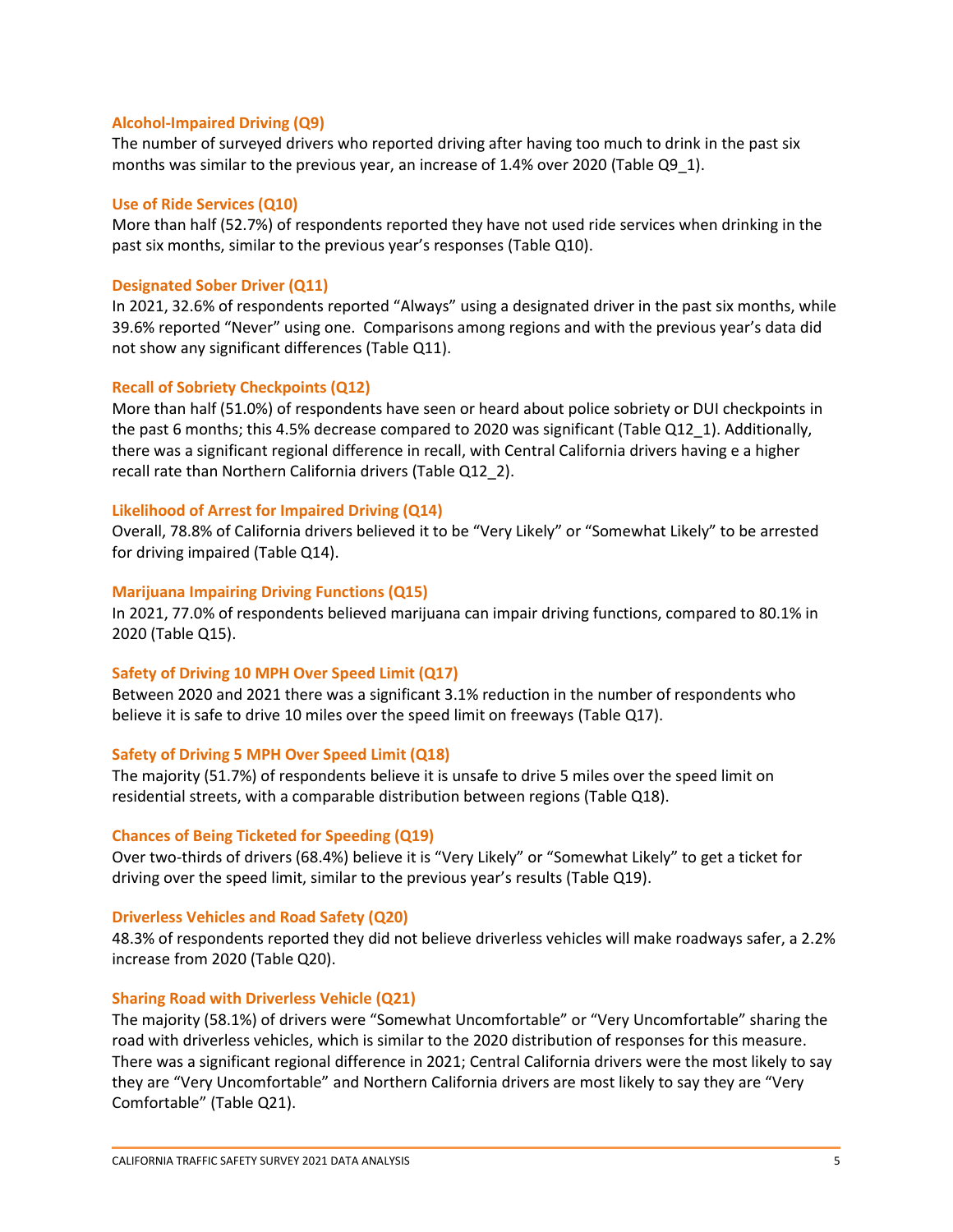#### **Legality of Bicyclists on Roadways (Q22)**

When asked whether they believe it is legal to ride bicycles on roadways, 62.2% of surveyed drivers in 2021 believed so, compared to 63.0% of the 2020 respondents, without significant change (Table Q22).

#### **Sharing Road with Bicyclists (Q23)**

72.0% of drivers were "Very Comfortable" or "Somewhat Comfortable" sharing the road with bicyclists in bike lanes, with a similar distribution among regions and consistent with the previous year's data (Table Q23).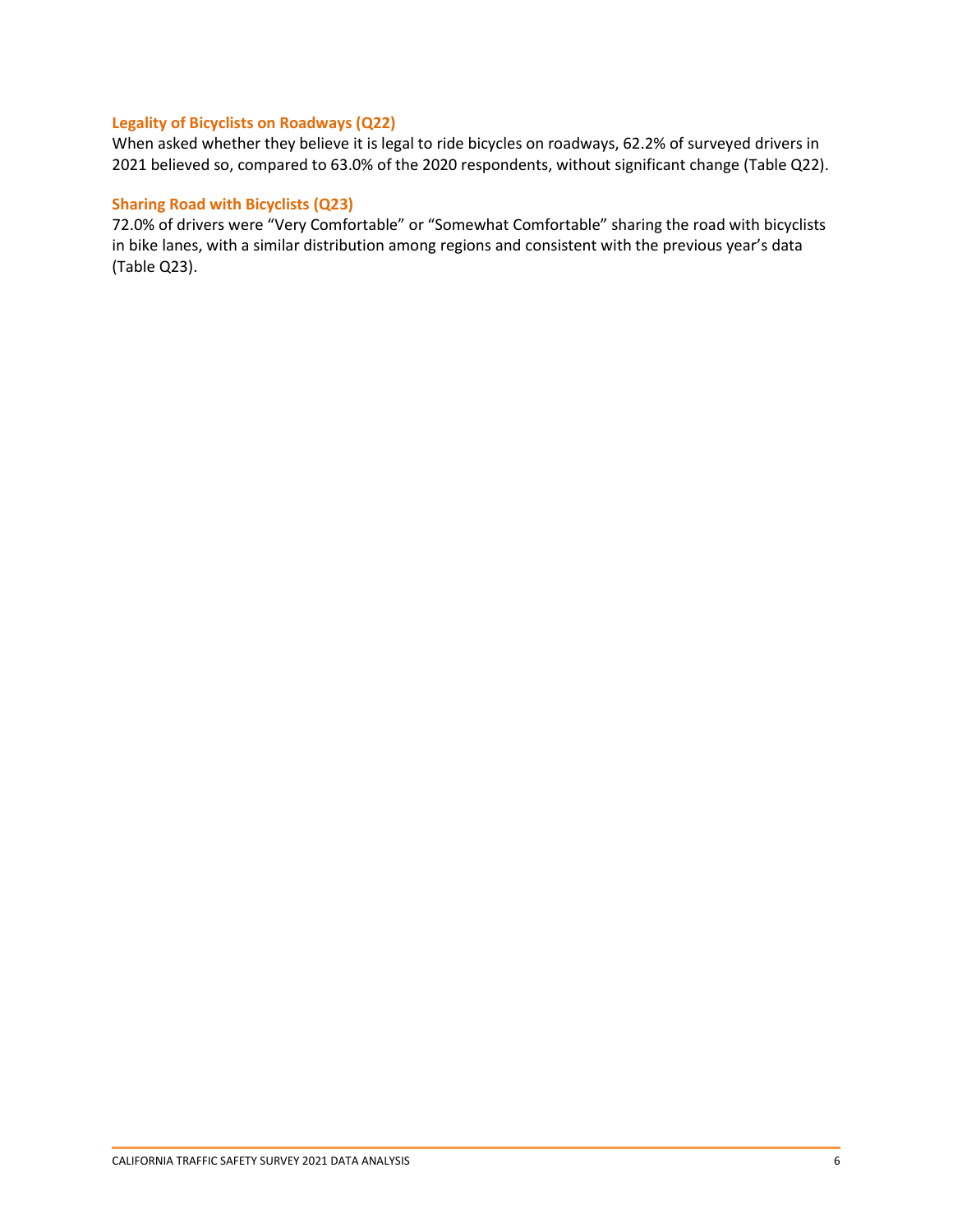### <span id="page-6-0"></span>**OVERVIEW OF 2021 STUDY**

The 2021 California Traffic Safety Study was conducted with an online panel of California drivers, as in the prior year of data collection. While in previous years, data was collected via in-person intercepts, the 2020 wave transitioned to an online, self-administered survey, a mode that was continued in 2021 to avoid in-person contact in light of the ongoing COVID-19 pandemic. This report describes the findings of the 2021 Traffic Safety data, with a comparison to previous years of data, which include opinions on traffic safety, distracted driving, bicycle and pedestrian interactions, and other driving behaviors from a representative sample of California drivers.

The online survey panelists were provided by MSG, a commercial sample and panel vendor. Participants were forwarded to an online survey portal programmed and managed by E&W. Eligibility criteria for participation included a valid California driver's license and being 18 year or older. Quotas were specified for age groups and gender to align the 2021 survey with previous waves of the Traffic Safety Study and to achieve a representative cross-section of pre-screened and qualified respondents.

<span id="page-6-1"></span>Survey participation was anonymous, and a total of 2,801 responses were collected in May of 2021.

### **SURVEY DATA ANALYSIS AND COMPARISON WITH PREVIOUS YEARS**

Since the 2020 and 2021 waves of data collection were both conducted online, a more direct comparison of results between these waves was possible. However, comparisons to waves before 2020 should also recognize the potential impact of the different data collection modes as well as the unique circumstances of the COVID-19 pandemic. For example, previous intercept surveys included measures administered by field staff who recorded the responses from a set of options that were not read to the respondent. The corresponding online survey measures, however, presented all the response options to the respondent, which facilitated a greater number of responses than previous years. Furthermore, 2020/2021 responses were likely affected by changes in travel behavior due to the pandemic.

| 2,801 drivers            |
|--------------------------|
| participated in the      |
| survey, resulting in     |
| an overall confidence    |
| interval of $+/- 1.85$ , |
| at a confidence level    |
| of 95%.                  |

In this report, the statistically significant differences in 2021 findings as compared to the previous year are highlighted in the 2021 data column, and the statistically significant differences within regions are highlighted in the respective region column. Every effort has been made to match the 2021 sample with previous waves by age, gender and geographic region, to minimize the effects of sample differences between data collection years.

Since the number of valid responses differs by question, the total number of responses reported varies by table. These totals reflect variations in the number of valid answers respondents provided for each measure, excluding all "Don't know" and "Prefer not to answer" responses. In addition, due to skip patterns programmed in the survey, some questions were not shown to all respondents. The rounding of percentages resulted in some percentages not always adding up to the exact value of 100.0%.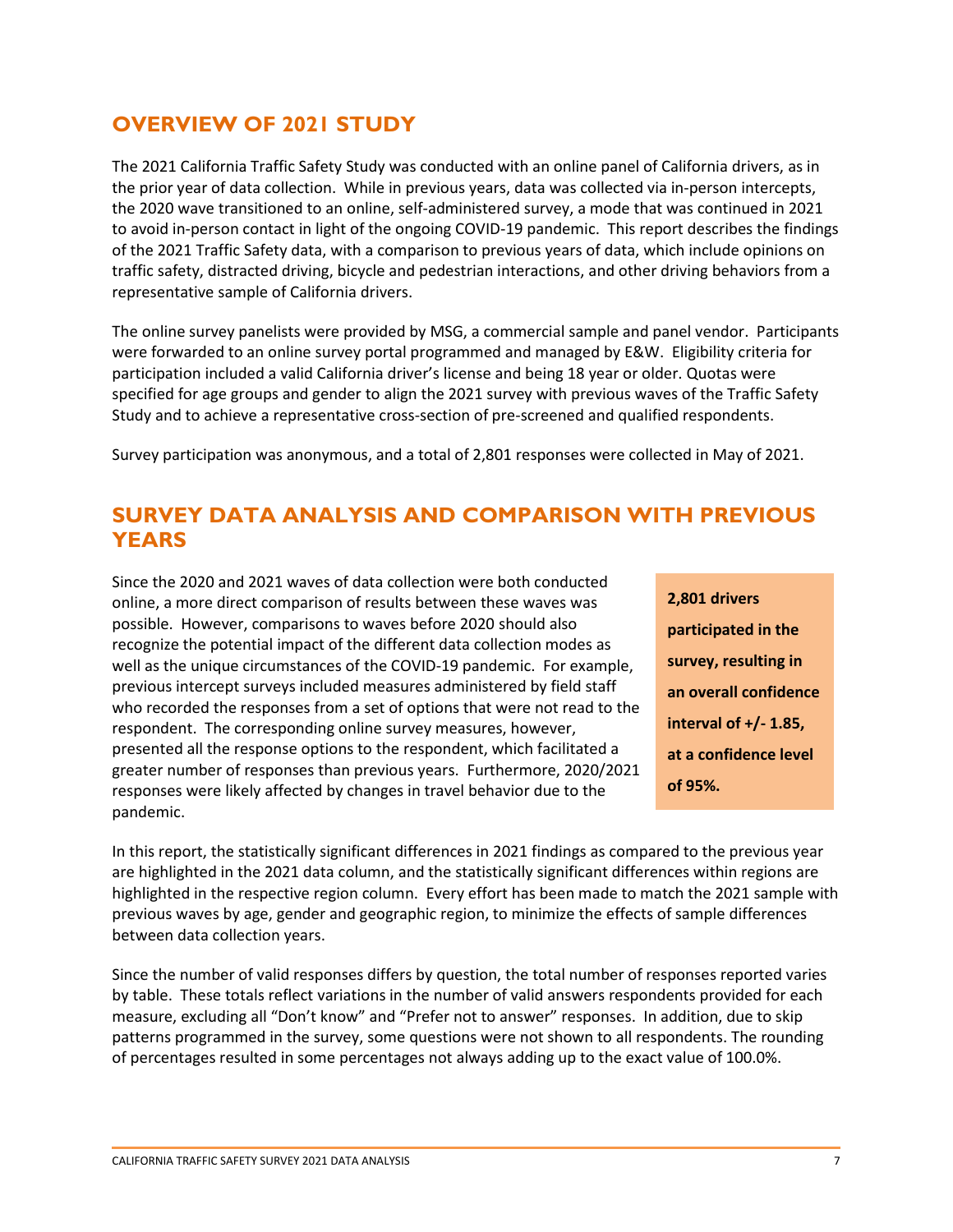### <span id="page-7-0"></span>**Data Weights**

As with the 2020 panel data analysis, a calculated population weight based on age group and gender was applied to the collected data. These applied weights resulted in only minor adjustments to the data; since the 2021 panel data was collected with more detailed age and gender quotas, the sample distribution was much closer to the most recent Census data for Californians age 18 and over (see Table Weights by Age and Gender).

|              | Census Data* |        |             | <b>Survey Data</b> |             | <b>Weights</b> |             | <b>Weighted</b><br><b>Survey Data</b> |
|--------------|--------------|--------|-------------|--------------------|-------------|----------------|-------------|---------------------------------------|
| Age<br>Range | <b>Male</b>  | Female | <b>Male</b> | <b>Female</b>      | <b>Male</b> | Female         | <b>Male</b> | <b>Female</b>                         |
| 18-24        | 51.5%        | 48.5%  | 55.1%       | 44.9%              | 0.93        | 1.08           | 51.4%       | 48.6%                                 |
| 25-34        | 51.6%        | 48.4%  | 48.9%       | 51.1%              | 1.06        | 0.95           | 51.7%       | 48.3%                                 |
| $35 - 44$    | 50.5%        | 49.5%  | 55.1%       | 44.9%              | 0.92        | .10            | 50.6%       | 49.4%                                 |
| 45-54        | 49.8%        | 50.2%  | 44.2%       | 55.8%              | 1.13        | 0.90           | 49.8%       | 50.2%                                 |
| 55-70        | 48.2%        | 51.8%  | 49.8%       | 50.2%              | 0.97        | 1.03           | 48.4%       | 51.6%                                 |
| $71 +$       | 43.2%        | 56.8%  | 51.3%       | 48.7%              | 0.84        | 1.17           | 42.9%       | 57.1%                                 |
| <b>Total</b> | 49.3%        | 50.7%  | 50.7%       | 49.3%              | 0.97        | 1.03           | 50.1%       | 49.9%                                 |

|  | Table Weights by Age and Gender. Census data, survey results and proportional weight calculation |  |  |  |
|--|--------------------------------------------------------------------------------------------------|--|--|--|
|--|--------------------------------------------------------------------------------------------------|--|--|--|

\*Source: Census.gov: ACS DEMOGRAPHIC AND HOUSING ESTIMATES 2019 American Community Survey

The population weights for gender were calculated based on the proportional weight calculation formula in the Table Weights Formula.

#### **Table Weights Formula. Proportional weight calculation formula**



### <span id="page-7-1"></span>**Analysis Notes**

The California Traffic Safety Study 2021 used a convenience sample of a commercially available online panel, similar to the 2020 data collection wave. The analysis outlined in the 2021 report is based on a sample size similar to previous years' data collection.

Because the 2020 and 2021 survey were both conducted online, and, thus, were comparable data collection modes, tests for significance were calculated and will be noted where applicable.

> For multiple choice questions, a respondent could give more than one answer. The listed "Percent of cases" column is calculated from the total number respondents who answered a question. The resulting percentage is more than 100.0% and reflects the percentage of respondents who selected the answer, not the percentage of total answers given, which would add up to 100.0%.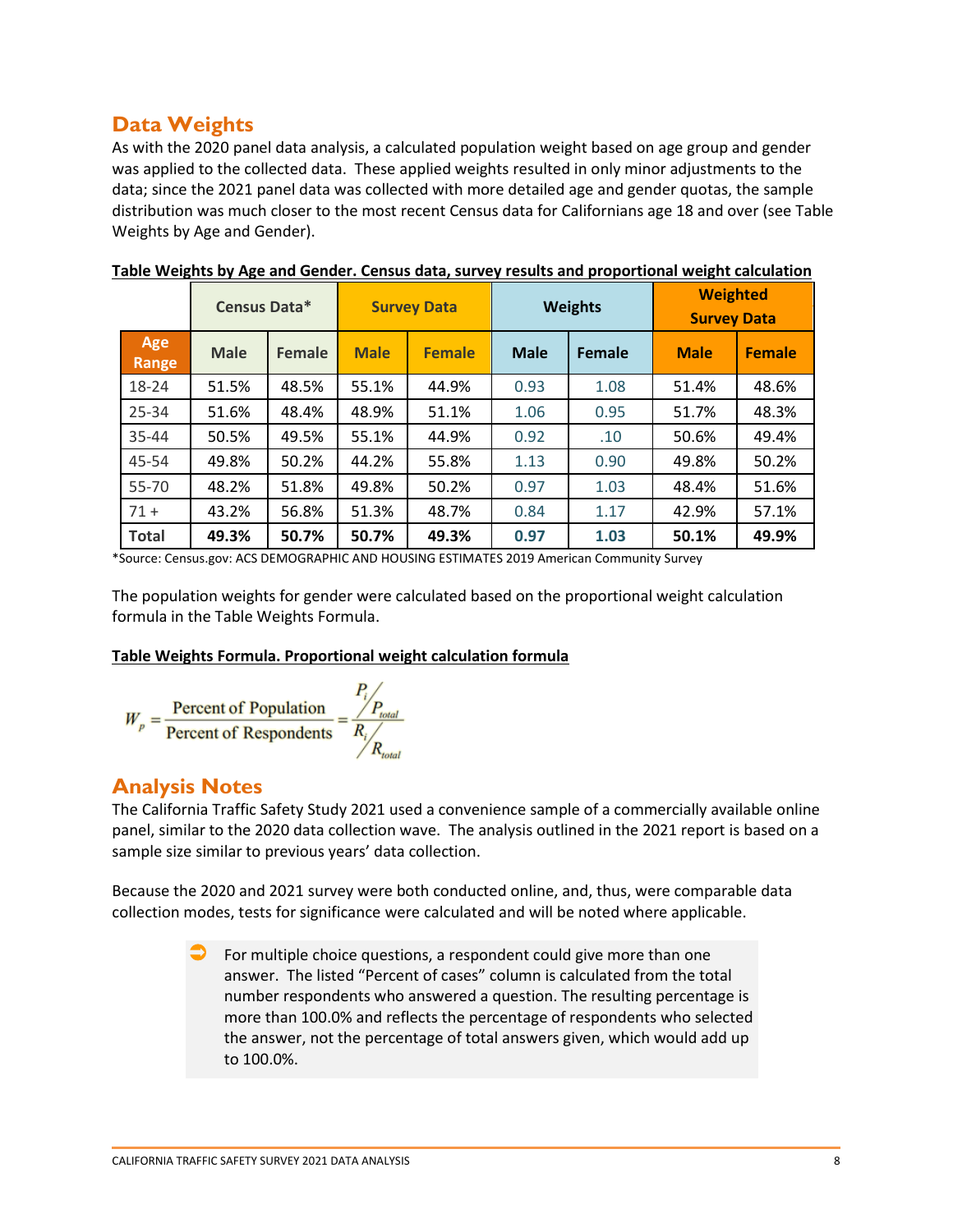- The findings are reported weighted, with the data weights applied as outlined in Table Weights by Age and Gender.
- $\Box$  The significances outlined refer to a two-tailed probability with the resulting value of "z" and a *p* value indicating the difference between the listed (and assumed independent) proportion of drivers interviewed per wave. Where applicable, the significant differences calculated were adjusted for pairwise comparisons using the Bonferroni correction. Significant findings in table cells are highlighted in orange.
- $\Box$  The survey version used was the same as the 2020 survey instrument, with the addition of one question and minor updates to the answer choices for two other questions.

### <span id="page-8-0"></span>**Region Variable**

The 58 California counties were included in the online survey, and segmented into three regions: "Northern California," "Central California," and "Southern California," comparable to previous waves (Table R1).

| <b>Northern California</b> |           |           |               |         |  |  |  |
|----------------------------|-----------|-----------|---------------|---------|--|--|--|
| Alameda                    | El Dorado | Mendocino | Sacramento    | Solano  |  |  |  |
| Alpine                     | Glenn     | Modoc     | San Francisco | Sonoma  |  |  |  |
| Amador                     | Humboldt  | Mono      | San Mateo     | Sutter  |  |  |  |
| <b>Butte</b>               | Inyo      | Napa      | Santa Clara   | Tehama  |  |  |  |
| Colusa                     | Lake      | Nevada    | Shasta        | Trinity |  |  |  |
| Contra Costa               | Lassen    | Placer    | Sierra        | Yolo    |  |  |  |
| Del Norte                  | Marin     | Plumas    | Siskiyou      | Yuba    |  |  |  |

#### **Table R1. Three geographic region definitions by county**

| <b>Central California</b> |                 | <b>Southern California</b> |                |         |
|---------------------------|-----------------|----------------------------|----------------|---------|
| Calaveras                 | Merced          | Santa Cruz                 | Imperial       | Ventura |
| Fresno                    | Monterey        | Stanislaus                 | Los Angeles    |         |
| Kern                      | San Benito      | Tulare                     | Orange         |         |
| <b>Kings</b>              | San Joaquin     | Tuolumne                   | Riverside      |         |
| Madera                    | San Luis Obispo |                            | San Bernardino |         |
| Mariposa                  | Santa Barbara   |                            | San Diego      |         |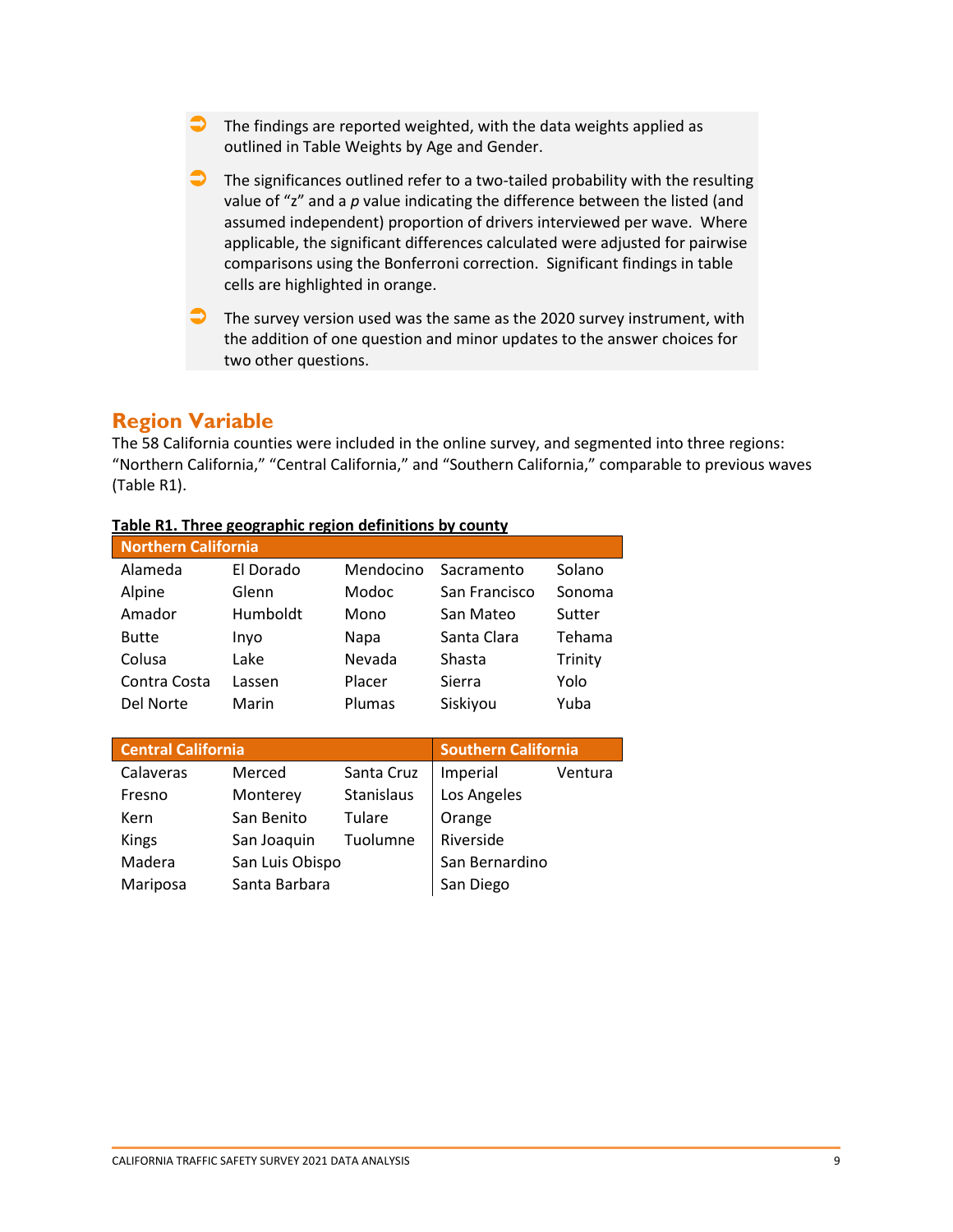For the 2021 survey, data was collected from 54 counties, with Table R2 showing the number of completed surveys by county.

| <b>County</b>   | <b>Northern</b><br><b>California</b> | <b>Total</b> | <b>County</b>   | <b>Central</b><br><b>California</b> | <b>Total</b> | <b>County</b>     | <b>Southern</b><br><b>California</b> | <b>Total</b> |
|-----------------|--------------------------------------|--------------|-----------------|-------------------------------------|--------------|-------------------|--------------------------------------|--------------|
| Alameda         | 112                                  | 4.0%         | Calaveras       | $\boldsymbol{9}$                    | 0.3%         | Imperial          | 8                                    | 0.3%         |
| Alpine          | 3                                    | 0.1%         | Fresno          | 75                                  | 2.7%         | Los Angeles       | 829                                  | 29.6%        |
| Amador          | $\overline{4}$                       | 0.1%         | Kern            | 50                                  | 1.8%         | Orange            | 256                                  | 9.1%         |
| <b>Butte</b>    | 18                                   | 0.6%         | Kings           | 9                                   | 0.3%         | Riverside         | 144                                  | 5.1%         |
| Colusa          | 3                                    | 0.1%         | Madera          | $\overline{7}$                      | 0.2%         | San<br>Bernardino | 126                                  | 4.5%         |
| Contra<br>Costa | 80                                   | 2.9%         | Merced          | 17                                  | 0.6%         | San Diego         | 238                                  | 8.5%         |
| Del Norte       | 11                                   | 0.4%         | Monterey        | 22                                  | 0.8%         | Ventura           | 62                                   | 2.2%         |
| El Dorado       | 23                                   | 0.8%         | San Benito      | 8                                   | 0.3%         | <b>Total</b>      | 1,663                                |              |
| Glenn           | $\overline{3}$                       | 0.1%         | San Joaquin     | 49                                  | 1.7%         | % of total        | 59.4%                                |              |
| Humboldt        | 14                                   | 0.5%         | San Luis Obispo | 23                                  | 0.8%         |                   |                                      |              |
| Inyo            | $\overline{2}$                       | 0.1%         | Santa Barbara   | 17                                  | 0.6%         |                   |                                      |              |
| Lake            | 9                                    | 0.3%         | Santa Cruz      | 11                                  | 0.4%         |                   |                                      |              |
| Lassen          | 3                                    | 0.1%         | Stanislaus      | 32                                  | 1.1%         |                   |                                      |              |
| Marin           | 10                                   | 0.4%         | Tulare          | 21                                  | 0.7%         |                   |                                      |              |
| Mendocino       | 3                                    | 0.1%         | Tuolumne        | $\mathbf{1}$                        | 0.0%         |                   |                                      |              |
| Mono            | 3                                    | 0.1%         | <b>Total</b>    | 351                                 |              |                   |                                      |              |
| Napa            | 6                                    | 0.2%         | % of total      | 12.5%                               |              |                   |                                      |              |
| Nevada          | 8                                    | 0.3%         |                 |                                     |              |                   |                                      |              |
| Placer          | 27                                   | 1.0%         |                 |                                     |              |                   |                                      |              |
| Plumas          | $\overline{2}$                       | 0.1%         |                 |                                     |              |                   |                                      |              |
| Sacramento      | 140                                  | 5.0%         |                 |                                     |              |                   |                                      |              |
| San Francisco   | 74                                   | 2.6%         |                 |                                     |              |                   |                                      |              |
| San Mateo       | 35                                   | 1.2%         |                 |                                     |              |                   |                                      |              |
| Santa Clara     | 103                                  | 3.7%         |                 |                                     |              |                   |                                      |              |
| Shasta          | 14                                   | 0.5%         |                 |                                     |              |                   |                                      |              |
| Siskiyou        | $\overline{2}$                       | 0.1%         |                 |                                     |              |                   |                                      |              |
| Solano          | 27                                   | 1.0%         |                 |                                     |              |                   |                                      |              |
| Sonoma          | 18                                   | 0.6%         |                 |                                     |              |                   |                                      |              |
| Sutter          | 6                                    | 0.2%         |                 |                                     |              |                   |                                      |              |
| Tehama          | 3                                    | 0.1%         |                 |                                     |              |                   |                                      |              |
| Yolo            | 10                                   | 0.4%         |                 |                                     |              |                   |                                      |              |
| Yuba            | 11                                   | 0.4%         |                 |                                     |              |                   |                                      |              |
| <b>Total</b>    | 787                                  |              |                 |                                     |              |                   |                                      |              |
| % of total      | 28.1%                                |              |                 |                                     |              |                   |                                      |              |

### **Table R2. Completed surveys by county**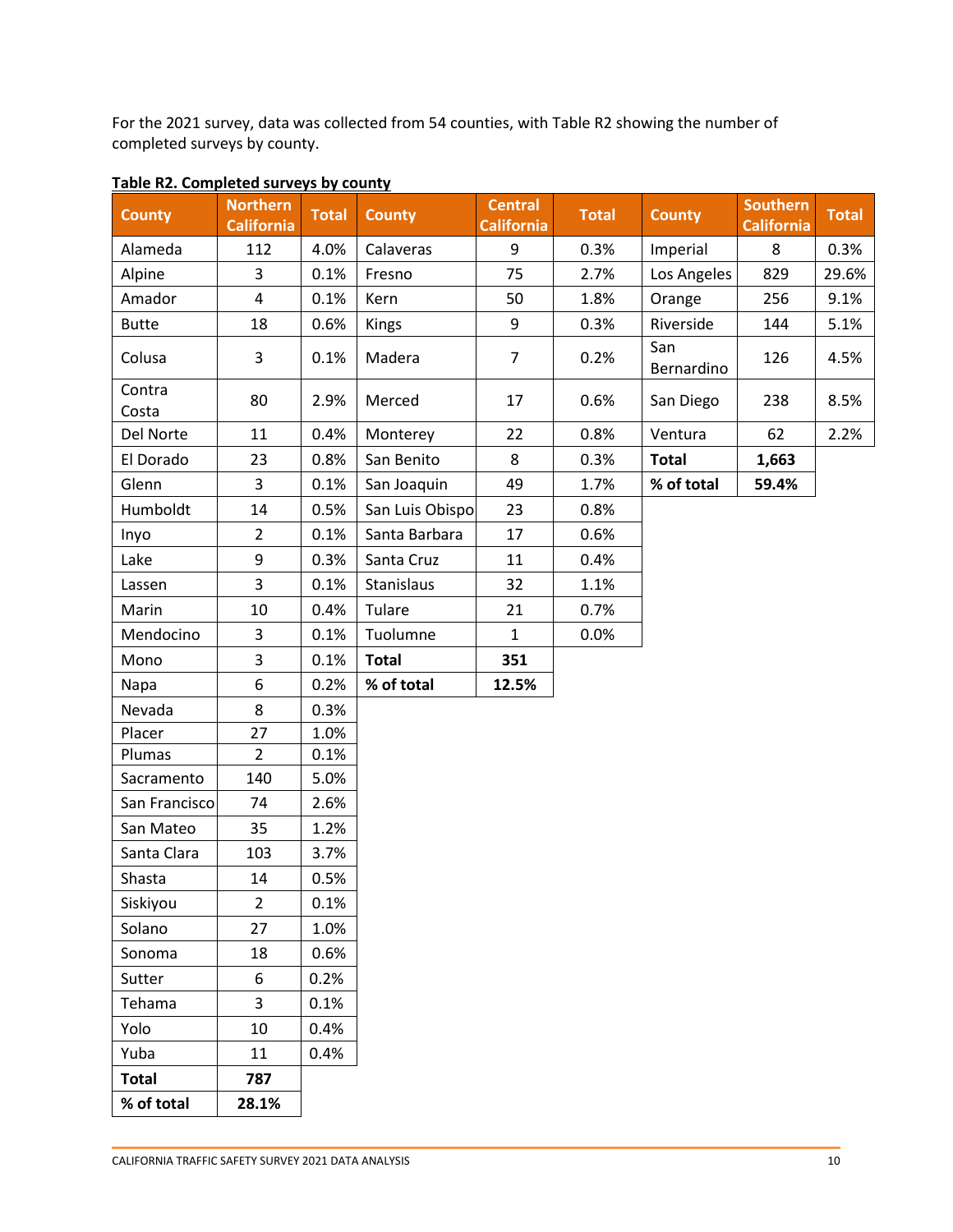The unweighted absolute totals and weighted percent of online completed surveys by California region are outlined in Table R3, with the majority of completed weighted surveys (1,663, 59.3%) from Southern California drivers, which corresponds to previous years of data collection.

| <b>Region</b>       | <b>Number of</b><br><b>Completes</b> | Percent | Weighted<br><b>Percent</b> | 2020<br>Percent | 2019<br><b>Percent</b> |
|---------------------|--------------------------------------|---------|----------------------------|-----------------|------------------------|
| Northern California | 787                                  | 28.1%   | 28.1%                      | 29.5%           | 32.6%                  |
| Central California  | 351                                  | 12.5%   | 12.6%                      | 12.7%           | 12.6%                  |
| Southern California | 1,663                                | 59.4%   | 59.3%                      | 57.8%           | 54.9%                  |
| <b>Total</b>        | 2,801                                | 100.0%  | 100.0%                     | 100.0%          | 100.0%                 |

### **Table R3. Completed surveys by region and year**

### <span id="page-10-0"></span>**Respondent Demographics**

The weighted respondent age and gender distributions by California region are outlined in Table D1, showing a slightly higher percentage of respondents from the 18–24-year-old range (both male and female), as compared to the 2020 age distribution.

| <b>Gender</b> | Age          | <b>Northern</b>   | <b>Central</b>    | <b>Southern</b>   | <b>Total</b> | 2020         | 2019         |
|---------------|--------------|-------------------|-------------------|-------------------|--------------|--------------|--------------|
|               | <b>Group</b> | <b>California</b> | <b>California</b> | <b>California</b> |              | <b>Total</b> | <b>Total</b> |
| Male          | 18-24        | 15.5%             | 18.0%             | 20.4%             | 18.7%        | 10.7%        | 11.9%        |
|               | 25-34        | 22.6%             | 32.3%             | 17.5%             | 20.7%        | 23.1%        | 25.0%        |
|               | 35-44        | 21.1%             | 19.8%             | 21.1%             | 21.0%        | 23.6%        | 25.6%        |
|               | 45-54        | 20.1%             | 15.0%             | 19.7%             | 19.2%        | 25.1%        | 19.8%        |
|               | 55-70        | 16.5%             | 13.2%             | 17.6%             | 16.7%        | 14.6%        | 14.8%        |
|               | 71 or        | 4.2%              | 1.8%              | 3.7%              | 3.6%         | 2.9%         | 3.0%         |
| <b>Total</b>  |              | 100.0%            | 100.0%            | 100.0%            | 100.0%       | 100.0%       | 100.0%       |
| Female        | 18-24        | 16.8%             | 16.8%             | 18.3%             | 17.7%        | 10.1%        | 17.1%        |
|               | 25-34        | 20.0%             | 18.9%             | 19.4%             | 19.5%        | 21.7%        | 25.3%        |
|               | 35-44        | 19.2%             | 23.2%             | 20.6%             | 20.6%        | 23.3%        | 19.3%        |
|               | 45-54        | 18.7%             | 20.0%             | 19.6%             | 19.4%        | 25.2%        | 19.9%        |
|               | 55-70        | 21.3%             | 17.3%             | 16.5%             | 17.9%        | 15.9%        | 15.5%        |
|               | 71 or        | 3.9%              | 3.8%              | 5.5%              | 4.9%         | 3.9%         | 2.9%         |
| <b>Total</b>  |              | 100.0%            | 100.0%            | 100.0%            | 100.0%       | 100.0%       | 100.0%       |

|  |  |  | Table D1. Age and gender distribution by geographic regions and year comparison |  |
|--|--|--|---------------------------------------------------------------------------------|--|
|--|--|--|---------------------------------------------------------------------------------|--|

The distribution of respondent gender by region is shown in Table D2 with a distribution similar to previous years of data collection (not shown).

| <b>Gender</b> | Northern<br><b>California</b> | <b>Central</b><br><b>California</b> | <b>Southern</b><br><b>California</b> | <b>Total</b> |
|---------------|-------------------------------|-------------------------------------|--------------------------------------|--------------|
| Male          | 51.8%                         | 47.4%                               | 49.8%                                | 50.1%        |
| Female        | 48.2%                         | 52.6%                               | 50.2%                                | 49.9%        |
| <b>Total</b>  | 100.0%                        | 100.0%                              | 100.0%                               | 100.0%       |

#### **Table D2. Gender distribution by geographic regions**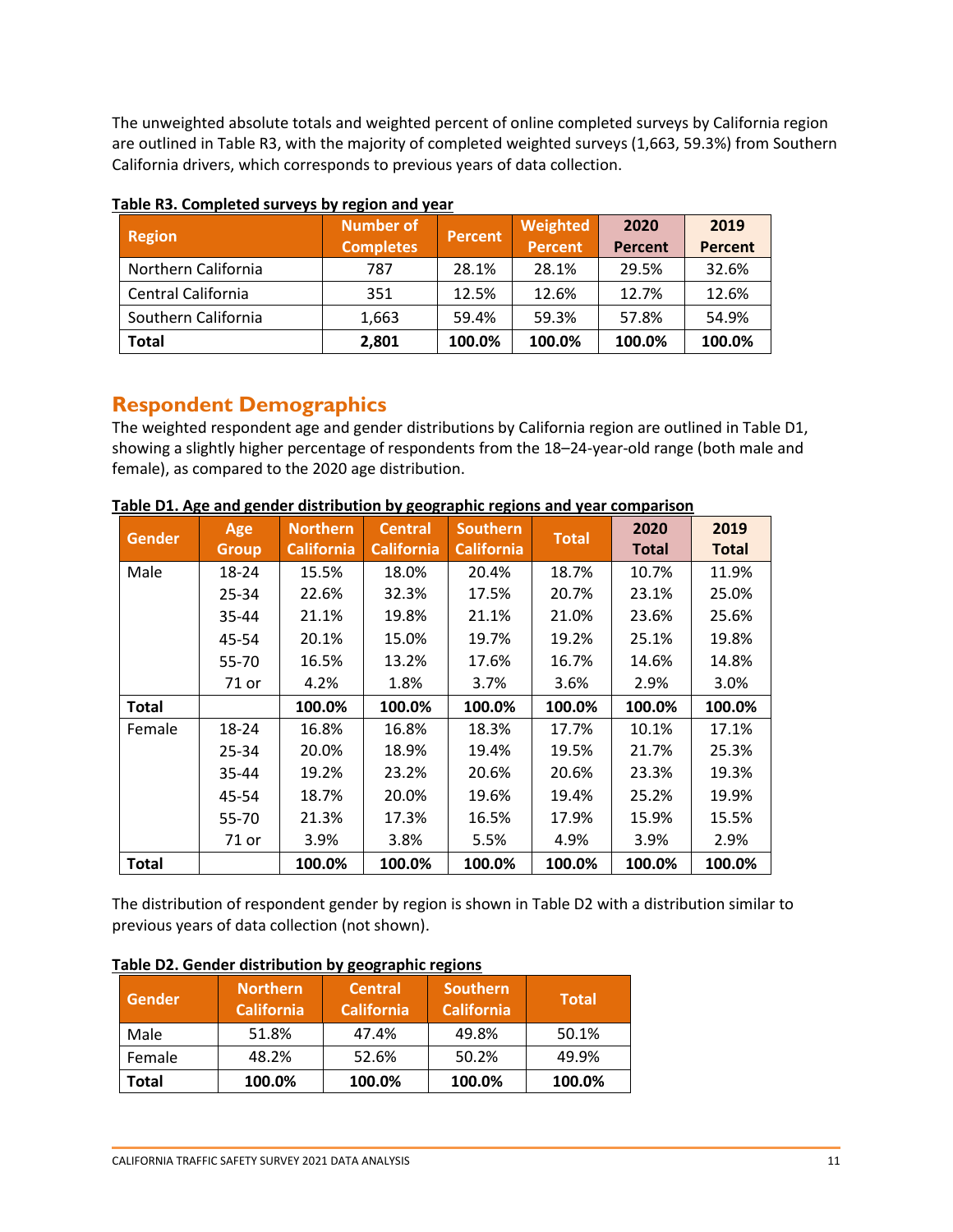# <span id="page-11-0"></span>**Safety Concerns (Q2)**

Respondents were asked to identify the biggest safety concerns on California roadways. The provided multiple-choice options are listed in Table Q2\_1, with additionally coded open-ended responses highlighted in blue.

| <b>Drunk Driving</b>                           | <b>Congestion on Roadways</b>     |
|------------------------------------------------|-----------------------------------|
| Speeding/Aggressive Driving                    | <b>Construction on Roadways</b>   |
| Distracted Driving because of TALKING          | Unlicensed/Uninsured Drivers      |
| Distracted Driving because of TEXTING          | Trash/Debris                      |
| Internal Car Distractions (passengers, eating, | Not Signaling Lane Change/Merging |
| grooming, adjusting radio/stereo)              | <b>Vehicles</b>                   |
| <b>Bad Road Surfaces</b>                       | Running Red Lights & Stop Signs   |
| <b>Not Wearing Seatbelts</b>                   | Infrastructure Issues             |
| <b>Drugged Driving</b>                         | <b>Perceived Driving Skills</b>   |
| Other (un-coded)                               |                                   |

**Table Q2\_1. "In your opinion, what are the biggest safety problems on California roadways?"**

The multi-choice question on the biggest safety problems on California roadways resulted in 10,799 answers. The most frequently cited safety problem was "Distracted Driving because of Texting," with 18.9% of total responses and 74.3% of all respondents indicating this concern. The second most frequent response was "Speeding and Aggressive Driving," with 18.8% of all responses and selected by 73.8% of respondents, followed by "Drunk Driving", with 17.5% of responses and 68.7% of respondents (Table Q2\_2).

| Table Q2 2. Frequencies of Q2 by percent of answers and percent of drivers |
|----------------------------------------------------------------------------|
|----------------------------------------------------------------------------|

| <b>Q2 all answers combined</b>                                                      | <b>Count</b> | $%$ of<br><b>Answers</b> | % of Drivers |
|-------------------------------------------------------------------------------------|--------------|--------------------------|--------------|
| Distracted Driving because of TEXTING                                               | 2,041        | 18.9%                    | 74.3%        |
| Speeding/Aggressive Driving                                                         | 2,029        | 18.8%                    | 73.8%        |
| <b>Drunk Driving</b>                                                                | 1,888        | 17.5%                    | 68.7%        |
| <b>Drugged Driving</b>                                                              | 1,210        | 11.2%                    | 44.0%        |
| <b>Bad Road Surfaces</b>                                                            | 1,179        | 10.9%                    | 42.9%        |
| Distracted Driving because of TALKING                                               | 973          | 9.0%                     | 35.4%        |
| Internal Car Distractions (passengers, eating,<br>grooming, adjusting radio/stereo) | 700          | 6.5%                     | 25.5%        |
| <b>Not Wearing Seatbelts</b>                                                        | 699          | 6.5%                     | 25.4%        |
| All Other Responses Combined                                                        | 80           | 0.7%                     | 2.90%        |
| <b>Total</b>                                                                        | 10,799       | 100.0%                   | 392.9%       |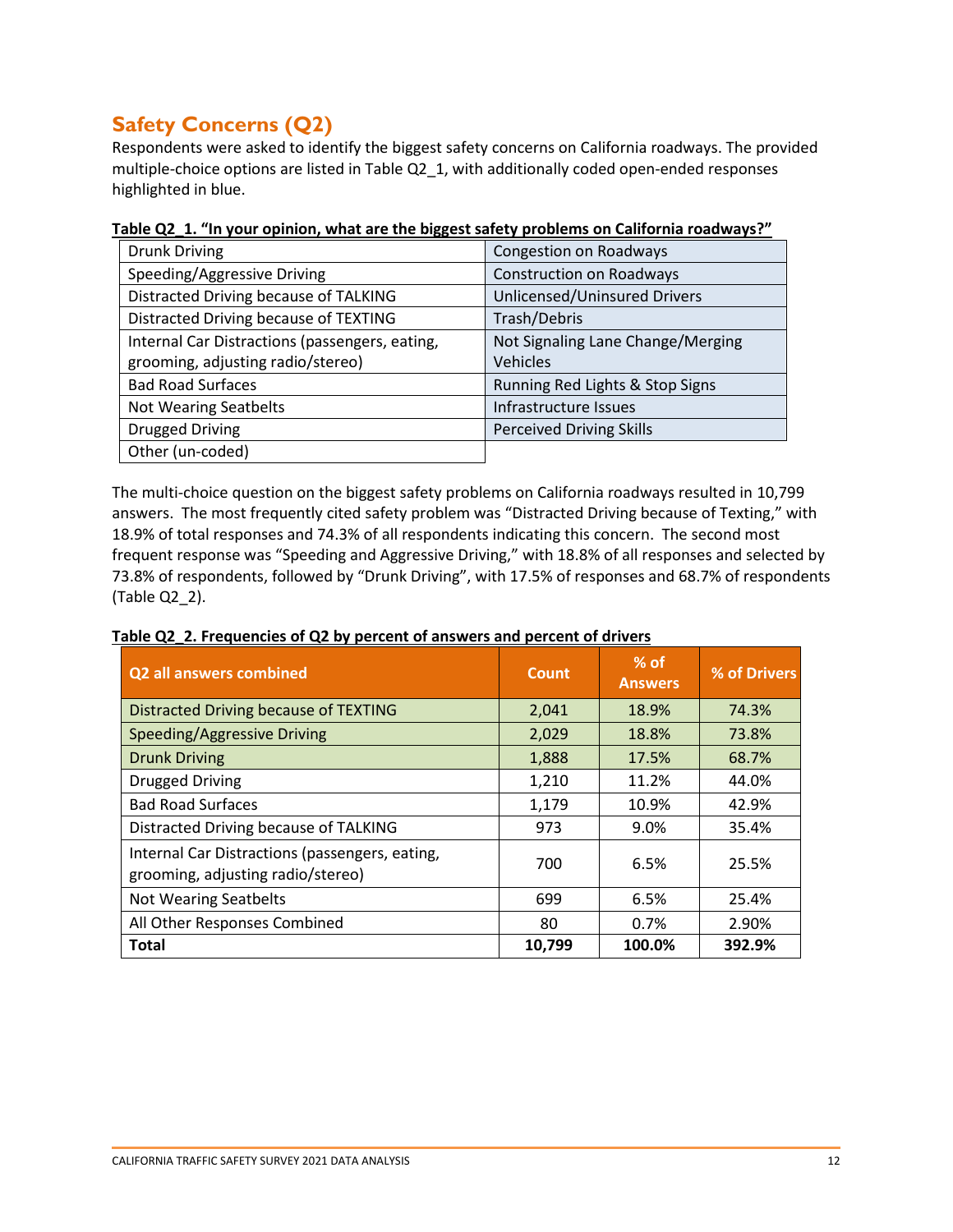The biggest safety problem on California roadways compared to previous years is shown in Table Q2\_3. The three most frequently mentioned responses in 2021 ("Distracted Driving because of Texting", "Speeding and Aggressive Driving," and "Drunk Driving") corresponds to the previous year's data, and resembles the results from previous waves.

| <b>Q2 all answers combined</b>        | answers<br>2021<br>$\aleph$ | 51<br>ē<br>≷<br>ans<br>020<br>$\aleph$<br>$\sim$ | S<br>g<br>ெ<br>$\mathbf{C}$<br>$\overline{\sigma}$<br>201<br>ৼ | 5,<br>§<br>€<br>ū.<br>ä<br>$\infty$<br>$\blacksquare$<br>$\overline{20}$<br>$\aleph$ | answers<br>↖<br>201<br>৯ৎ | wers<br><b>in</b><br>% ans<br>2016 | answers<br>2015<br>$\aleph$ | answers<br>$\blacktriangleleft$<br>201<br>ৼ | wers<br>ans<br>m<br>H<br>0<br>ৼ<br>$\sim$ | n<br>g<br>$\sim$<br>c<br>ا %<br>201<br>201 | n<br>$\blacksquare$<br>$\blacktriangleleft$<br>ര<br>$\overline{\begin{array}{c} 0.8 \\ 8.0 \end{array}}$ | answers<br>$\overline{a}$<br>$\overline{20}$<br>ৼ |
|---------------------------------------|-----------------------------|--------------------------------------------------|----------------------------------------------------------------|--------------------------------------------------------------------------------------|---------------------------|------------------------------------|-----------------------------|---------------------------------------------|-------------------------------------------|--------------------------------------------|----------------------------------------------------------------------------------------------------------|---------------------------------------------------|
| Distracted Driving because of Texting | 18.9%                       | 19.8%                                            | 19.4%                                                          | 16.9%                                                                                | 14.7%                     | 18.2%                              | 16.1%                       | 21.2%                                       | 20.3%                                     | 17.1%                                      | 18.5%                                                                                                    | 9.9%                                              |
| Speeding/Aggressive Driving           | 18.8%                       | 19.1%                                            | 20.3%                                                          | 19.4%                                                                                | 27.7%                     | 19.2%                              | 18.1%                       | 20.2%                                       | 14.3%                                     | 15.6%                                      | 17.6%                                                                                                    | 18.2%                                             |
| <b>Drunk Driving</b>                  | 17.5%                       | 17.9%                                            | 9.2%                                                           | 6.5%                                                                                 | 22.9%                     | 5.6%                               | 6.6%                        | 6.2%                                        | 5.7%                                      | 4.3%                                       | 12.6%                                                                                                    | 7.9%                                              |
| <b>Drugged Driving</b>                | 11.2%                       | 10.6%                                            | 1.8%                                                           | 1.3%                                                                                 | 1.5%                      | $\qquad \qquad -$                  | --                          | $\qquad \qquad -$                           | --                                        | $- -$                                      | $- -$                                                                                                    | $\hspace{0.05cm}$ – $\hspace{0.05cm}$             |
| <b>Bad Road Surfaces</b>              | 10.9%                       | 10.5%                                            | 11.0%                                                          | 15.3%                                                                                | 3.8%                      | 12.2%                              | 13.0%                       | 10.4%                                       | 9.2%                                      | 11.4%                                      | 11.6%                                                                                                    | 11.6%                                             |
| Distracted Driving because of Talking | 9.0%                        | 9.0%                                             | 15.7%                                                          | 14.2%                                                                                | 11.9%                     | 13.8%                              | 11.7%                       | 18.0%                                       | 16.0%                                     | 18.3%                                      | 20.3%                                                                                                    | 15.8%                                             |
| All other responses combined          | 13.7%                       | 13.1%                                            | 22.6%                                                          | 26.4%                                                                                | 17.5%                     | 31.0%                              | 34.5%                       | 24.0%                                       | 34.5%                                     | 33.3%                                      | 19.4%                                                                                                    | 36.6%                                             |
| <b>Total responses</b>                | 100.0%                      | 100.0%                                           | 100.0%                                                         | 100.0%                                                                               |                           | 100.0% 100.0% 100.0% 100.0%        |                             |                                             | 100.0%                                    | 100.0%                                     | 100.0%                                                                                                   | 100.0%                                            |

**Table Q2\_3. Frequencies of top six responses to Q2 by percent of answers provided and by year of data collection**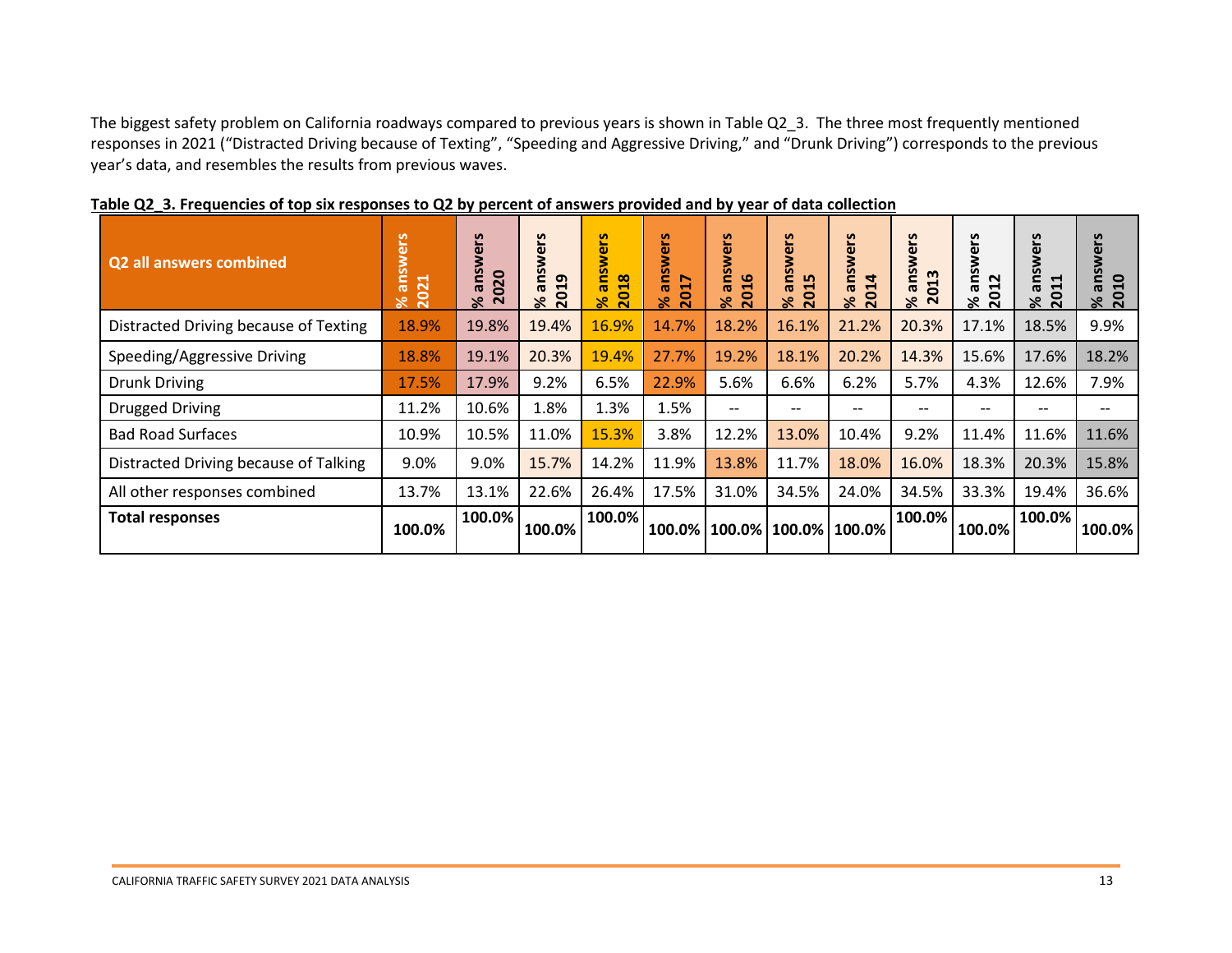### **Safety Concerns (Q2) by California Region**

The crosstabulations of the biggest safety concerns by region are outlined in Table Q2\_4, with respondents from Northern California and Southern California most frequently indicating "Distracted Driving because of texting," while Central California respondents most frequently citing "Speeding/Aggressive Driving" as the biggest safety problem.

| Q2 by Region                          | <b>Northern</b><br><b>California</b> | <b>Central</b><br><b>California</b> | <b>Southern</b><br><b>California</b> |
|---------------------------------------|--------------------------------------|-------------------------------------|--------------------------------------|
| Distracted Driving because of TEXTING | 18.5%                                | 17.6%                               | 19.3%                                |
| Speeding/Aggressive Driving           | 18.3%                                | 18.8%                               | 19.0%                                |
| <b>Drunk Driving</b>                  | 17.5%                                | 17.7%                               | 17.4%                                |
| <b>Drugged Driving</b>                | 11.1%                                | 11.2%                               | 11.2%                                |
| <b>Bad Road Surfaces</b>              | 11.7%                                | 12.6%                               | 10.2%                                |
| All other responses combined          | 22.9%                                | 22.1%                               | 22.9%                                |
| <b>Total</b>                          | 100.0%                               | 100.0%                              | 100.0%                               |

**Table Q2\_4. Frequencies of top five safety concerns by region**

# <span id="page-13-0"></span>**Safety Concerns (Q2) by Age**

The five most frequently stated safety concerns by age are shown in Table Q2\_5, with a similar pattern of distribution across all age groups.

<span id="page-13-1"></span>

| Q2 by Age                             | 18-24  | 25-34  | 35-44  | 45-54  | 55-70  | <b>71 or</b><br>older |
|---------------------------------------|--------|--------|--------|--------|--------|-----------------------|
| Distracted Driving because of TEXTING | 17.2%  | 18.1%  | 18.7%  | 20.1%  | 20.4%  | 19.3%                 |
| Speeding/Aggressive Driving           | 18.3%  | 18.5%  | 18.7%  | 20.3%  | 18.5%  | 17.8%                 |
| <b>Drunk Driving</b>                  | 19.6%  | 18.3%  | 17.7%  | 16.0%  | 16.1%  | 16.4%                 |
| <b>Drugged Driving</b>                | 13.2%  | 10.0%  | 11.0%  | 10.6%  | 11.5%  | 10.6%                 |
| <b>Bad Road Surfaces</b>              | 9.1%   | 11.4%  | 11.4%  | 12.1%  | 10.6%  | 9.7%                  |
| All other responses combined          | 22.6%  | 23.7%  | 22.5%  | 20.9%  | 22.9%  | 26.2%                 |
| <b>Total</b>                          | 100.0% | 100.0% | 100.0% | 100.0% | 100.0% | 100.0%                |

**Table Q2\_5. Cross-tabulation of top five safety concerns by age group**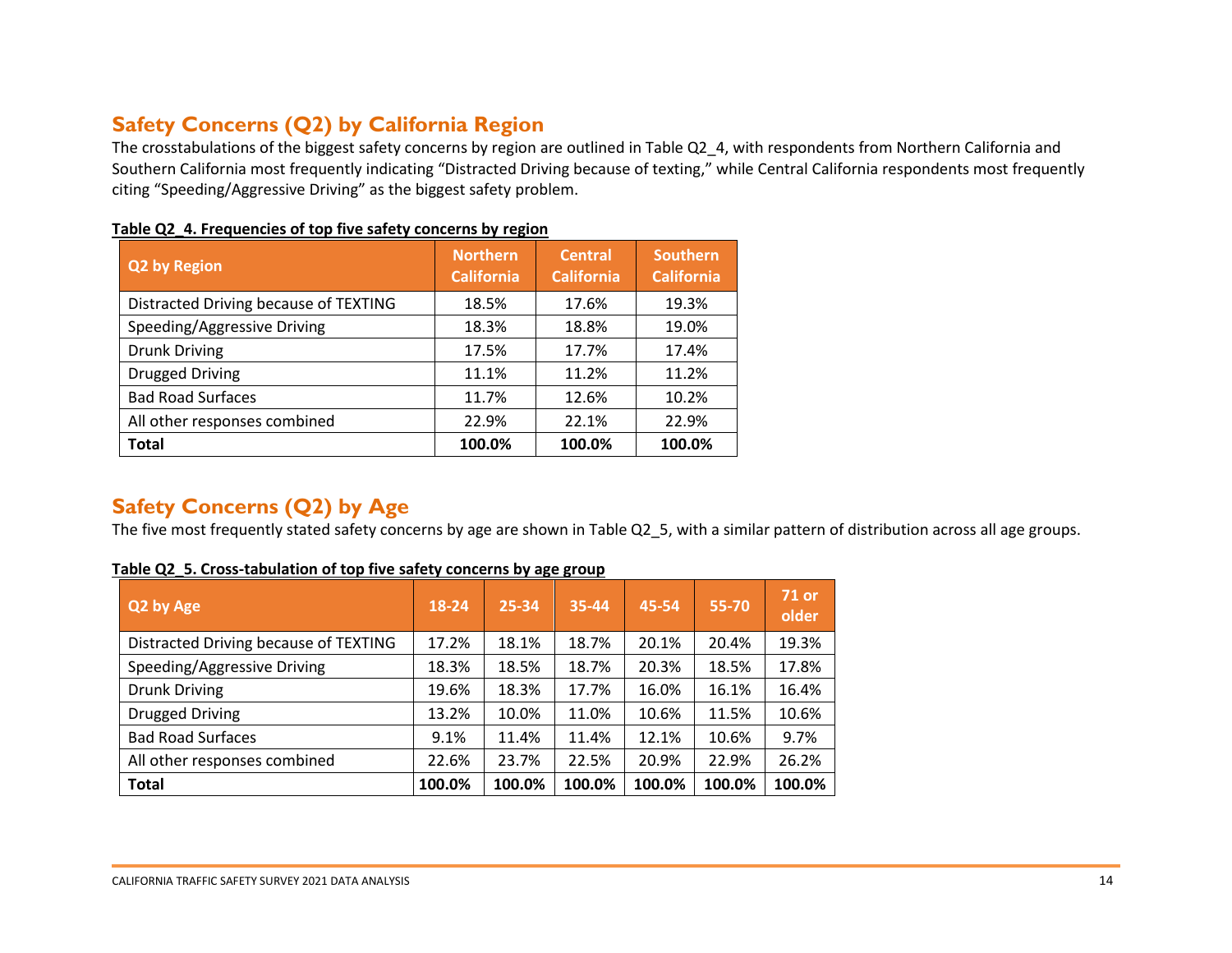# **Behavioral Changes due to COVID-19 (COVID): Coding Categories**

In the 2021 wave of data collection, a survey item was added to the online questionnaire to ascertain respondents' perception of other drivers' behaviors since the onset of the COVID-19 pandemic in 2020, asking them to indicate the biggest change they have noticed. Respondents were able to select from a list of answering choices and could enter any additional changes not listed as an open-ended response. Table COVID 1 outlines the answer choices provided, along with additional coding categories based on the open-ended responses (highlighted in blue).

<span id="page-14-0"></span>

| <b>Fewer Drivers</b>                      |
|-------------------------------------------|
| <b>General Poor/Inconsiderate Driving</b> |
| Running Red Lights/Not Signaling          |
| <b>Mask Wearing</b>                       |
|                                           |
|                                           |
|                                           |
|                                           |

| Table COVID 1. "Since the onset of the COVID-19 pandemic, what is the biggest change in behaviors you have noticed from drivers" with |  |
|---------------------------------------------------------------------------------------------------------------------------------------|--|
| additional code categories                                                                                                            |  |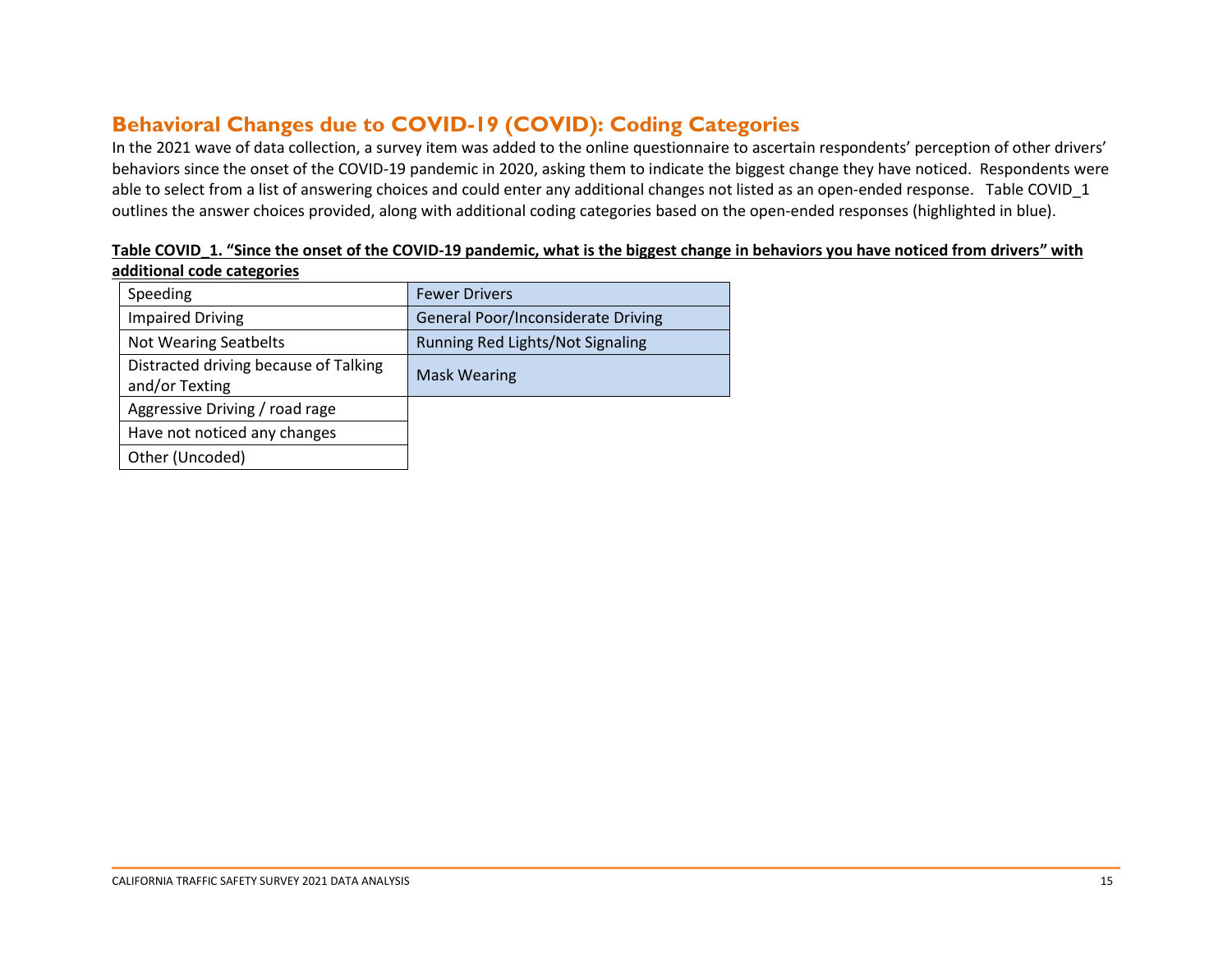# **Behavioral Changes due to COVID-19 (COVID) by California Region**

Table COVID\_2 shows the distribution of answers by California region. "Aggressive Driving/Road Rage" was the most frequently given response in all three regions except Northern California, where "Have Not Noticed Any Changes" was cited as frequently as "Aggressive Driving/Road Rage" as the biggest change in driving behavior.

<span id="page-15-0"></span>

| <b>COVID by Region</b>                                  | <b>Northern</b><br><b>California</b> | <b>Central</b><br><b>California</b> | <b>Southern</b><br><b>California</b> | <b>Total</b><br>2021 |
|---------------------------------------------------------|--------------------------------------|-------------------------------------|--------------------------------------|----------------------|
| Aggressive Driving/Road Rage                            | 24.5%                                | 28.8%                               | 26.9%                                | 26.5%                |
| Have Not Noticed Any Changes                            | 24.5%                                | 25.9%                               | 23.1%                                | 23.8%                |
| Speeding                                                | 23.1%                                | 17.9%                               | 26.0%                                | 24.2%                |
| Distracted Driving because of Talking<br>and/or Texting | 17.7%                                | 17.6%                               | 15.5%                                | 16.4%                |
| <b>Impaired Driving</b>                                 | 6.6%                                 | 5.8%                                | 5.3%                                 | 5.7%                 |
| <b>Not Wearing Seatbelts</b>                            | 1.7%                                 | 2.0%                                | 1.8%                                 | 1.8%                 |
| <b>Fewer Drivers</b>                                    | 0.9%                                 | 0.9%                                | 0.5%                                 | 0.6%                 |
| General Poor/Inconsiderate Driving                      | 0.6%                                 | 0.6%                                | 0.2%                                 | 0.4%                 |
| Other                                                   | 0.3%                                 | 0.0%                                | 0.4%                                 | 0.3%                 |
| Running Red Lights/Not Signaling                        | 0.1%                                 | 0.3%                                | 0.2%                                 | 0.2%                 |
| <b>Mask Wearing</b>                                     | $0.0\%$                              | 0.3%                                | 0.1%                                 | 0.1%                 |
| Total                                                   | 100.0%                               | 100.0%                              | 100.0%                               | 100.0%               |

| Table COVID_2. "Since the onset of the COVID-19 pandemic, what is the biggest change in behaviors you have noticed from drivers" by region |
|--------------------------------------------------------------------------------------------------------------------------------------------|
|--------------------------------------------------------------------------------------------------------------------------------------------|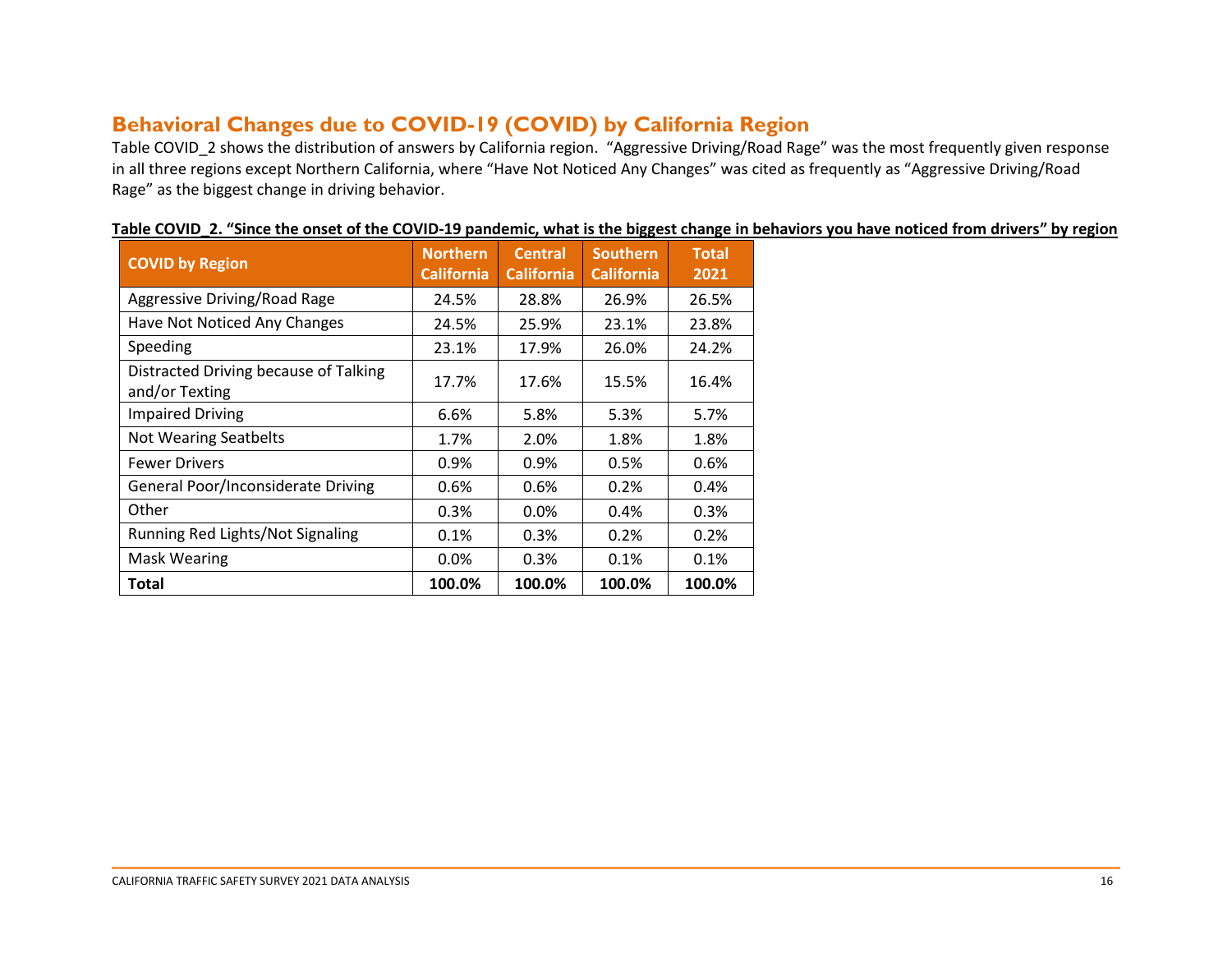# **Behavioral Changes due to COVID-19 (COVID) by Age**

Drivers aged 45-54 were most likely to identify "Aggressive Driving/Road Rage" as the biggest change in behavior since the onset of the COVID-19 pandemic, as shown in Table COVID\_3. Conversely, 35–44-year-olds most frequently cited "Speeding" as the biggest change.

<span id="page-16-0"></span>

| <b>COVID by Age</b>                                  | 18-24  | 25-34  | 35-44   | 45-54  | 55-70  | <b>71 or</b><br>older |
|------------------------------------------------------|--------|--------|---------|--------|--------|-----------------------|
| Aggressing Driving/Road Rage                         | 25.5%  | 25.3%  | 26.2%   | 28.6%  | 27.1%  | 25.2%                 |
| Speeding                                             | 23.9%  | 20.8%  | 27.2%   | 25.2%  | 23.2%  | 26.9%                 |
| Have Not Noticed Any Changes                         | 21.7%  | 24.8%  | 20.6%   | 23.7%  | 27.3%  | 31.1%                 |
| Distracted Driving because of Talking and/or Texting | 15.5%  | 16.7%  | 17.3%   | 15.8%  | 17.0%  | 13.4%                 |
| <b>Impaired Driving</b>                              | 7.2%   | 8.1%   | 6.1%    | 4.3%   | 3.3%   | 1.7%                  |
| <b>Not Wearing Seatbelts</b>                         | 5.4%   | 2.3%   | 1.2%    | 0.4%   | 0.0%   | 0.0%                  |
| <b>General Poor/Inconsiderate Driving</b>            | 0.4%   | 0.7%   | 0.3%    | 0.6%   | 0.0%   | 0.0%                  |
| <b>Fewer Drivers</b>                                 | 0.2%   | 0.5%   | 0.5%    | 0.9%   | 1.0%   | 0.8%                  |
| <b>Mask Wearing</b>                                  | 0.2%   | 0.2%   | 0.0%    | 0.0%   | 0.2%   | 0.0%                  |
| Other                                                | 0.0%   | 0.4%   | 0.5%    | 0.2%   | 0.2%   | 0.8%                  |
| Running Red Lights/Not Signaling                     | 0.0%   | 0.2%   | $0.0\%$ | 0.4%   | 0.6%   | 0.0%                  |
| <b>Total</b>                                         | 100.0% | 100.0% | 100.0%  | 100.0% | 100.0% | 100.0%                |

**Table COVID\_3. "Since the onset of the COVID-19 pandemic, what is the biggest change in behaviors you have noticed from drivers" by age**

# **Most Serious Distraction (Q3): Coding Categories**

Respondents were asked what they perceive as the most serious distraction for drivers. Respondents were only able to select one answer choice, but had the option to provide an open-ended response if none of the provided categories accurately represented their opinion. Table Q3\_1 shows the provided answer choices, with the additional coding categories based on open-ended answers highlighted in blue.

Note: minor revisions were made to some answer categories in the 2021 wave of data collection.

| Table Q3 1. "In your opinion, what is the MOST serious distraction for drivers" with additional code categories |
|-----------------------------------------------------------------------------------------------------------------|
|-----------------------------------------------------------------------------------------------------------------|

<span id="page-16-1"></span>

| Talking on phone (handheld or hands-free) while driving | Car Crashes causing Rubbernecking    | Age/Gender/Ethnicity of Other Drivers |
|---------------------------------------------------------|--------------------------------------|---------------------------------------|
| Texting or Checking Phone While Driving                 | Dashboard Screens/Navigation Systems | <b>Drunk Drivers</b>                  |
| Passengers in Car                                       | Roadside Billboards                  | <b>Drivers Distracted/Inattentive</b> |
| <b>Eating While Driving</b>                             | Other                                | <b>Construction on Roadways</b>       |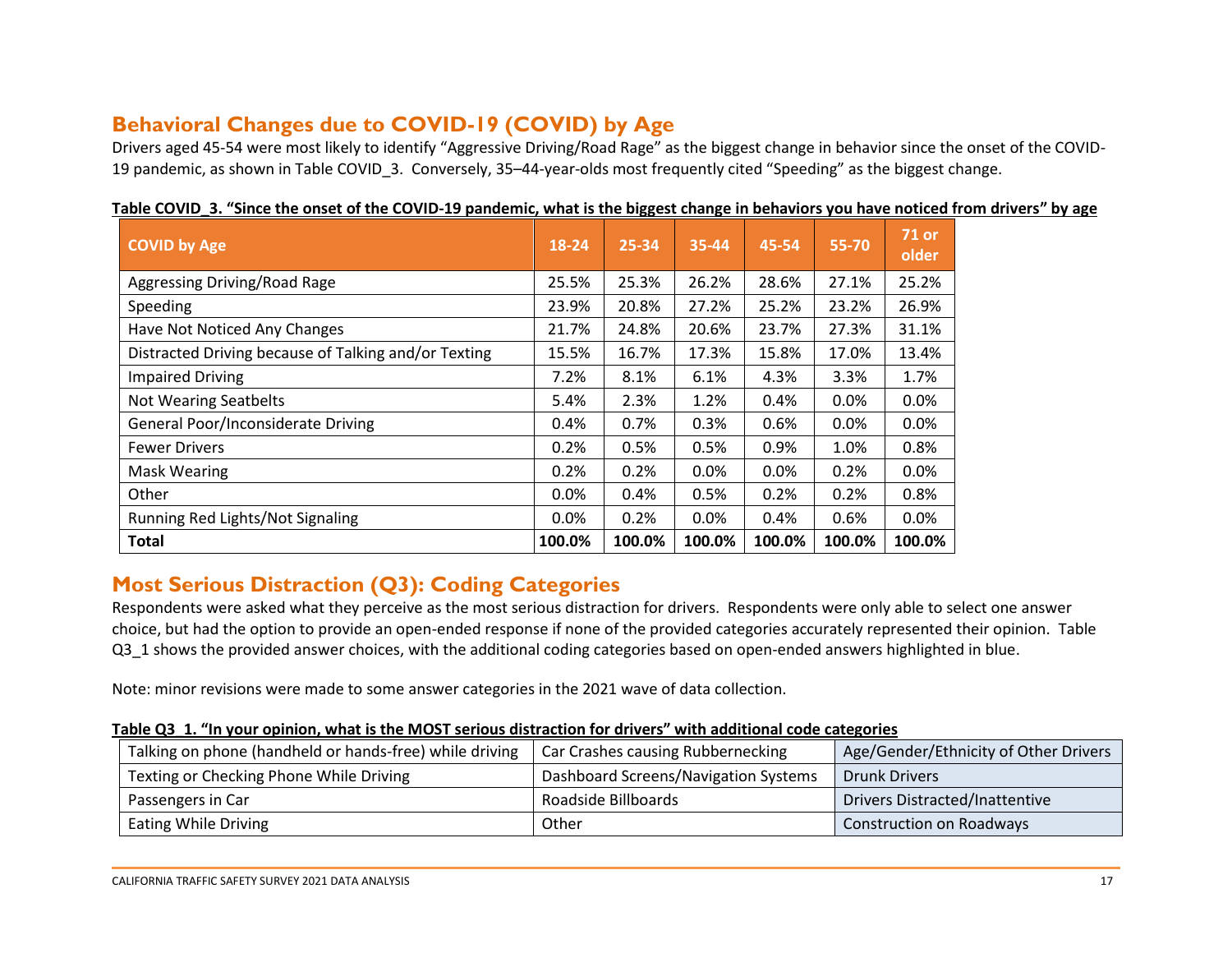# **Most Serious Distraction (Q3) by Survey Wave**

As in previous years of data collection, respondents in 2021 most often indicated "Texting or checking phone while driving" as the biggest distraction for drivers. "Texting or checking phone while driving" has been the most frequently given response for this measure since 2013, with Table Q3 2 showing the distribution of 2021 answers, compared to previous years (the most frequently cited distraction per survey wave is highlighted).

Note: Some of the answering choices provided were phrased slightly different in the 2021 survey iteration; the minor wording changes of the response choices are outlined below the table.

<span id="page-17-0"></span>

| Q <sub>3</sub>                              | <b>Total</b><br>2021 | Total<br>2020 | Total<br>2019 | <b>Total</b><br>2018 | <b>Total</b><br>2017 | <b>Total</b><br>2016 | <b>Total</b><br>2015 | <b>Total</b><br>2014 | 2013<br>Total | <b>Total</b><br>2012 | Total<br>2011 | Total<br>2010 |
|---------------------------------------------|----------------------|---------------|---------------|----------------------|----------------------|----------------------|----------------------|----------------------|---------------|----------------------|---------------|---------------|
| Texting or Checking Phone While<br>Driving* | 69.7%                | 68.5%         | 46.7%         | 44.5%                | 50.8%                | 44.1%                | 39.0%                | 51.8%                | 47.9%         | 37.2%                | 27.6%         | 12.7%         |
| Talking on Phone While Driving              | 17.2%                | 17.4%         | 23.1%         | 32.2%                | 31.9%                | 33.5%                | 22.2%                | 29.5%                | 33.4%         | 42.8%                | 56.0%         | 61.9%         |
| Car Crashes causing<br>Rubbernecking***     | 5.0%                 | 6.4%          | 6.2%          | 5.3%                 | 1.4%                 | 1.7%                 | 1.6%                 | 1.3%                 | 1.4%          | 2.9%                 | 1.9%          | 1.9%          |
| <b>Eating While Driving</b>                 | 2.5%                 | 1.7%          | 2.4%          | 0.5%                 | 1.3%                 | 0.6%                 | 1.5%                 | 1.8%                 | 0.5%          | 0.8%                 | 1.2%          | 1.9%          |
| Passengers in Car                           | 2.4%                 | 1.2%          | 4.1%          | 2.3%                 | 1.7%                 | 0.6%                 | 1.2%                 | 2.0%                 | 1.5%          | 1.4%                 | 1.8%          | 3.3%          |
| Dashboard/Navigation Systems**              | 1.5%                 | 1.7%          | 2.5%          | 0.8%                 | 1.3%                 | 1.7%                 | 0.7%                 | 0.9%                 | 0.4%          | 0.5%                 | 0.5%          | 0.2%          |
| Roadside Billboards                         | 1.0%                 | 1.5%          | 2.3%          | 1.7%                 | 1.2%                 | 1.5%                 | 2.6%                 | 0.9%                 | 1.8%          | 1.9%                 | 1.3%          | 2.1%          |
| All other responses combined                | 0.7%                 | 1.6%          | 12.7%         | 12.7%                | 10.4%                | 16.3%                | 31.2%                | 11.8%                | 13.1%         | 12.5%                | 9.7%          | 16.0%         |
| <b>Total</b>                                | 100.0%               | 100.0%        | 100.0%        | 100.0%               | 100.0%               | 100.0%               | 100.0%               | 100.0%               | 100.0%        | 100.0%               | 100.0%        | 100.0%        |

### **Table Q3\_2. Frequencies of Q3 by survey year**

\*"Texting while driving" in 2020 survey

\*\*"GPS/Navigation System" in 2020 survey

\*\*\*"Car Crashes/Vehicle Issues" in 2020 survey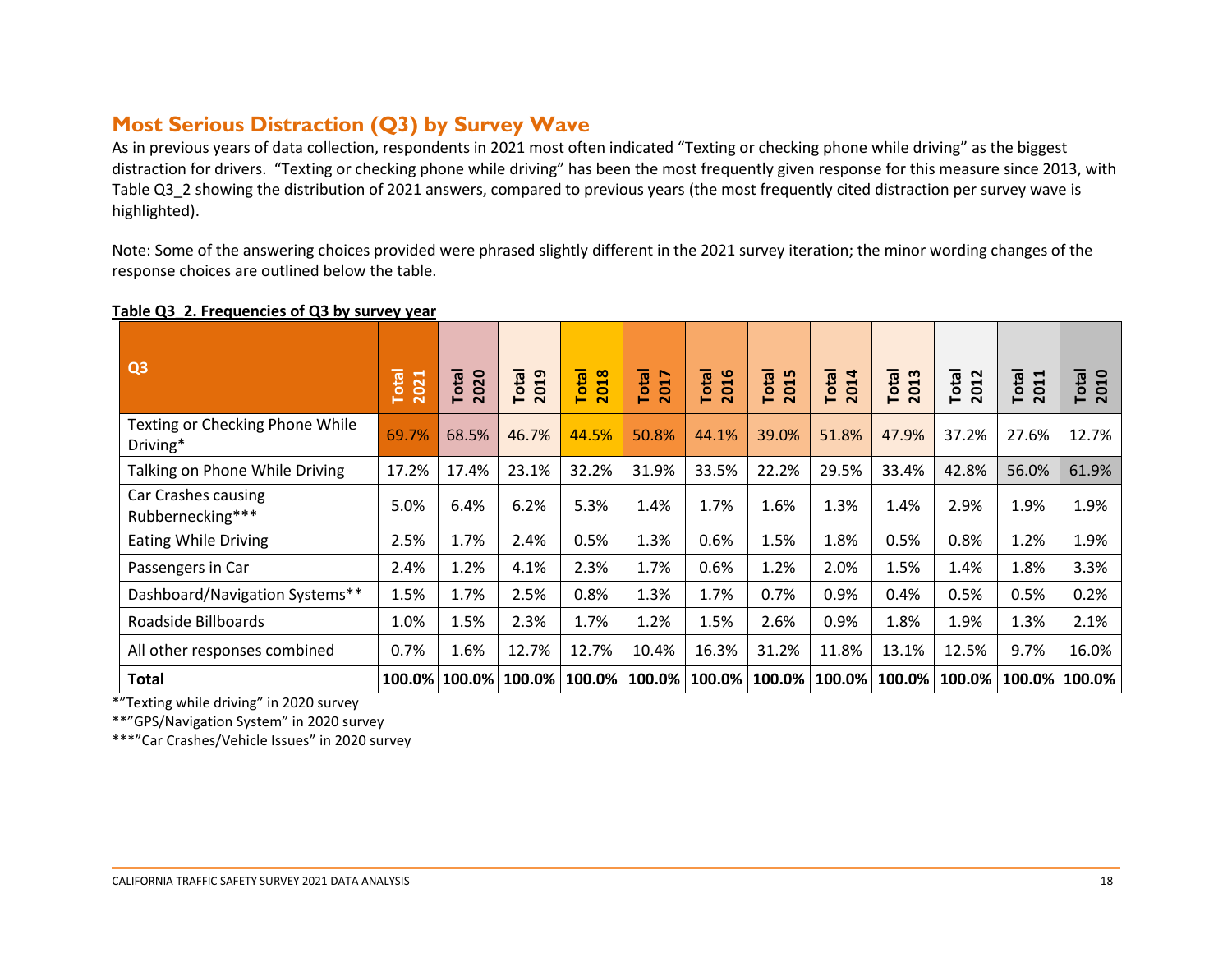# **Most Serious Distraction (Q3) by Region**

In 2021, respondents across all three California regions most commonly indicated "Texting or Checking Phone While Driving" as the most serious distraction for drivers, with a comparable distribution of responses overall (Table Q3\_3).

<span id="page-18-0"></span>

| Q3 by region                                      | <b>Northern</b><br><b>California</b> | <b>Central</b><br><b>California</b> | <b>Southern</b><br><b>California</b> |
|---------------------------------------------------|--------------------------------------|-------------------------------------|--------------------------------------|
| Texting or Checking Phone While<br><b>Driving</b> | 66.6%                                | 68.2%                               | 71.4%                                |
| Talking on Phone While Driving                    | 19.7%                                | 15.8%                               | 16.3%                                |
| Car Crashes causing<br>Rubbernecking              | 5.9%                                 | 5.7%                                | 4.4%                                 |
| <b>Eating While Driving</b>                       | 2.4%                                 | 2.3%                                | 2.5%                                 |
| Passengers in Car                                 | 2.8%                                 | 3.7%                                | 1.9%                                 |
| Dashboard/Navigation Systems                      | 1.0%                                 | 1.7%                                | 1.7%                                 |
| Roadside Billboards                               | 1.0%                                 | 0.6%                                | 1.1%                                 |
| All Other Responses Combined                      | 0.6%                                 | 2.0%                                | 0.7%                                 |
| Total                                             | 100.0%                               | 100.0%                              | 100.0%                               |

### **Table Q3\_3. Frequencies of Q3 by California region**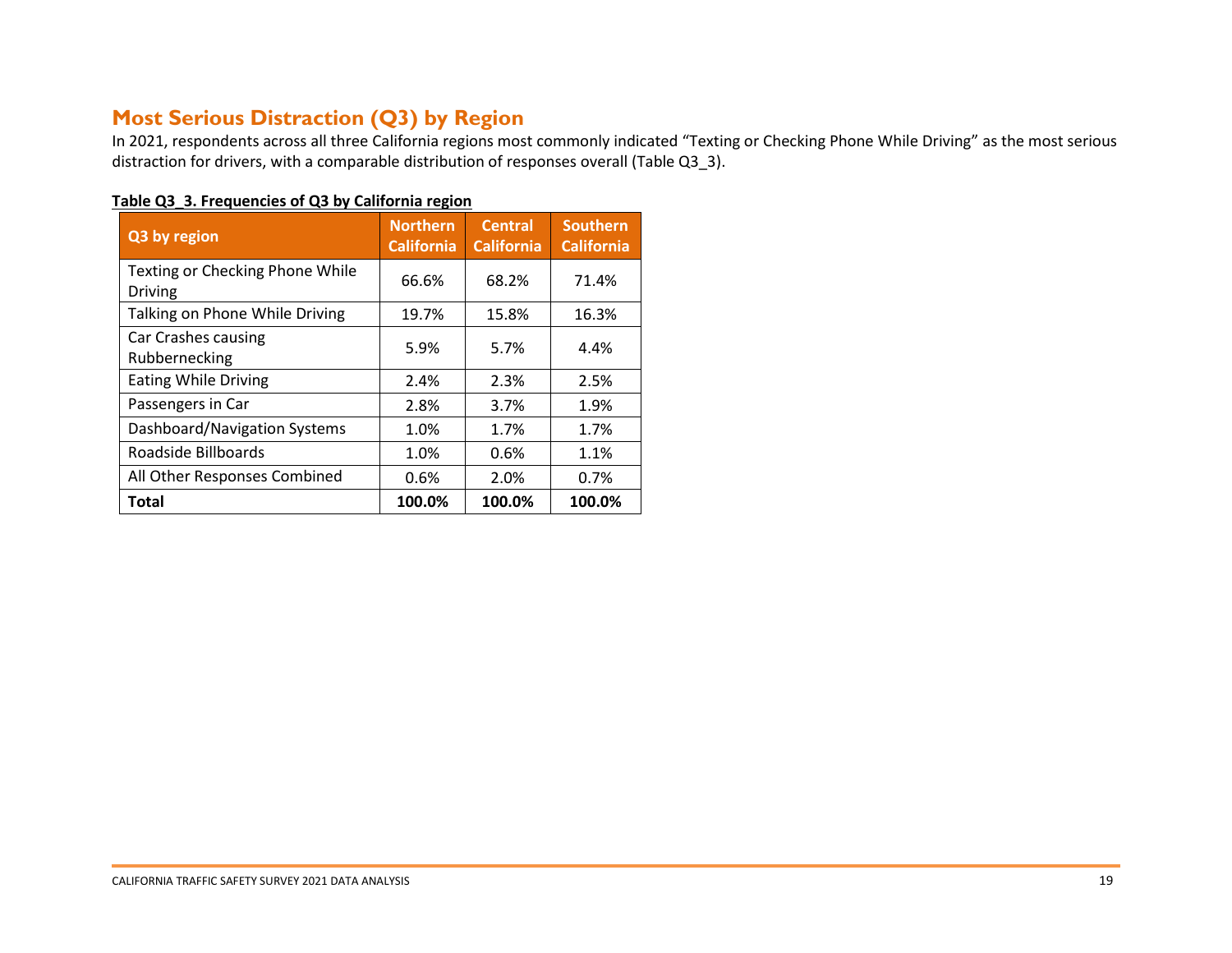# **Using electronic device while driving (Q4) by Region and Wave**

Similar to previous waves, about one-third of 2021 respondents (33.8%) indicated that they "Regularly" or "Sometimes" used an electronic wireless device while driving in the past 30 days, while about two-thirds stated they "Rarely" or "Never" did. The differences between California regions are not significant and are similarly distributed for both 2020 and 2021 online survey administrations, but the answers are significantly different compared to the in-person data collected in 2019 and might be the result of the data collection mode (p<0.01, Table Q4).

<span id="page-19-0"></span>

| Q4 by<br><b>Region</b> | <b>Northern</b><br><b>California</b> | <b>Central</b><br><b>California</b> | <b>Southern</b><br><b>California</b> | <b>Total</b><br>2021 | <b>Total</b><br>2020 | <b>Total</b><br>2019 | <b>Total</b><br>2018 |
|------------------------|--------------------------------------|-------------------------------------|--------------------------------------|----------------------|----------------------|----------------------|----------------------|
|                        | 114                                  | 42                                  | 267                                  | 423                  | 428                  | 458                  | 443                  |
| Regularly              | 14.6%                                | 12.1%                               | 16.2%                                | 15.2%                | 15.1%                | 35.4%                | 32.0%                |
|                        | 140                                  | 68                                  | 310                                  | 518                  | 528                  | 380                  | 295                  |
| Sometimes              | 17.9%                                | 19.5%                               | 18.8%                                | 18.6%                | 18.6%                | 29.4%                | 21.3%                |
|                        | 221                                  | 106                                 | 465                                  | 792                  | 872                  | 268                  | 298                  |
| Rarely                 | 28.3%                                | 30.5%                               | 28.2%                                | 28.5%                | 30.7%                | 20.7%                | 21.5%                |
| <b>Never</b>           | 306                                  | 132                                 | 608                                  | 1,046                | 1,015                | 188                  | 348                  |
|                        | 39.2%                                | 37.9%                               | 36.8%                                | 37.6%                | 35.7%                | 14.5%                | 25.1%                |
|                        | 781                                  | 348                                 | 1,650                                | 2,779                | 2,843                | 1,294                | 1,384                |
| <b>Total</b>           | 100.0%                               | 100.0%                              | 100.0%                               | 100.0%               | 100.0%               | 100.0%               | 100.0%               |

#### **Table Q4. "How often in the past 30 days have you used an electronic wireless device, like a cell phone when driving?" by region and year**

# **Driving Mistake Due to Cell Phone Use (Q5) by Wave**

Respondents were asked whether they have ever made a driving mistake while talking or texting on a cell phone. The majority (59.8%) of respondents indicated they have not, as shown in Table Q5. The 4.5% decrease in drivers reporting mistakes from 2020 is significant (*p*<0.01).

<span id="page-19-1"></span>

| $Q5$ by      | Total  | Total  | <b>Total</b> | Total  | <b>Total</b> | Total  | Total  | <b>Total</b> | <b>Total</b> | <b>Total</b> | <b>Total</b> | <b>Total</b> |
|--------------|--------|--------|--------------|--------|--------------|--------|--------|--------------|--------------|--------------|--------------|--------------|
| year         | 2021   | 2020   | 2019         | 2018   | 2017         | 2016   | 2015   | 2014         | 2013         | 2012         | 2011         | 2010         |
|              | 1,108  | 1,263  | 665          | 634    | 670          | 550    | 744    | 858          | 866          | 827          | 802          | 766          |
| Yes          | 40.2%  | 44.7%  | 51.3%        | 46.0%  | 49.3%        | 43.9%  | 39.4%  | 47.1%        | 45.0%        | 44.6%        | 45.8%        | 46.5%        |
|              | 1,648  | 1,561  | 632          | 743    | 690          | 704    | 1,143  | 965          | 1,060        | 1,027        | 951          | 883          |
| No.          | 59.8%  | 55.3%  | 48.7%        | 54.0%  | 50.7%        | 56.1%  | 60.6%  | 52.9%        | 55.0%        | 55.4%        | 54.2%        | 53.5%        |
| <b>Total</b> | 2,756  | 2,824  | 1,297        | 1,377  | 1,360        | 1,254  | 1,887  | 1,823        | 1,926        | 1,854        | 1,753        | 1,649        |
|              | 100.0% | 100.0% | 100.0%       | 100.0% | 100.0%       | 100.0% | 100.0% | 100.0%       | 100.0%       | 100.0%       | 100.0%       | 100.0%       |

#### **Table Q5. "Have you EVER made a driving mistake while talking OR texting on a cell phone?" by year**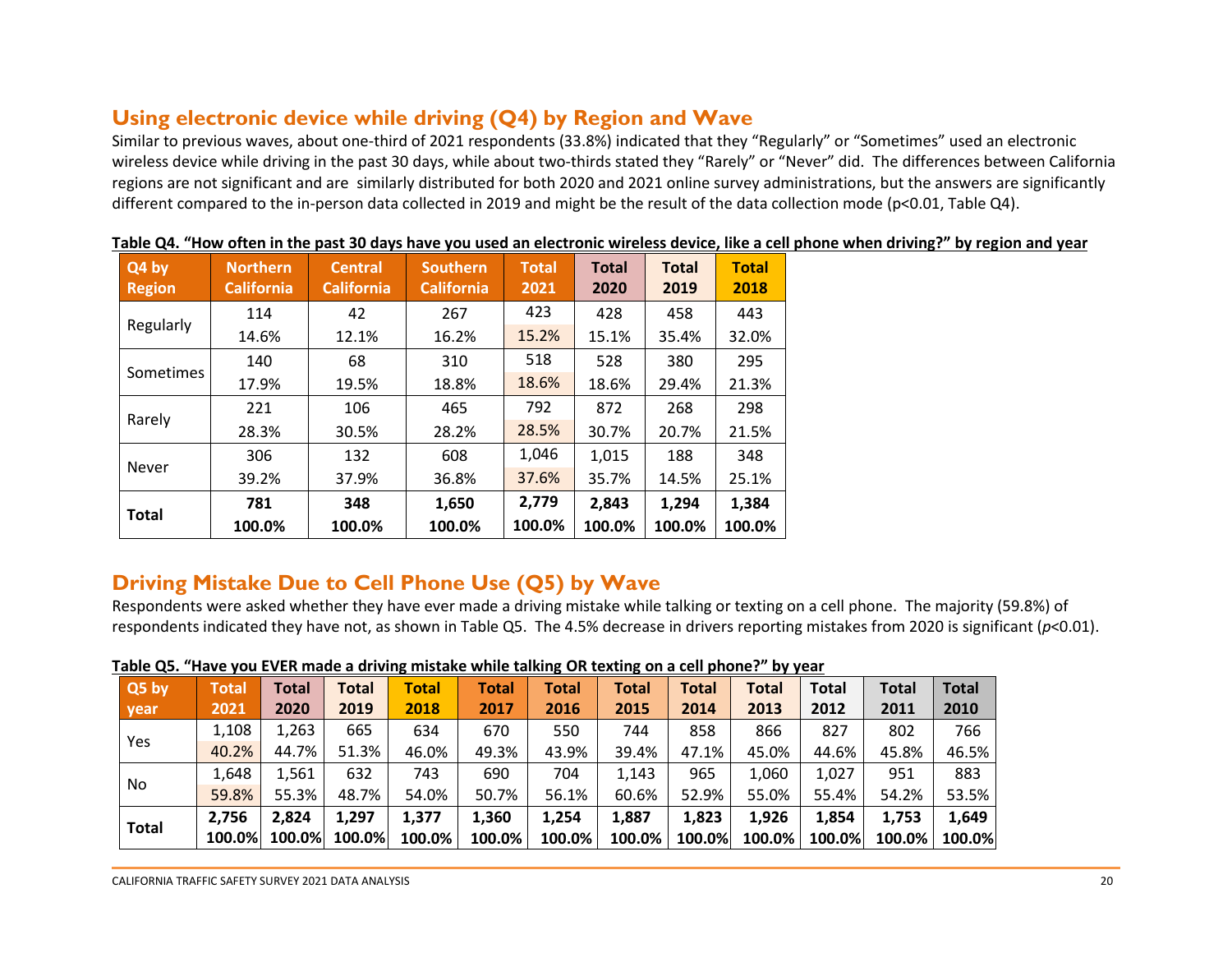### **Near Crash Due to Other Driver Talking/Texting on a Cell Phone (Q6) by Wave**

More than half (51.9%) of respondents in 2021 indicate that they have been hit or nearly hit by a driver who was talking or texting on a cell phone, which is similar to the 2020 data collection (Table Q6).

| Q6 by        | Total  | <b>Total</b> | <b>Total</b> | Total  | Total  | <b>Total</b> | <b>Total</b> | <b>Total</b> | <b>Total</b> | <b>Total</b> | <b>Total</b> | <b>Total</b> |
|--------------|--------|--------------|--------------|--------|--------|--------------|--------------|--------------|--------------|--------------|--------------|--------------|
| year         | 2021   | 2020         | 2019         | 2018   | 2017   | 2016         | 2015         | 2014         | 2013         | 2012         | 2011         | 2010         |
|              | 1,434  | 1,466        | 739          | 852    | 827    | 685          | 1,117        | 1,098        | 421          | 1.067        | 1,038        | 912          |
| Yes          | 51.9%  | 51.7%        | 57.9%        | 62.3%  | 61.0%  | 54.6%        | 59.6%        | 61.2%        | 59.5%        | 60.1%        | 60.1%        | 57.5%        |
|              | 1,330  | 1,371        | 538          | 515    | 528    | 570          | 756          | 697          | 286          | 708          | 689          | 673          |
| No           | 48.1%  | 48.3%        | 42.1         | 37.7%  | 39.0%  | 45.4%        | 40.4%        | 38.8%        | 40.5%        | 39.9%        | 39.9%        | 42.5%        |
|              | 2,764  | 2,837        | 1,277        | 1,367  | 1,355  | 1,255        | 1,873        | 1,795        | 707          | 1.775        | 1.727        | 1,585        |
| <b>Total</b> | 100.0% | 100.0%       | 100.0%       | 100.0% | 100.0% | 100.0%       | 100.0%       | 100.0%       | 100.0%       | 100.0%       | 100.0%       | 100.0%       |

### **Table Q6. "Have you ever been hit or nearly hit by a driver who was talking or texting on a cell phone?" by year**

### <span id="page-20-0"></span>**Likelihood of Being Ticketed for Hand-Held Phone Use or Texting (Q7) by Wave**

In each wave of data collection, respondents are asked about their perception of the likelihood of being ticketed for using a hand-held cell phone or texting while driving. Table Q7 shows the 2021 distribution, compared to previous waves. The distribution of answers is almost identical to the 2020 survey panel responses.

<span id="page-20-1"></span>

|                | <b>Total</b> | <b>Total</b> | <b>Total</b> | <b>Total</b> | <b>Total</b> | <b>Total</b> | <b>Total</b> | <b>Total</b> | <b>Total</b> | <b>Total</b> |
|----------------|--------------|--------------|--------------|--------------|--------------|--------------|--------------|--------------|--------------|--------------|
| Q7 by year     | 2021         | 2020         | 2019         | 2018         | 2017         | 2016         | 2015         | 2014         | 2013         | 2012         |
| Very Likely    | 643          | 679          | 269          | 314          | 287          | 272          | 444          | 424          | 493          | 368          |
|                | 23.2%        | 23.9%        | 21.0%        | 23.0%        | 21.2%        | 21.5%        | 23.4%        | 23.4%        | 26.3%        | 20.1%        |
| Somewhat       | 760          | 792          | 288          | 344          | 277          | 265          | 459          | 416          | 599          | 570          |
| Likely         | 27.4%        | 27.9%        | 22.4%        | 25.1%        | 20.4%        | 21.0%        | 24.2%        | 23.0%        | 31.9%        | 31.2%        |
| Neither Likely | 378          | 391          | 228          | 168          | 197          | 150          | 218          | 210          | 131          | 154          |
| or Unlikely    | 13.6%        | 13.8%        | 17.8%        | 12.3%        | 14.5%        | 11.9%        | 11.5%        | 11.6%        | 7.0%         | 8.4%         |
| Somewhat       | 444          | 425          | 261          | 250          | 262          | 256          | 361          | 376          | 306          | 356          |
| Unlikely       | 16.0%        | 15.0%        | 20.3%        | 18.3%        | 19.3%        | 20.3%        | 19.1%        | 20.8%        | 16.3%        | 19.5%        |
| Very Unlikely  | 552          | 555          | 238          | 292          | 333          | 320          | 412          | 385          | 349          | 379          |
|                | 19.9%        | 19.5%        | 18.5%        | 21.3%        | 24.6%        | 25.3%        | 21.8%        | 21.3%        | 18.6%        | 20.7%        |
|                | 2,778        | 2,841        | 1,284        | 1,395        | 1,356        | 1,263        | 1,894        | 1,811        | 1,878        | 1,827        |
| <b>Total</b>   | 100.0%       | 100.0%       | 100.0%       | 100.0%       | 100.0%       | 100.0%       | 100.0%       | 100.0%       | 100.0%       | 100.0%       |

#### **Table Q7. "What do you think is the likelihood of being ticketed for hand-held cell phone use or texting?" by year**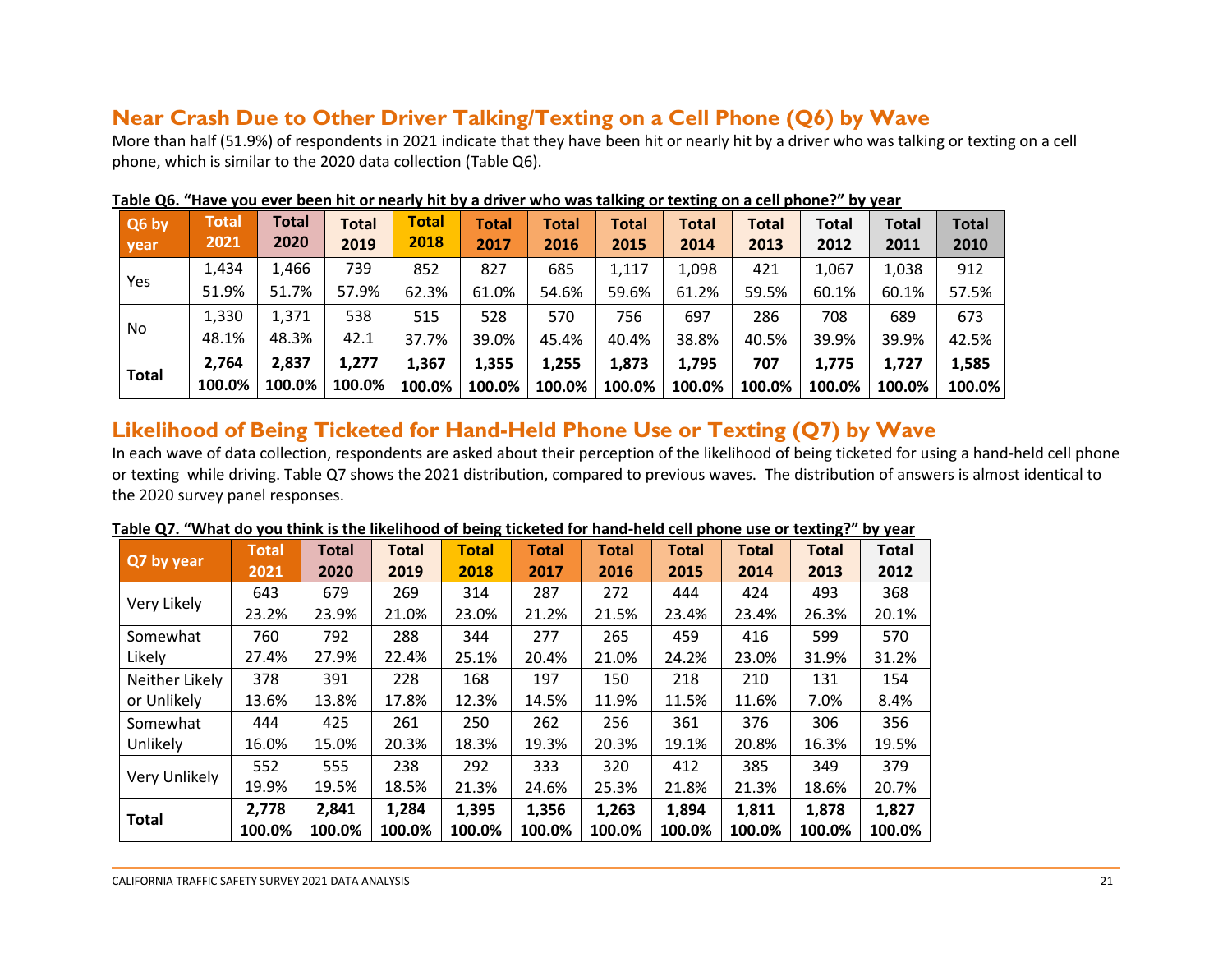### **Recall of "Go Safely California" (Q8a) by Region and Wave**

Respondents are asked each wave whether they have heard of various California Office of Traffic Safety campaigns. In 2021, 35.4% of drivers recalled seeing or hearing the campaign "Go Safely California", with the highest recall in Southern California compared to the other two regions and a similar distribution overall among regions. Compared to 2020, when 30.2% reported seeing or hearing the campaign, the 5.2% increase in recall is significant (*p*<0.01, Table Q8a).

| Q8a by region | <b>Northern</b>   | <b>Central</b>    | <b>Southern</b>   | <b>Total</b> | <b>Total</b> | <b>Total</b> |
|---------------|-------------------|-------------------|-------------------|--------------|--------------|--------------|
|               | <b>California</b> | <b>California</b> | <b>California</b> | 2021         | 2020         | 2019         |
| Yes           | 220               | 94                | 526               | 840          | 744          | 207          |
|               | 33.5%             | 31.4%             | 37.0%             | 35.4%        | 30.2%        | 16.4%        |
| No            | 436               | 205               | 894               | 1,535        | 1,716        | 1052         |
|               | 66.5%             | 68.6%             | 63.0%             | 64.6%        | 69.8%        | 83.6%        |
| <b>Total</b>  | 656               | 299               | 1,420             | 2,375        | 2.460        | 1,259        |
|               | 100.0%            | 100.0%            | 100.0%            | 100.0%       | 100.0%       | 100.0%       |

### **Table Q8a. "In the past 6 months, do you recall: Go Safely California?" by region and year**

### <span id="page-21-0"></span>**Recall of "Drive Sober or Get Pulled Over" (Q8b) by Region and Wave**

The second safety campaign, "Drive Sober or Get Pulled Over" was recalled by over half (50.2%) of all respondents, with a comparable distribution across regions and consistent with the 2020 survey results (Table Q8b).

<span id="page-21-1"></span>

| Q8b by region | Northern          | <b>Central</b>    | <b>Southern</b>   | <b>Total</b> | <b>Total</b> | <b>Total</b> | <b>Total</b> | Total  | <b>Total</b> |
|---------------|-------------------|-------------------|-------------------|--------------|--------------|--------------|--------------|--------|--------------|
|               | <b>California</b> | <b>California</b> | <b>California</b> | 2021         | 2020         | 2019         | 2018         | 2017   | 2016         |
| Yes           | 347               | 167               | 743               | 1,257        | 1,306        | 439          | 577          | 518    | 515          |
|               | 49.2%             | 52.5%             | 50.2%             | 50.2%        | 50.3%        | 34.8%        | 42.5%        | 38.4%  | 40.8%        |
| No            | 359               | 151               | 737               | 1,247        | 1,292        | 821          | 781          | 830    | 747          |
|               | 50.8%             | 47.5%             | 49.8%             | 49.8%        | 49.7%        | 65.2%        | 57.5%        | 61.6%  | 59.2%        |
| <b>Total</b>  | 706               | 318               | 1,480             | 2,504        | 2,598        | 1,260        | 1,358        | 1,348  | 1,262        |
|               | 100.0%            | 100.0%            | 100.0%            | 100.0%       | 100.0%       | 100.0%       | 100.0%       | 100.0% | 100.0%       |

#### **Table Q8b. "In the past 6 months, do you recall: Drive Sober or Get Pulled Over?" by region and year**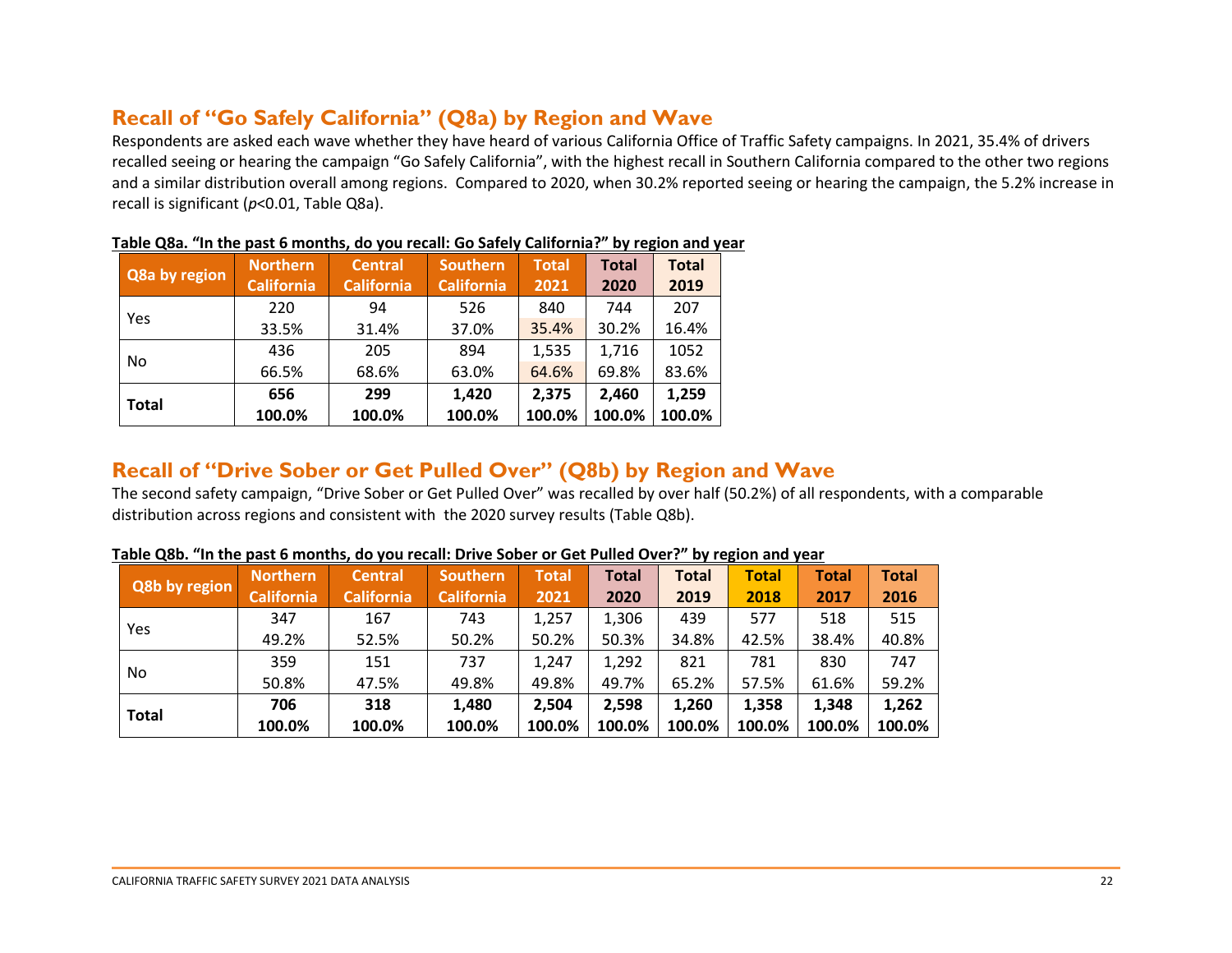# **Recall of "Slow the Fast Down" Campaign (Q8c) by Region**

"Slow the Fast Down", the third safety campaign and new addition to the 2021 survey, had the highest recall among Southern California respondents, with 20.1% reporting seeing or hearing the campaign, but without significant differences in responses overall among regions (Table Q8c).

| Q8c by region | <b>Northern</b><br><b>California</b> | <b>Central</b><br><b>California</b> | <b>Southern</b><br><b>California</b> | <b>Total</b><br>2021 |
|---------------|--------------------------------------|-------------------------------------|--------------------------------------|----------------------|
|               | 132                                  | 49                                  | 298                                  | 479                  |
| Yes           | 18.7%                                | 15.6%                               | 20.1%                                | 19.1%                |
| No            | 575                                  | 266                                 | 1,182                                | 2,023                |
|               | 81.3%                                | 84.4%                               | 79.9%                                | 80.9%                |
| <b>Total</b>  | 707                                  | 315                                 | 1,480                                | 2,502                |
|               | 100.0%                               | 100.0%                              | 100.0%                               | 100.0%               |

| Table Q8c. "In the past 6 months, do you recall: "Slow the Fast Down?" by region and year |  |
|-------------------------------------------------------------------------------------------|--|
|-------------------------------------------------------------------------------------------|--|

### <span id="page-22-0"></span>**Recall of "DUI Doesn't Just Mean Booze" (Q8d) by Region and Wave**

The fourth safety campaign, "DUI Doesn't Just Mean Booze" was recalled by 45.0% of respondents in 2021, a 3.5% slightly significant increase from the previous year's results (*p*<0.05, Table Q8d).

<span id="page-22-1"></span>

| Q8d by region | <b>Northern</b><br><b>California</b> | <b>Central</b><br><b>California</b> | <b>Southern</b><br><b>California</b> | <b>Total</b><br>2021 | <b>Total</b><br>2020 | <b>Total</b><br>2019 | <b>Total</b><br>2018 | <b>Total</b><br>2017 |
|---------------|--------------------------------------|-------------------------------------|--------------------------------------|----------------------|----------------------|----------------------|----------------------|----------------------|
| Yes           | 321                                  | 138                                 | 675                                  | 1,134                | 1,091                | 376                  | 585                  | 394                  |
|               | 45.3%                                | 43.0%                               | 45.3%                                | 45.0%                | 41.5%                | 30.1%                | 43.0%                | 29.3%                |
|               | 338                                  | 183                                 | 816                                  | 1,387                | 1,535                | 874                  | 775                  | 950                  |
| No.           | 54.7%                                | 57.0%                               | 54.7%                                | 55.0%                | 58.5%                | 69.9%                | 57.0%                | 70.7%                |
|               | 709                                  | 321                                 | 1,491                                | 2,521                | 2,626                | 1,250                | 1,360                | 1,344                |
| <b>Total</b>  | 100.0%                               | 100.0%                              | 100.0%                               | 100.0%               | 100.0%               | 100.0%               | 100.0%               | 100.0%               |

| Table Q8d. "In the past 6 months, do you recall: DUI Doesn't Just Mean Booze" by region and year |  |  |  |  |  |  |  |  |  |
|--------------------------------------------------------------------------------------------------|--|--|--|--|--|--|--|--|--|
|--------------------------------------------------------------------------------------------------|--|--|--|--|--|--|--|--|--|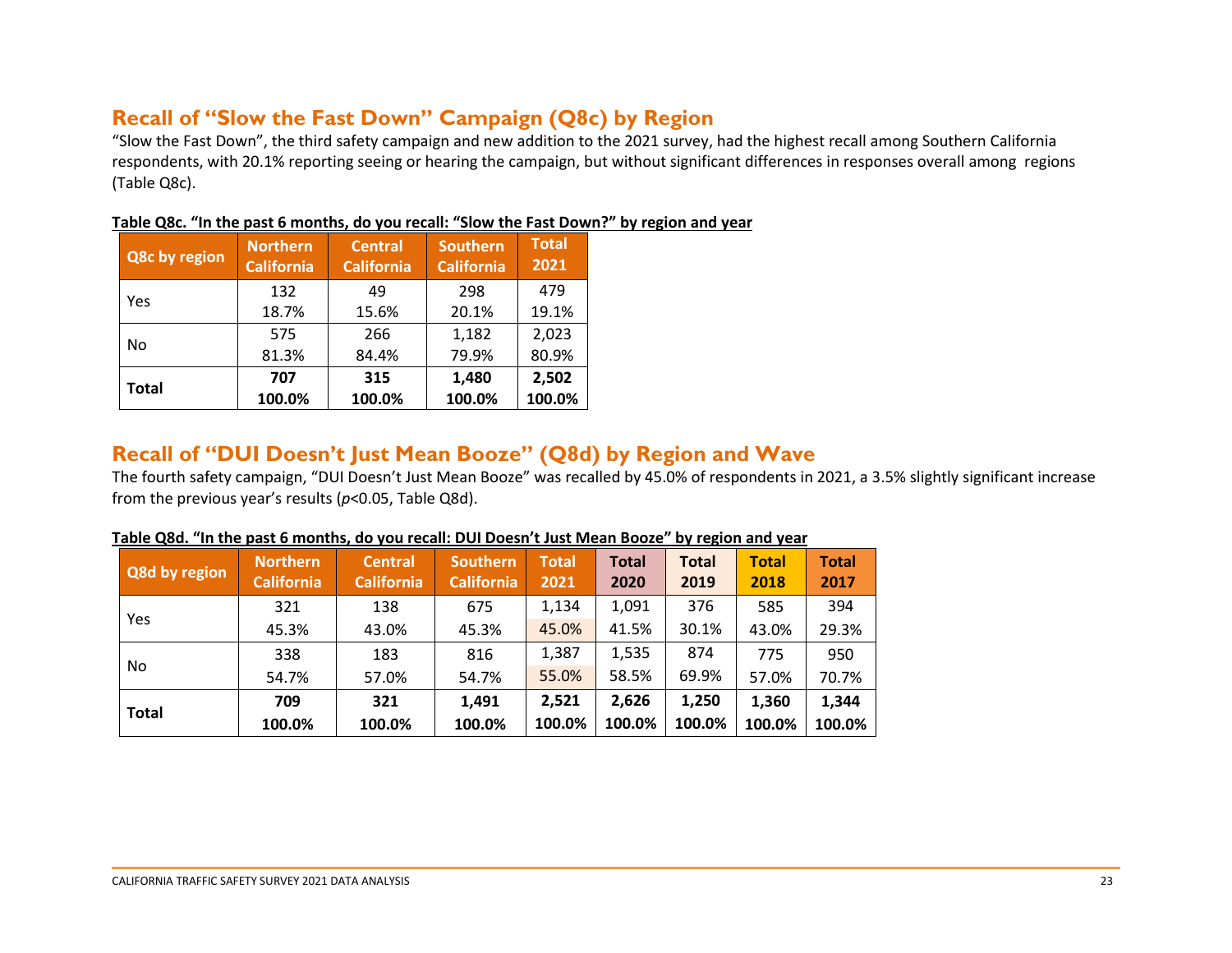### **Recall of "Put Your Phone Down, Just Drive" (Q8e) by Region and Wave**

The final safety campaign surveyed was "Put your Phone Down, Just Drive", where approximately one-third of respondents (33.0%) indicated they recalled the campaign. Recall in Southern California was highest (34.9%), and a slightly lower percentage of respondents recalled this campaign in Northern and Central California (30.3% each), but there were no significant differences when compared across regions and with the 2020 responses (Table Q8e).

| Q8e by region | <b>Northern</b><br><b>California</b> | <b>Central</b><br><b>California</b> | <b>Southern</b><br><b>California</b> | <b>Total</b><br>2021 | <b>Total</b><br>2020 | <b>Total</b><br>2019 | <b>Total</b><br>2018 |
|---------------|--------------------------------------|-------------------------------------|--------------------------------------|----------------------|----------------------|----------------------|----------------------|
|               | 213                                  | 95                                  | 526                                  | 834                  | 800                  | 213                  | 398                  |
| Yes           | 30.3%                                | 30.3%                               | 34.9%                                | 33.0%                | 30.4%                | 17.1%                | 29.4%                |
|               | 491                                  | 219                                 | 982                                  | 1,692                | 1,830                | 1,035                | 954                  |
| No            | 69.7%                                | 69.7%                               | 65.1%                                | 67.0%                | 69.6%                | 82.9%                | 70.6%                |
| <b>Total</b>  | 704                                  | 314                                 | 1,508                                | 2,526                | 2,630                | 1,248                | 1,352                |
|               | 100.0%                               | 100.0%                              | 100.0%                               | 100.0%               | 100.0%               | 100.0%               | 100.0%               |

| Table Q8e. "In the past 6 months, do you recall: Put Your Phone Down, Just Drive" by region and year |  |
|------------------------------------------------------------------------------------------------------|--|
|------------------------------------------------------------------------------------------------------|--|

### <span id="page-23-0"></span>**Safety Campaign Source of Recall (Q8a-e)**

Respondents who recalled a safety campaign were then asked where they had seen or heard the campaign. Table Q8a e outlines the results, with the most frequent response highlighted for each campaign. "Road Sign" was reported most often as the source for the majority of the safety campaigns, except for the "Go Safely California" campaign, where respondents were most likely to report seeing or hearing the campaign on TV.

### **Table Q8a\_e Follow-Up: "Where did you See or Hear…?" respective campaign source**

<span id="page-23-1"></span>

| Q8a-e        | <b>Go Safely California</b> | <b>Drive Sober or Get</b><br><b>Pulled Over</b> | <b>Slow the Fast Down</b> | <b>DUI Doesn't Just</b><br><b>Mean Booze</b> | <b>Put Your Phone</b><br>Down, Just Drive |
|--------------|-----------------------------|-------------------------------------------------|---------------------------|----------------------------------------------|-------------------------------------------|
| Road Sign    | 19.9%                       | 30.7%                                           | 24.7%                     | 31.1%                                        | 24.0%                                     |
| TV           | 20.0%                       | 20.1%                                           | 14.0%                     | 21.0%                                        | 17.0%                                     |
| Facebook     | 16.7%                       | 12.1%                                           | 17.7%                     | 11.8%                                        | 15.8%                                     |
| Twitter      | 10.6%                       | 8.0%                                            | 13.3%                     | 8.2%                                         | 10.3%                                     |
| Instagram    | 14.6%                       | 10.1%                                           | 14.3%                     | 9.6%                                         | 13.8%                                     |
| Web          | 8.2%                        | 8.2%                                            | 8.9%                      | 8.3%                                         | 10.5%                                     |
| Radio        | 10.0%                       | 10.8%                                           | 7.1%                      | 10.0%                                        | 8.6%                                      |
| <b>Total</b> | 100.0%                      | 100.0%                                          | 100.0%                    | 100.0%                                       | 100.0%                                    |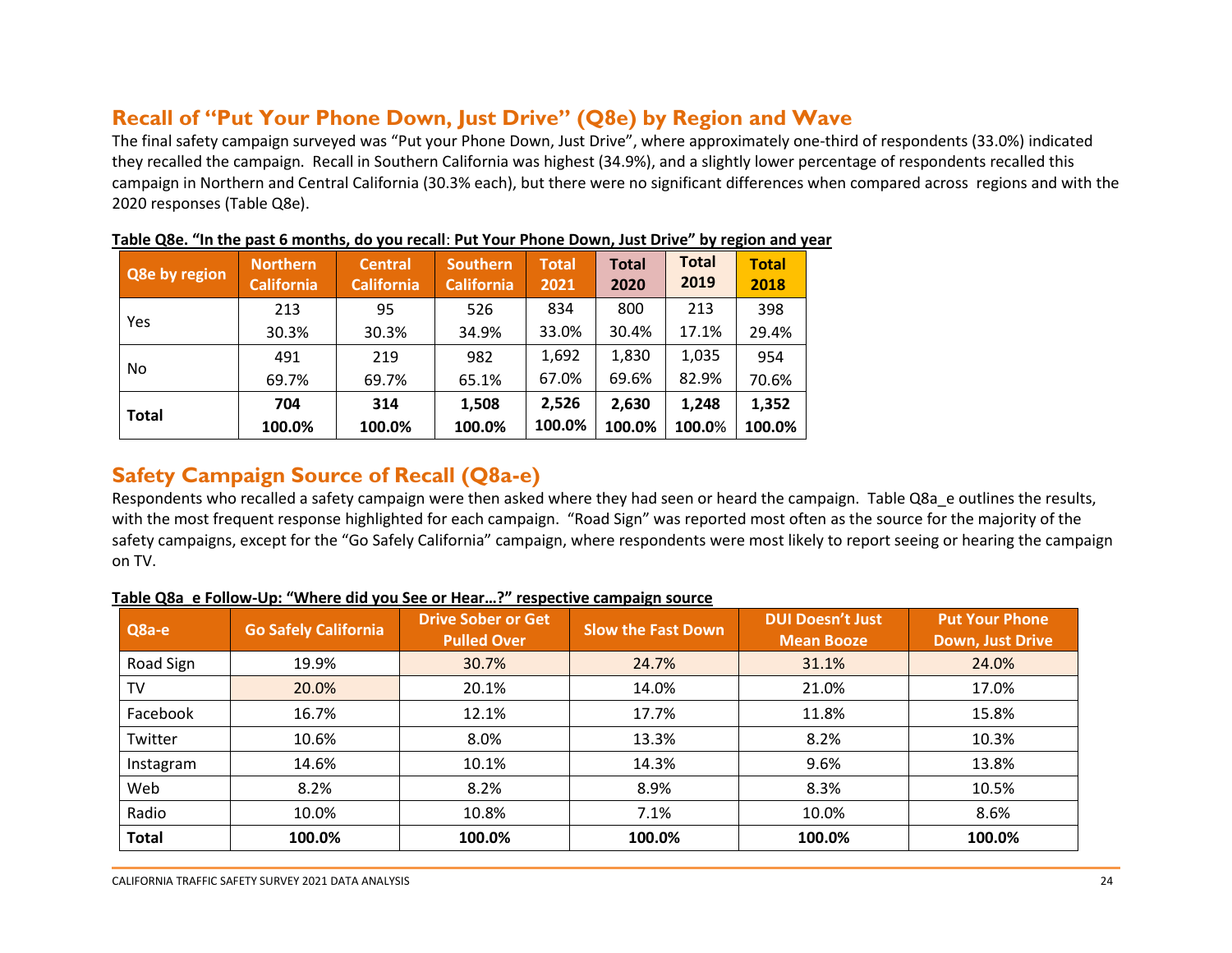# **Intoxicated Driving (Q9) by Wave**

All respondents were asked whether they had driven when they thought they had too much alcohol to drive safely in the past six months. In 2021, the number of respondents who reported this behavior increased by 1.4% from the previous year while the number of respondents who say they don't drink at all increased by only 0.4%, which is not significant compared to the 2020 panel data (Table Q9\_1).

|              | Total  | <b>Total</b> | <b>Total</b> | <b>Total</b> | <b>Total</b> | <b>Total</b> | <b>Total</b> | Total  | <b>Total</b> | Total  | <b>Total</b> | <b>Total</b> |
|--------------|--------|--------------|--------------|--------------|--------------|--------------|--------------|--------|--------------|--------|--------------|--------------|
| Q9 by year   | 2021   | 2020         | 2019         | 2018         | 2017         | 2016         | 2015         | 2014   | 2013         | 2012   | 2011         | 2010         |
| Yes          | 256    | 223          | 95           | 88           | 137          | 83           | 138          | 162    | 119          | 102    | 120          | 99           |
|              | 9.2%   | 7.8%         | 7.3%         | 6.3%         | 10.1%        | 6.6%         | 7.2%         | 8.8%   | 6.2%         | 5.5%   | 6.7%         | 6.0%         |
| No           | 1,846  | 1,945        | 766          | 980          | 918          | 816          | 1,264        | 1,258  | 1,452        | 1,263  | 1,267        | 1,214        |
|              | 66.4%  | 68.2%        | 59.2%        | 70.5%        | 67.4%        | 64.5%        | 65.6%        | 68.3%  | 75.3%        | 68.6%  | 70.7%        | 73.5%        |
| I do not     | 678    | 685          | 433          | 322          | 307          | 367          | 525          | 422    | 358          | 475    | 405          | 338          |
| drink at all | 24.4%  | 24.0%        | 33.5%        | 23.2%        | 22.5%        | 29.0%        | 27.2%        | 22.9%  | 18.6%        | 25.8%  | 22.6%        | 20.5%        |
| <b>Total</b> | 2,781  | 2,853        | 1,294        | 1,390        | 1,362        | 1,266        | 1,927        | 1,842  | 1,929        | 1,840  | 1,792        | 1,671        |
|              | 100.0% | 100.0%       | 100.0%       | 100.0%       | 100.0%       | 100.0%       | 100.0%       | 100.0% | 100.0%       | 100.0% | 100.0%       | 100.0%       |

**Table Q9\_1. "In the past 6 months, did you drive when you thought you had too much alcohol to drive safely?" by year**

### <span id="page-24-0"></span>**Intoxicated Driving (Q9) by Region**

Table Q9\_2 shows the comparison of self-reported intoxicated driving in the previous six months by region. Northern California respondents have a slightly higher percentage of respondents who reported driving after drinking too much.

| Table Q9 2. "In the past 6 months, did you drive when you thought you had too much alcohol to drive safely?" by region |
|------------------------------------------------------------------------------------------------------------------------|
|------------------------------------------------------------------------------------------------------------------------|

<span id="page-24-1"></span>

| Q9 by        | <b>Northern</b>   | <b>Central</b>    | <b>Southern</b>   |  |
|--------------|-------------------|-------------------|-------------------|--|
| region       | <b>California</b> | <b>California</b> | <b>California</b> |  |
| Yes          | 74                | 32                | 150               |  |
|              | 9.5%              | 9.2%              | 9.1%              |  |
|              | 509               | 220               | 1,117             |  |
| No           | 65.3%             | 63.4%             | 67.5%             |  |
| I do not     | 196               | 95                | 387               |  |
| drink at all | 25.2%             | 27.4%             | 23.4%             |  |
| <b>Total</b> | 779               | 347               | 1,654             |  |
|              | 100.0%            | 100.0%            | 100.0%            |  |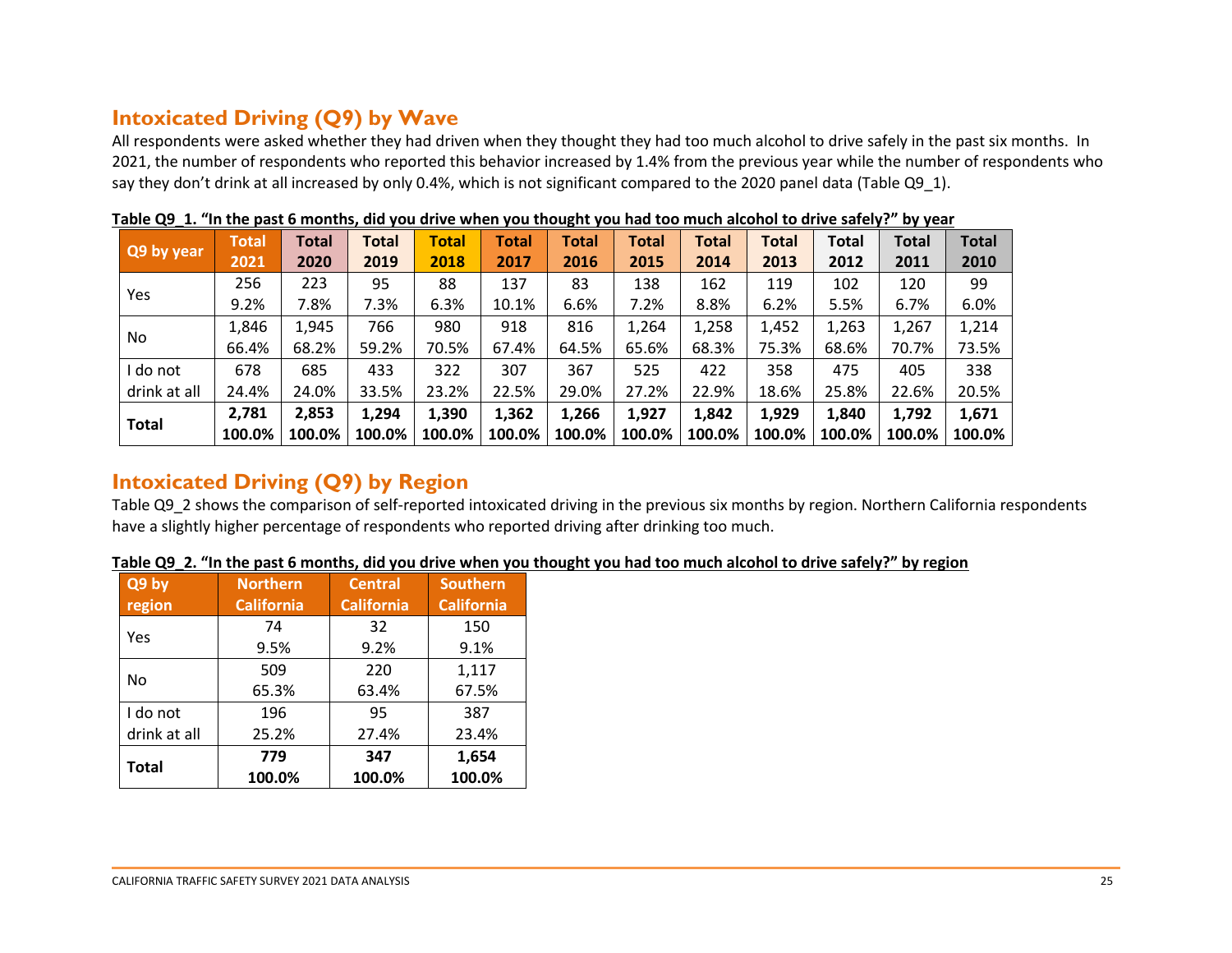## **Use of Alternative Ride Services When Drinking (Q10) by Region and Wave**

Table Q10 shows the distribution of how often respondents have used a taxi or other ride-hailing service when drinking in the past six months. In 2021, more than half (52.7%) of respondents reported they "Never" use these services when drinking, with the highest percentage of Central California respondents reporting never using them. Overall, the distribution of responses among regions is similar, and the comparison to 2020 data does not show any significant change. It may be that some of the shift in use of ride services is due to the pandemic, which limited travel and use of ride sharing.

<span id="page-25-0"></span>

| <b>Q10 by</b><br>region | <b>Northern</b><br><b>California</b> | <b>Central</b><br><b>California</b> | <b>Southern</b><br><b>California</b> | <b>Total</b><br>2021 | <b>Total</b><br>2020 | <b>Total</b><br>2019 | <b>Total</b><br>2018 | <b>Total</b><br>2017 | Total<br>2016 | <b>Total</b><br>2015 | <b>Total</b><br>2014 |
|-------------------------|--------------------------------------|-------------------------------------|--------------------------------------|----------------------|----------------------|----------------------|----------------------|----------------------|---------------|----------------------|----------------------|
| Always                  | 109                                  | 42                                  | 243                                  | 394                  | 457                  | 316                  | 330                  | 278                  | 187           | 319                  | 150                  |
|                         | 18.8%                                | 16.7%                               | 19.3%                                | 18.8%                | 21.2%                | 37.1%                | 31.2%                | 26.4%                | 20.8%         | 22.9%                | 10.6%                |
| <b>Sometimes</b>        | 99                                   | 39                                  | 213                                  | 351                  | 389                  | 217                  | 240                  | 188                  | 162           | 177                  | 179                  |
|                         | 17.0%                                | 15.5%                               | 16.9%                                | 16.8%                | 18.1%                | 25.5%                | 22.7%                | 17.8%                | 18.0%         | 12.7%                | 12.7%                |
|                         | 67                                   | 30                                  | 148                                  | 245                  | 272                  | 88                   | 115                  | 147                  | 111           | 184                  | 189                  |
| Rarely                  | 11.5%                                | 11.9%                               | 11.7%                                | 11.7%                | 12.6%                | 10.3%                | 10.9%                | 13.9%                | 12.3%         | 13.2%                | 13.4%                |
|                         | 306                                  | 141                                 | 657                                  | 1,104                | 1,036                | 230                  | 372                  | 442                  | 439           | 710                  | 894                  |
| <b>Never</b>            | 52.7%                                | 56.0%                               | 52.1%                                | 52.7%                | 48.1%                | 27.0%                | 35.2%                | 41.9%                | 48.8%         | 51.1%                | 63.3%                |
|                         | 581                                  | 252                                 | 1,261                                | 2,094                | 2,154                | 851                  | 1,057                | 1,055                | 899           | 1,390                | 1,412                |
| <b>Total</b>            | 100.0%                               | 100.0%                              | 100.0%                               | 100.0%               | 100.0%               | 100.0%               | 100.0%               | 100.0%               | 100.0%        | 100.0%               | 100.0%               |

#### **Table Q10. "In the past 6 months, how often have you used a taxi or other ride-hailing service when drinking with others or alone?" by region and year**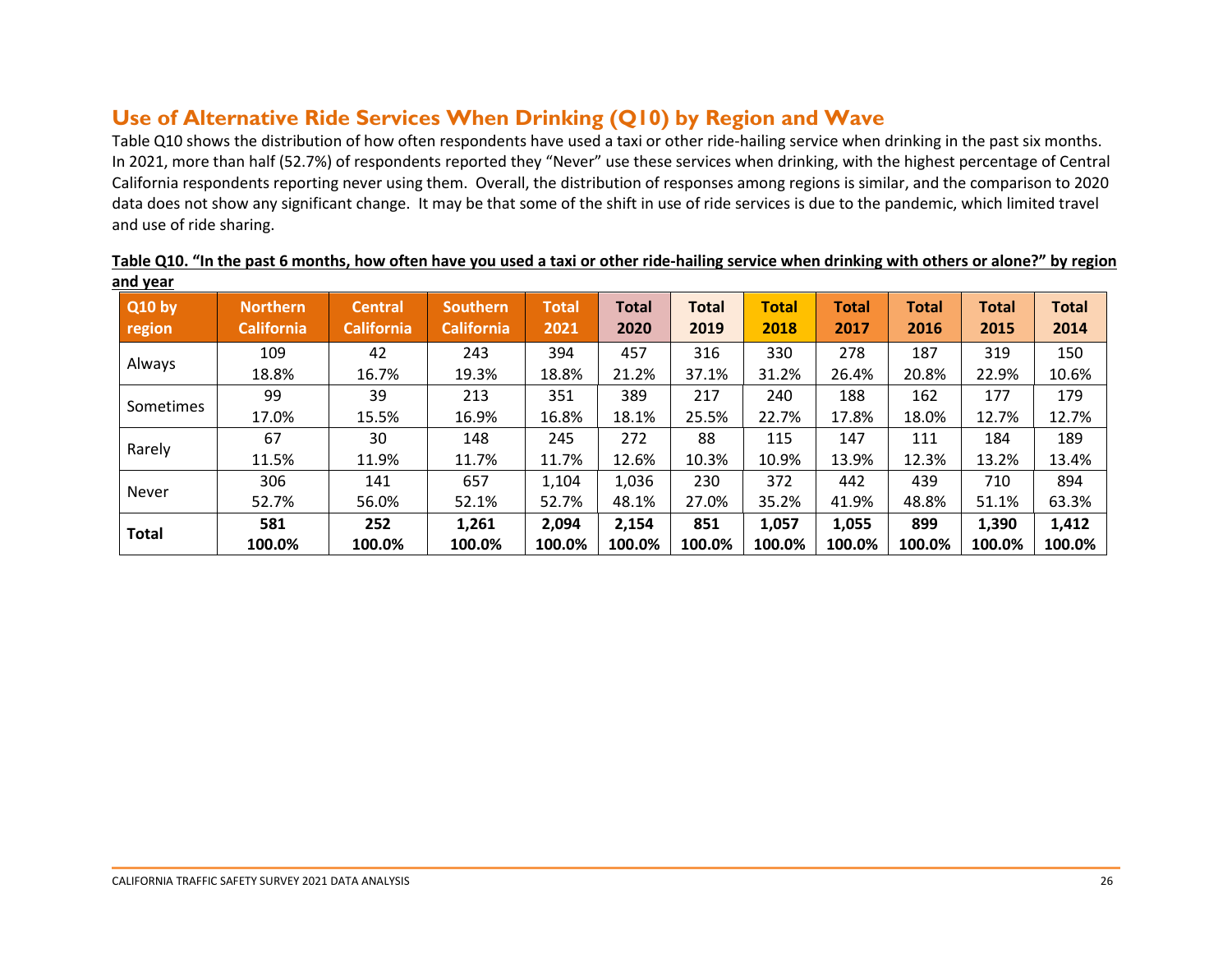## **Designated Sober Driver (Q11) by Region and Wave**

Respondents were asked how often they had (or were) a designated sober driver in the past six months, and respondents most often reported "Never," with highest percentage of Northern California drivers responding this way (42.0%) compared to the other two regions, but comparisons among regions and with the previous year's data did not show any significant differences (Table Q11).

<span id="page-26-0"></span>

| Q11 by<br>region | California<br><b>E</b><br>Northe | California<br>Central | California<br><b>Southern</b> | <b>Total</b><br>2021 | <b>Total</b><br>2020 | <b>Total</b><br>2019 | <b>Total</b><br>2018 | <b>Total</b><br>2017 | <b>Total</b><br>2016 | <b>Total</b><br>2015 | <b>Total</b><br>2014 |
|------------------|----------------------------------|-----------------------|-------------------------------|----------------------|----------------------|----------------------|----------------------|----------------------|----------------------|----------------------|----------------------|
| Always           | 194                              | 81                    | 406                           | 681                  | 711                  | 322                  | 355                  | 249                  | 223                  | 585                  | 525                  |
|                  | 33.6%                            | 32.3%                 | 32.3%                         | 32.6%                | 32.8%                | 38.5%                | 33.6%                | 23.6%                | 24.9%                | 42.2%                | 28.5%                |
| Sometimes        | 87                               | 46                    | 235                           | 368                  | 400                  | 213                  | 248                  | 222                  | 184                  | 226                  | 338                  |
|                  | 15.1%                            | 18.3%                 | 18.7%                         | 17.6%                | 18.5%                | 25.4%                | 23.5%                | 21.1%                | 20.6%                | 16.3%                | 18.3%                |
|                  | 54                               | 30                    | 126                           | 210                  | 240                  | 101                  | 135                  | 170                  | 140                  | 154                  | 192                  |
| Rarely           | 9.3%                             | 12.0%                 | 10.0%                         | 10.1%                | 11.1%                | 12.1%                | 12.8%                | 16.1%                | 15.6%                | 11.1%                | 10.4%                |
| <b>Never</b>     | 243                              | 94                    | 490                           | 827                  | 815                  | 201                  | 317                  | 413                  | 348                  | 421                  | 790                  |
|                  | 42.0%                            | 37.5%                 | 39.0%                         | 39.6%                | 37.6%                | 24.0%                | 30.0%                | 39.2%                | 38.9%                | 30.4%                | 42.8%                |
| <b>Total</b>     | 578                              | 251                   | 1,257                         | 2,086                | 2,166                | 837                  | 1,055                | 1,054                | 895                  | 1,386                | 1,845                |
|                  | 100.0%                           | 100.0%                | 100.0%                        | 100.0%               | 100.0%               | 100.0%               | 100.0%               | 100.0%               | 100.0%               | 100.0%               | 100.0%               |

**Table Q11. "In the past 6 months, how often have you had a designated sober driver, including yourself?" by region and year**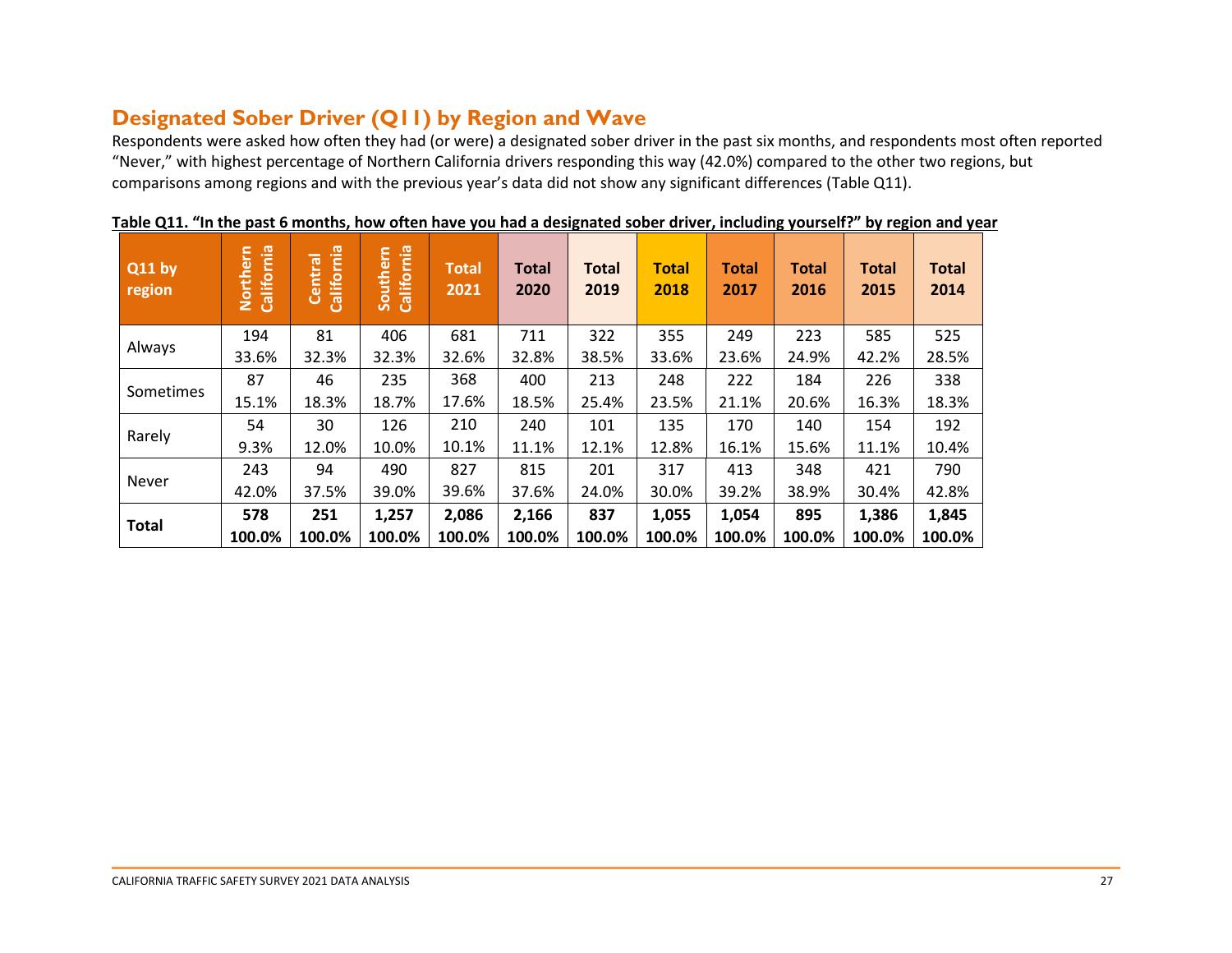## **Recall of Sobriety/DUI Checkpoints in Past 6 Months (Q12) by Wave**

When asked whether they had seen or heard about police setting up sobriety/DUI checkpoints in the past six months, more than half of the panelists (51.0%) said they had. Compared to the 2020 findings, there was a 4.5% decrease in respondents who reported awareness of the checkpoints, a significant decrease between years (p< 0.01, Table Q12\_1).

| <u>by year</u> |        |              |              |              |        |              |        |              |              |        |              |              |
|----------------|--------|--------------|--------------|--------------|--------|--------------|--------|--------------|--------------|--------|--------------|--------------|
| Q12            | Total  | <b>Total</b> | <b>Total</b> | <b>Total</b> | Total  | <b>Total</b> | Total  | <b>Total</b> | <b>Total</b> | Total  | <b>Total</b> | <b>Total</b> |
| by year        | 2021   | 2020         | 2019         | 2018         | 2017   | 2016         | 2015   | 2014         | 2013         | 2012   | 2011         | 2010         |
| Yes            | 1,234  | 1,415        | 489          | 593          | 706    | 735          | 1,094  | 1,327        | 993          | 1,263  | 1,300        | 1,006        |
|                | 51.0%  | 55.5%        | 40.1%        | 45.7%        | 52.9%  | 57.9%        | 56.8%  | 71.3%        | 51.6%        | 67.8%  | 72.9%        | 60.6%        |
| No.            | 1,187  | 1,135        | 730          | 704          | 629    | 535          | 831    | 535          | 931          | 599    | 483          | 653          |
|                | 49.0%  | 44.5%        | 59.9%        | 54.3%        | 47.1%  | 42.1%        | 43.2%  | 28.7%        | 48.4%        | 32.2%  | 27.1%        | 39.4%        |
|                | 2,421  | 2,550        | 1,219        | 1,297        | 1,335  | 1,270        | 1,925  | 1,862        | 1,924        | 1,862  | 1,783        | 1,659        |
| <b>Total</b>   | 100.0% | 100.0%       | 100.0%       | 100.0%       | 100.0% | 100.0%       | 100.0% | 100.0%       | 100.0%       | 100.0% | 100.0%       | 100.0%       |

**Table Q12\_1. "In the past 6 months, have you seen/heard anything about police setting up sobriety/DUI checkpoints to catch drunk drivers?"**

### <span id="page-27-0"></span>**Recall of Sobriety/DUI Checkpoints in Past 6 Months (Q12) by Region**

56.5% of Central California respondents reported awareness of DUI checkpoints in the past six months, compared to 51.9% of Southern California and 46.4% of Northern California respondents. A comparison of responses by region shows significant differences between Northern and Central California, with respondents in Central California reporting a significantly higher recall compared to those in Northern California (*p*<0.01, Table Q12\_2)

#### **Table Q12\_2. "In the past 6 months, have you seen/heard anything about police setting up sobriety/DUI checkpoints to catch drunk drivers?" by region**

<span id="page-27-1"></span>

| Q12 by region | <b>Northern</b><br><b>California</b> | <b>Central</b><br><b>California</b> | <b>Southern</b><br><b>California</b> |
|---------------|--------------------------------------|-------------------------------------|--------------------------------------|
|               | 312                                  | 173                                 | 749                                  |
| Yes           | 46.4%                                | 56.5%                               | 51.9%                                |
|               | 360                                  | 133                                 | 694                                  |
| No            | 53.6%                                | 43.5%                               | 48.1%                                |
|               | 672                                  | 306                                 | 1,443                                |
| <b>Total</b>  | 100.0%                               | 100.0%                              | 100.0%                               |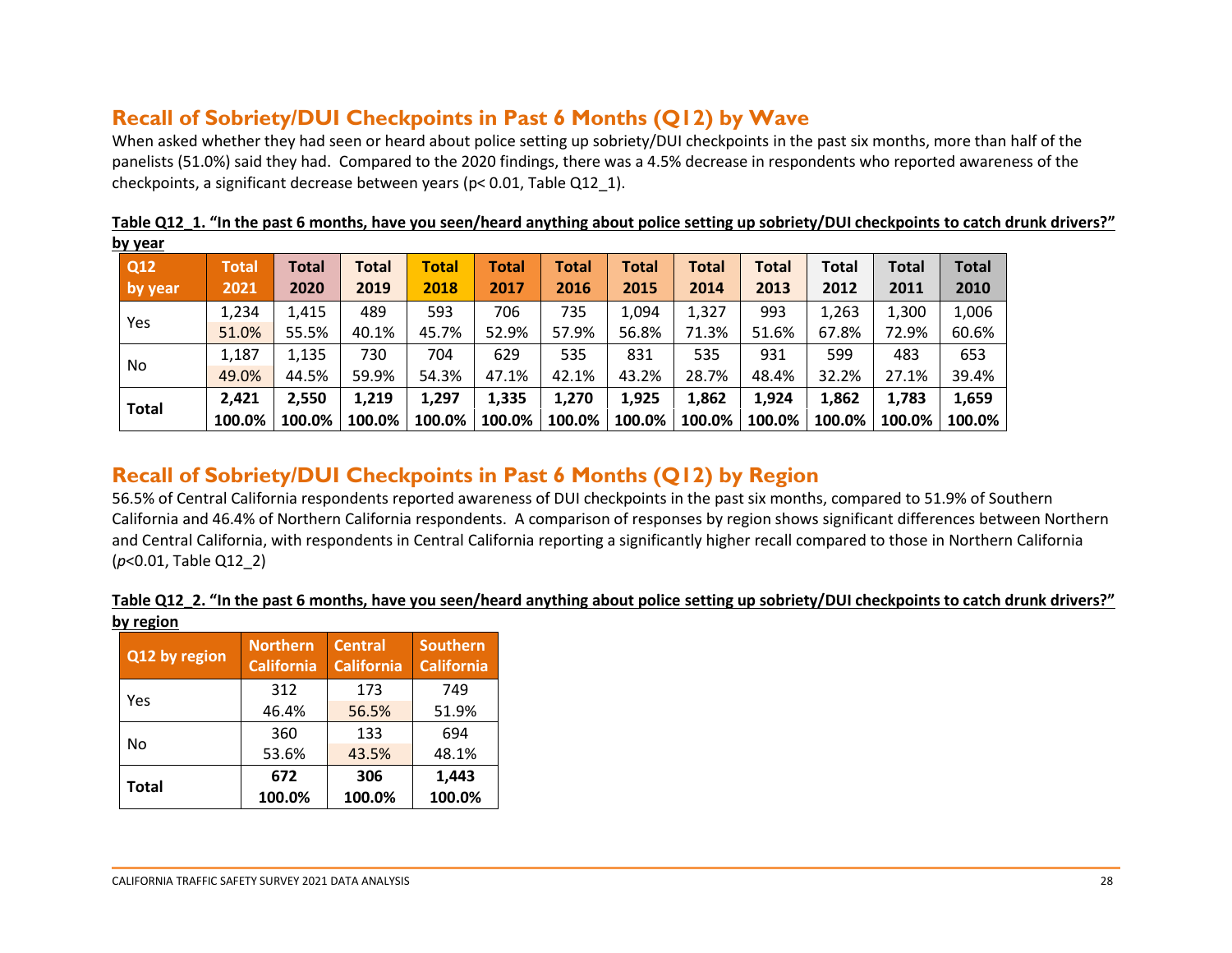# **Awareness of DUI (Q13) by Region and Wave**

Compared to 2020, there was a 1.8% decrease in respondents who were aware that you can get a DUI for driving under the influence of legal or illegal drugs. Central California had the highest percentage of awareness, with 89.3% respondents, compared to 88.7% of Southern California respondents. However, the differences when compared across regions and with the 2020 data collection are not significant (Table Q13).

|               | Northern          | <b>Central</b>    | <b>Southern</b>   | <b>Total</b> | <b>Total</b> | <b>Total</b> | <b>Total</b> | <b>Total</b> |
|---------------|-------------------|-------------------|-------------------|--------------|--------------|--------------|--------------|--------------|
| Q13 by region | <b>California</b> | <b>California</b> | <b>California</b> | 2021         | 2020         | 2019         | 2018         | 2017         |
|               | 681               | 309               | 1,459             | 2,449        | 2,572        | 1,132        | 1,263        | 1,209        |
| <b>Yes</b>    | 87.8%             | 89.3%             | 88.7%             | 88.5%        | 90.3%        | 90.0%        | 93.8%        | 91.2%        |
|               | 95                | 37                | 185               | 317          | 275          | 126          | 83           | 116          |
| No.           | 12.2%             | 10.7%             | 11.3%             | 11.5%        | 9.7%         | 10.0%        | 6.2%         | 8.8%         |
|               | 776               | 346               | 1,644             | 2,766        | 2.847        | 1.258        | 1.346        | 1,325        |
| <b>Total</b>  | 100.0%            | 100.0%            | 100.0%            | 100.0%       | 100.0%       | 100.0%       | 100.0%       | 100.0%       |

|  |  | Table Q13. "Did you know that you can get a DUI if you drive under the influence of legal or illegal drugs" by region and year |  |  |
|--|--|--------------------------------------------------------------------------------------------------------------------------------|--|--|
|  |  |                                                                                                                                |  |  |

### <span id="page-28-0"></span>**Likelihood of Getting Arrested for Driving Impaired (Q14) by Region and Wave**

Respondents were asked about their perception of the likelihood of getting arrested for driving while impaired, with the results outlined in Table Q14. Overall, 78.8% of California drivers believed it to be "Very Likely" or "Somewhat Likely" to be arrested for driving impaired.

<span id="page-28-1"></span>

|                 | <b>Northern</b>   | <b>Central</b>    | <b>Southern</b>   | <b>Total</b> | <b>Total</b> | <b>Total</b> | <b>Total</b> | <b>Total</b> | <b>Total</b> | <b>Total</b> | <b>Total</b> |
|-----------------|-------------------|-------------------|-------------------|--------------|--------------|--------------|--------------|--------------|--------------|--------------|--------------|
| Q14 by region   | <b>California</b> | <b>California</b> | <b>California</b> | 2021         | 2020         | 2019         | 2018         | 2017         | 2016         | 2015         | 2014         |
|                 | 279               | 129               | 595               | 1,003        | 1,099        | 571          | 569          | 519          | 519          | 643          | 808          |
| Very Likely     | 36.0%             | 37.3%             | 36.2%             | 36.3%        | 38.6%        | 45.4%        | 42.5%        | 38.7%        | 41.3%        | 34.7%        | 44.5%        |
|                 | 337               | 148               | 690               | 1,175        | 1,177        | 394          | 454          | 446          | 377          | 625          | 515          |
| Somewhat Likely | 43.5%             | 42.8%             | 41.9%             | 42.5%        | 41.4%        | 31.3%        | 33.9%        | 33.2%        | 30.0%        | 33.7%        | 28.4%        |
| Somewhat        | 125               | 56                | 281               | 462          | 299          | 213          | 206          | 243          | 264          | 373          | 316          |
| Unlikely        | 16.1%             | 16.2%             | 17.1%             | 16.7%        | 14.0%        | 16.9%        | 15.4%        | 18.1%        | 21.0%        | 20.1%        | 17.4%        |
|                 | 33                | 13                | 79                | 125          | 171          | 81           | 109          | 134          | 97           | 214          | 175          |
| Very Unlikely   | 4.3%              | 3.8%              | 4.8%              | 4.5%         | 6.0%         | 6.4%         | 8.1%         | 10.0%        | 7.7%         | 11.5%        | 9.6%         |
|                 | 774               | 346               | 1,645             | 2,765        | 2,846        | 1,259        | 1,338        | 1,342        | 1,257        | 1,855        | 1,814        |
| <b>Total</b>    | 100.0%            | 100.0%            | 100.0%            | 100.0%       | 100.0%       | 100.0%       | 100.0%       | 100.0%       | 100.0%       | 100.0%       | 100.0%       |

#### **Table Q14. "How likely is it for someone to get arrested if they drive impaired?" by region and year**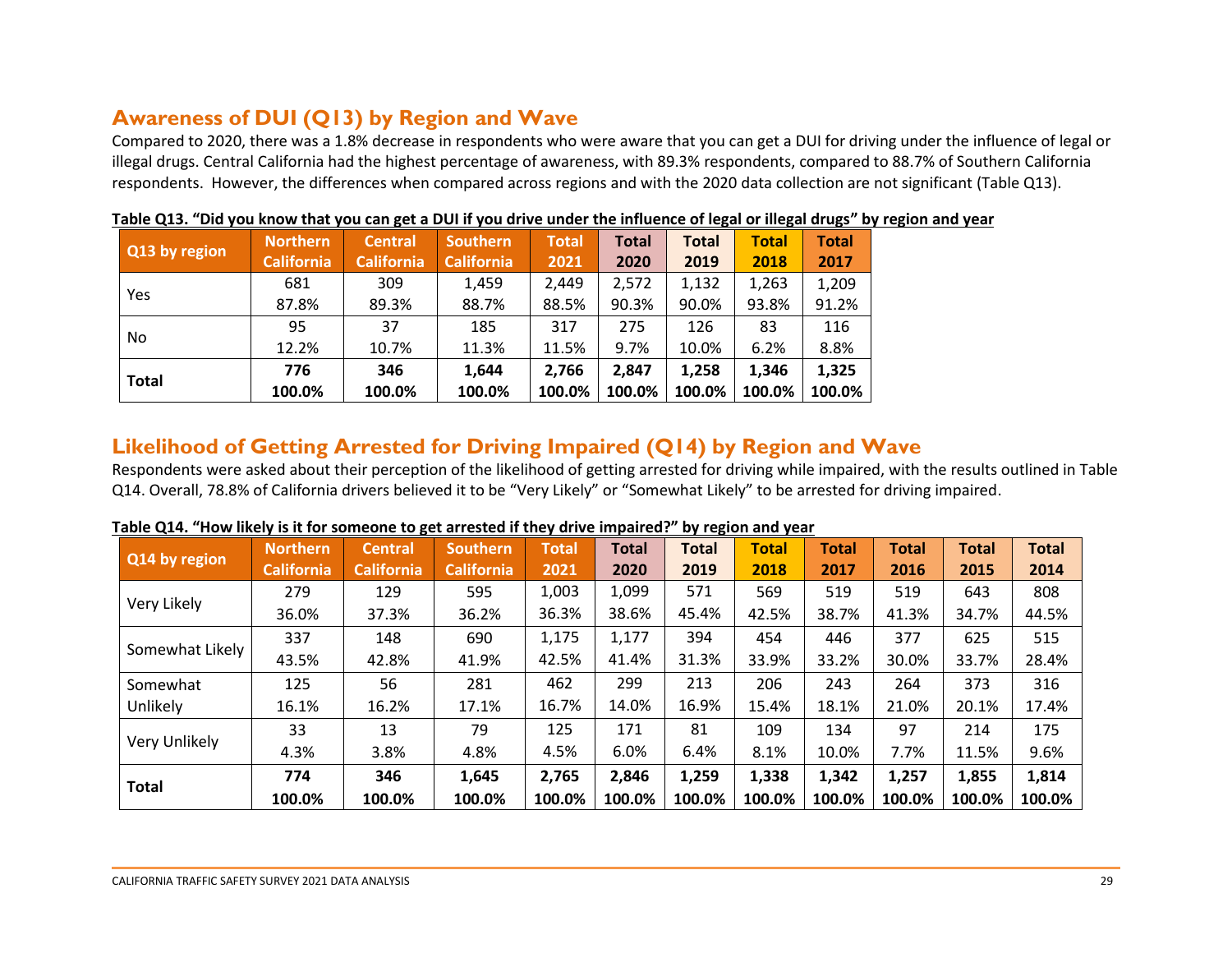# **Perception of Marijuana Impairing Driving Functions (Q15) by Region and Wave**

In 2021, 77.0% of respondents believed marijuana can impair driving functions, compared to 80.1% in 2020. Southern California respondents were slightly more likely to report this (77.7%), compared to those in Northern and Central California (77.3% and 73.0%, respectively). There are no significant differences in the perception of marijuana impairing driving among regions and when compared to 2020 (Table Q15).

| Q15 by region | <b>Northern</b><br><b>California</b> | <b>Central</b><br><b>California</b> | <b>Southern</b><br><b>California</b> | <b>Total</b><br>2021 | <b>Total</b><br>2020 | <b>Total</b><br>2019 | <b>Total</b><br>2018 |
|---------------|--------------------------------------|-------------------------------------|--------------------------------------|----------------------|----------------------|----------------------|----------------------|
| Yes           | 601                                  | 254                                 | 1,283                                | 2,138                | 2,271                | 1,019                | 1,048                |
|               | 77.3%                                | 73.0%                               | 77.7%                                | 77.0%                | 80.1%                | 80.0%                | 77.3%                |
| No.           | 63                                   | 38                                  | 136                                  | 237                  | 209                  | 125                  | 98                   |
|               | 8.1%                                 | 10.9%                               | 8.2%                                 | 8.5%                 | 7.4%                 | 9.8%                 | 7.2%                 |
|               | 113                                  | 56                                  | 232                                  | 401                  | 356                  | 130                  | 210                  |
| It Depends    | 14.5%                                | 16.1%                               | 14.1%                                | 14.4%                | 12.6%                | 10.2%                | 15.5%                |
|               | 777                                  | 348                                 | 1,651                                | 2,776                | 2,836                | 1,274                | 1,356                |
| <b>Total</b>  | 100.0%                               | 100.0%                              | 100.0%                               | 100.0%               | 100.0%               | 100.0%               | 100.0%               |

|                                               |  |  |  |  |  |  |  | Table Q15. "Do you think marijuana can impair driving related functions, such as reaction time, distance perception, lane tracking, |
|-----------------------------------------------|--|--|--|--|--|--|--|-------------------------------------------------------------------------------------------------------------------------------------|
| coordination and balance?" by region and year |  |  |  |  |  |  |  |                                                                                                                                     |

# <span id="page-29-0"></span>**Perception of DUI of Drugs, Legal and Illegal (Q16) by Region and Wave**

The majority of respondents in 2021 (51.9%) reported they believe driving under the influence of drugs (including marijuana, prescription, and illegal) to be "A Very Big Problem," with a similar distribution among regions and compared to the previous year's data (Table Q16).

**Table Q16. "How serious of a problem is driving under the influence of drugs: including marijuana, prescription, and illegal?" by region and year**

<span id="page-29-1"></span>

| Q16 by region | <b>Northern</b><br><b>California</b> | <b>Central</b><br><b>California</b> | <b>Southern</b><br><b>California</b> | <b>Total</b><br>2021 | <b>Total</b><br>2020 | <b>Total</b><br>2019 | <b>Total</b><br>2018 | <b>Total</b><br>2017 | <b>Total</b><br>2016 | <b>Total</b><br>2015 |
|---------------|--------------------------------------|-------------------------------------|--------------------------------------|----------------------|----------------------|----------------------|----------------------|----------------------|----------------------|----------------------|
| A Very Big    | 379                                  | 191                                 | 867                                  | 1,437                | 1,486                | 617                  | 664                  | 715                  | 717                  | 980                  |
| Problem       | 48.8%                                | 55.0%                               | 52.7%                                | 51.9%                | 52.3%                | 49.6%                | 49.3%                | 53.5%                | 58.1%                | 54.7%                |
| Somewhat of a | 314                                  | 111                                 | 605                                  | 1,030                | 1,006                | 353                  | 494                  | 461                  | 381                  | 571                  |
| Problem       | 40.5%                                | 32.0%                               | 36.8%                                | 37.2%                | 35.4%                | 28.4%                | 36.7%                | 34.5%                | 30.9%                | 31.9%                |
| A Small       | 70                                   | 36                                  | 153                                  | 259                  | 287                  | 237                  | 140                  | 122                  | 113                  | 193                  |
| Problem       | 9.0%                                 | 10.4%                               | 9.3%                                 | 9.4%                 | 10.1%                | 19.1%                | 10.4%                | 9.1%                 | 9.1%                 | 10.8%                |
| Not a Problem | 13                                   | 9                                   | 20                                   | 42                   | 63                   | 37                   | 48                   | 39                   | 24                   | 48                   |
| at all        | 1.7%                                 | 2.6%                                | 1.2%                                 | 1.5%                 | 2.2%                 | 3.0%                 | 3.6%                 | 2.9%                 | 1.9%                 | 2.7%                 |
| <b>Total</b>  | 776<br>100.0%                        | 347<br>100.0%                       | 1,645<br>100.0%                      | 2,768<br>100.0%      | 2,842<br>100.0%      | 1,244<br>100.0%      | 1,346<br>100.0%      | 1,337<br>100.0%      | 1,235<br>100.0%      | 1,792<br>100.0%      |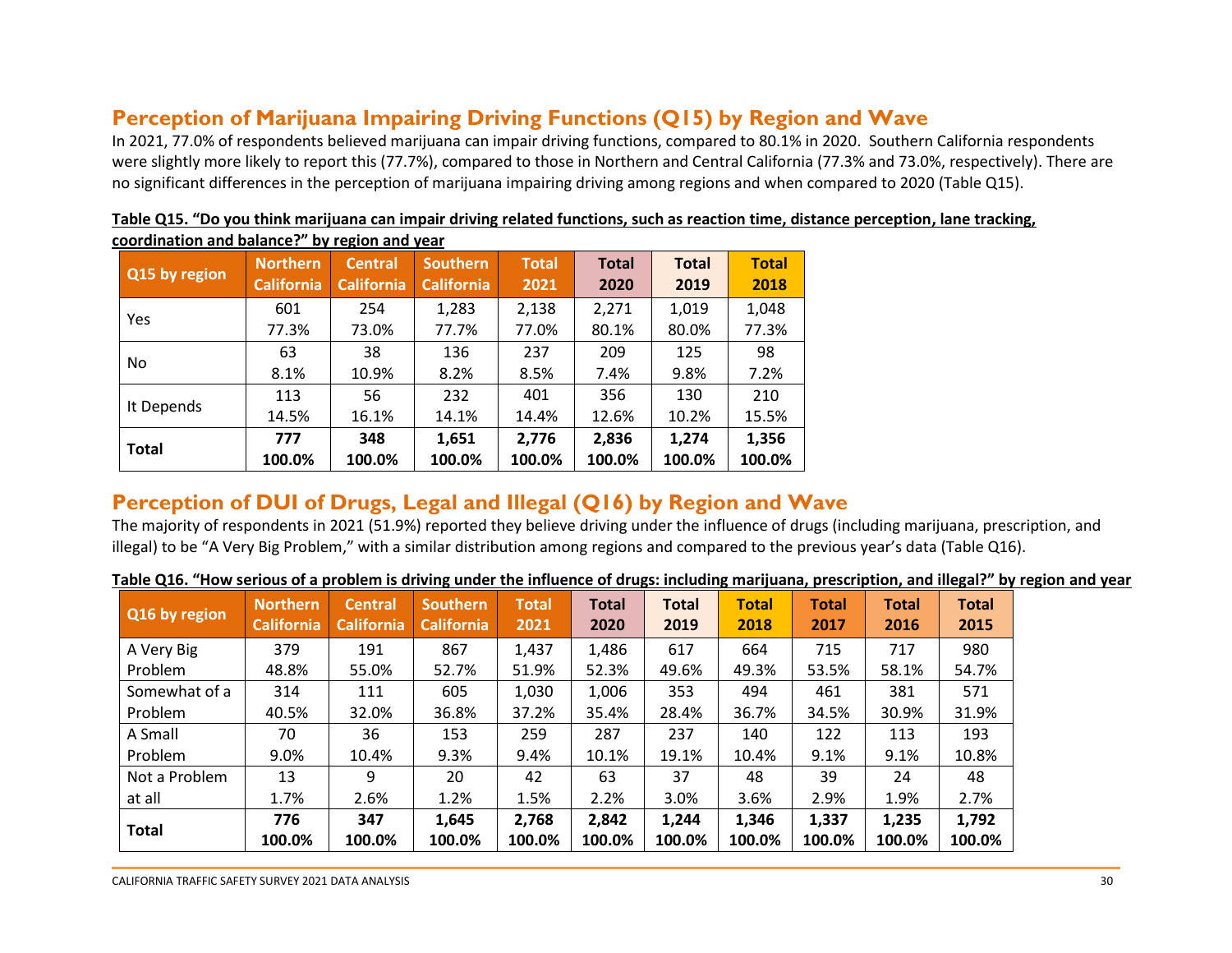### **Safety of Driving 10 Miles Over the Speed Limit on Freeways (Q17) by Region and Wave**

Between 2020 and 2021, there was a 3.1% reduction in the number of respondents who believe it is safe to drive 10 miles over the speed limit on freeways. Central California respondents were most likely to believe it is safe (34.4%) compared to the other two regions. There are no significant differences in perception across the California regions, but the 3.1% decrease in drivers who believe it is safe to drive 10 miles over the speed limit from 2020 is slightly significant, (*p*<0.05, Table Q17).

| <b>Q17 by</b><br>region | <b>Northern</b><br><b>California</b> | <b>Central</b><br><b>California</b> | Southern<br><b>California</b> | <b>Total</b><br>2021 | Total<br>2020 | <b>Total</b><br>2019 | <b>Total</b><br>2018 | Total<br>2017 | <b>Total</b><br>2016 | <b>Total</b><br>2015 | <b>Total</b><br>2014 |
|-------------------------|--------------------------------------|-------------------------------------|-------------------------------|----------------------|---------------|----------------------|----------------------|---------------|----------------------|----------------------|----------------------|
| Yes                     | 237                                  | 120                                 | 551                           | 908                  | 1,023         | 764                  | 788                  | 879           | 755                  | 1,110                | 1,104                |
|                         | 30.5%                                | 34.4%                               | 33.6%                         | 32.8%                | 35.9%         | 59.5%                | 56.9%                | 65.0%         | 59.5%                | 57.5%                | 59.3%                |
|                         | 214                                  | 100                                 | 474                           | 788                  | 742           | 337                  | 266                  | 253           | 275                  | 481                  | 449                  |
| No.                     | 27.5%                                | 28.7%                               | 28.9%                         | 28.5%                | 26.0%         | 26.2%                | 19.2%                | 18.7%         | 21.7%                | 24.9%                | 24.1%                |
|                         | 327                                  | 129                                 | 616                           | 1,072                | 1,087         | 183                  | 332                  | 220           | 238                  | 341                  | 309                  |
| It Depends              | 42.0%                                | 37.0%                               | 37.5%                         | 38.7%                | 38.1%         | 14.3%                | 24.0%                | 16.3%         | 18.8%                | 17.7%                | 16.6%                |
| <b>Total</b>            | 778                                  | 349                                 | 1,641                         | 2,768                | 2,852         | 1,284                | 1,386                | 1,352         | 1,268                | 1,932                | 1,862                |
|                         | 100.0%                               | 100.0%                              | 100.0%                        | 100.0%               | 100.0%        | 100.0%               | 100.0%               | 100.0%        | 100.0%               | 100.0%               | 100.0%               |

|  |  | Table Q17. "Do you think it's safe to drive 10 miles over the speed limit on freeways?" by region and year |  |  |  |  |
|--|--|------------------------------------------------------------------------------------------------------------|--|--|--|--|
|--|--|------------------------------------------------------------------------------------------------------------|--|--|--|--|

### <span id="page-30-0"></span>**Safety of Driving 5 Miles Over the Speed Limit on Residential Streets (Q18) by Region and Wave**

The majority (51.7%) of respondents in 2021 indicated they believe it is unsafe to drive five miles over the speed limit on residential streets, with a comparable distribution among regions (Table Q18), and no significant difference compared to the previous year.

<span id="page-30-1"></span>

| <b>Q18 by</b><br>region | <b>Northern</b><br><b>California</b> | <b>Central</b><br><b>California</b> | <b>Southern</b><br><b>California</b> | Total<br>2021 | Total<br>2020 | <b>Total</b><br>2019 | <b>Total</b><br>2018 | Total<br>2017 | <b>Total</b><br>2016 | <b>Total</b><br>2015 | <b>Total</b><br>2014 |
|-------------------------|--------------------------------------|-------------------------------------|--------------------------------------|---------------|---------------|----------------------|----------------------|---------------|----------------------|----------------------|----------------------|
| Yes                     | 168                                  | 79                                  | 405                                  | 652           | 729           | 506                  | 460                  | 545           | 465                  | 750                  | 577                  |
|                         | 21.5%                                | 22.6%                               | 24.6%                                | 23.5%         | 25.6%         | 39.5%                | 33.2%                | 40.3%         | 36.6%                | 38.8%                | 31.0%                |
| No.                     | 418                                  | 195                                 | 823                                  | 1,436         | 1,476         | 639                  | 701                  | 598           | 585                  | 905                  | 978                  |
|                         | 53.5%                                | 55.9%                               | 49.9%                                | 51.7%         | 51.8%         | 49.8%                | 50.7%                | 44.3%         | 46.1%                | 46.8%                | 52.6%                |
|                         | 196                                  | 75                                  | 420                                  | 691           | 643           | 137                  | 223                  | 208           | 220                  | 279                  | 306                  |
| It depends              | 25.1%                                | 21.5%                               | 25.5%                                | 24.9%         | 22.6%         | 10.7%                | 16.1%                | 15.4%         | 17.3%                | 14.4%                | 16.4%                |
|                         | 782                                  | 349                                 | 1,648                                | 2,779         | 2,848         | 1,282                | 1,384                | 1,351         | 1,270                | 1,934                | 1,861                |
| <b>Total</b>            | 100.0%                               | 100.0%                              | 100.0%                               | 100.0%        | 100.0%        | 100.0%               | 100.0%               | 100.0%        | 100.0%               | 100.0%               | 100.0%               |

#### **Table Q18. "Do you think it's safe to drive five miles over the speed limit on residential streets?" by region and year**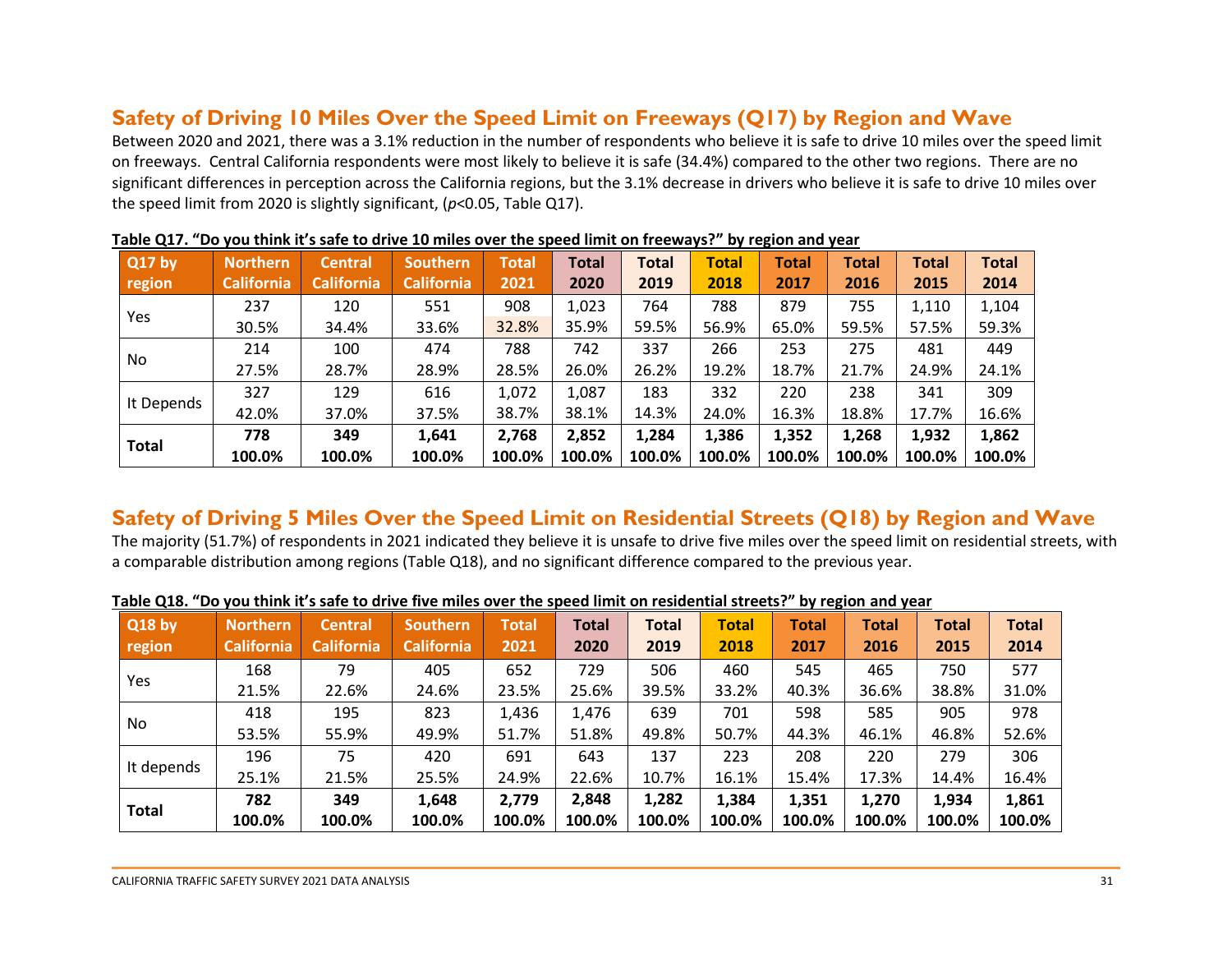# **Chance of Being Ticketed for Driving Over Speed Limit (Q19) by Region and Wave**

The 2021 distribution of responses regarding the likelihood of getting a ticket for driving over the speed limit is comparable across California regions, and over two-thirds of drivers (68.4%) believe it is "Very Likely" or "Somewhat Likely". Those results are comparable to the 2020 panel data (Table Q19).

| Q19 by region | <b>Northern</b><br><b>California</b> | <b>Central</b><br><b>California</b> | <b>Southern</b><br><b>California</b> | <b>Total</b><br>2021 | Total<br>2020 | Total<br>2019 | <b>Total</b><br>2018 | <b>Total</b><br>2017 | <b>Total</b><br>2016 | <b>Total</b><br>2015 | <b>Total</b><br>2014 |
|---------------|--------------------------------------|-------------------------------------|--------------------------------------|----------------------|---------------|---------------|----------------------|----------------------|----------------------|----------------------|----------------------|
|               | 162                                  | 86                                  | 397                                  | 645                  | 614           | 345           | 267                  | 290                  | 267                  | 398                  | 413                  |
| Very Likely   | 20.8%                                | 24.8%                               | 24.1%                                | 23.3%                | 21.6%         | 27.7%         | 20.1%                | 21.6%                | 21.3%                | 21.5%                | 22.5%                |
| Somewhat      | 380                                  | 154                                 | 718                                  | 1,252                | 1,315         | 410           | 552                  | 484                  | 460                  | 741                  | 691                  |
| Likely        | 48.8%                                | 44.4%                               | 43.6%                                | 45.1%                | 46.2%         | 32.9%         | 41.6%                | 36.0%                | 36.7%                | 40.0%                | 37.6%                |
| Somewhat      | 190                                  | 85                                  | 408                                  | 683                  | 717           | 354           | 321                  | 334                  | 341                  | 467                  | 484                  |
| Unlikely      | 24.4%                                | 24.5%                               | 24.8%                                | 24.6%                | 25.2%         | 28.4%         | 24.2%                | 24.9%                | 27.2%                | 25.2%                | 26.4%                |
|               | 47                                   | 22                                  | 125                                  | 194                  | 198           | 138           | 186                  | 236                  | 186                  | 245                  | 248                  |
| Very Unlikely | 6.0%                                 | 6.3%                                | 7.6%                                 | 7.0%                 | 7.0%          | 11.1%         | 14.0%                | 17.6%                | 14.8%                | 13.2%                | 13.5%                |
|               | 779                                  | 347                                 | 1,648                                | 2,774                | 2,844         | 1,247         | 1,326                | 1.344                | 1.254                | 1,851                | 1,836                |
| <b>Total</b>  | 100.0%                               | 100.0%                              | 100.0%                               | 100.0%               | 100.0%        | 100.0%        | 100.0%               | 100.0%               | 100.0%               | 100.0%               | 100.0%               |

| Table Q19. "What do you think the chances are of getting a ticket if you drive over the speed limit?" by region and year |
|--------------------------------------------------------------------------------------------------------------------------|
|--------------------------------------------------------------------------------------------------------------------------|

### <span id="page-31-0"></span>**Perception of driverless vehicles and road safety (Q20) by Region and Wave**

In 2021, 48.3% of respondents reported they did not believe driverless vehicles will make roadways safer, a 2.2% increase from 2020. Regionally, Central California respondents represented the highest percentage responding this way, with more than half (55.9%) of drivers, answering "No", but without significant differences among regions nor compared to the 2020 data (Table Q20).

|--|

<span id="page-31-1"></span>

| Q20 by region | <b>Northern</b><br><b>California</b> | <b>Central</b><br><b>California</b> | <b>Southern</b><br><b>California</b> | <b>Total</b><br>2021 | <b>Total</b><br>2020 | <b>Total</b><br>2019 | <b>Total</b><br>2018 | <b>Total</b><br>2017 |
|---------------|--------------------------------------|-------------------------------------|--------------------------------------|----------------------|----------------------|----------------------|----------------------|----------------------|
| Yes           | 204                                  | 75                                  | 391                                  | 670                  | 683                  | 444                  | 319                  | 351                  |
|               | 26.2%                                | 21.6%                               | 23.8%                                | 24.2%                | 24.0%                | 35.9%                | 23.8%                | 27.7%                |
| No.           | 368                                  | 193                                 | 776                                  | 1,337                | 1,310                | 534                  | 642                  | 614                  |
|               | 47.2%                                | 55.9%                               | 47.3%                                | 48.3%                | 46.1%                | 43.2%                | 47.9%                | 48.5%                |
| It Depends    | 208                                  | 80                                  | 475                                  | 763                  | 849                  | 258                  | 380                  | 301                  |
|               | 26.7%                                | 23.0%                               | 28.9%                                | 27.5%                | 29.9%                | 20.9%                | 28.3%                | 23.8%                |
|               | 780                                  | 348                                 | 1,642                                | 2,770                | 2,842                | 1,236                | 1,341                | 1,266                |
| <b>Total</b>  | 100.0%                               | 100.0%                              | 100.0%                               | 100.0%               | 100.0%               | 100.0%               | 100.0%               | 100.0%               |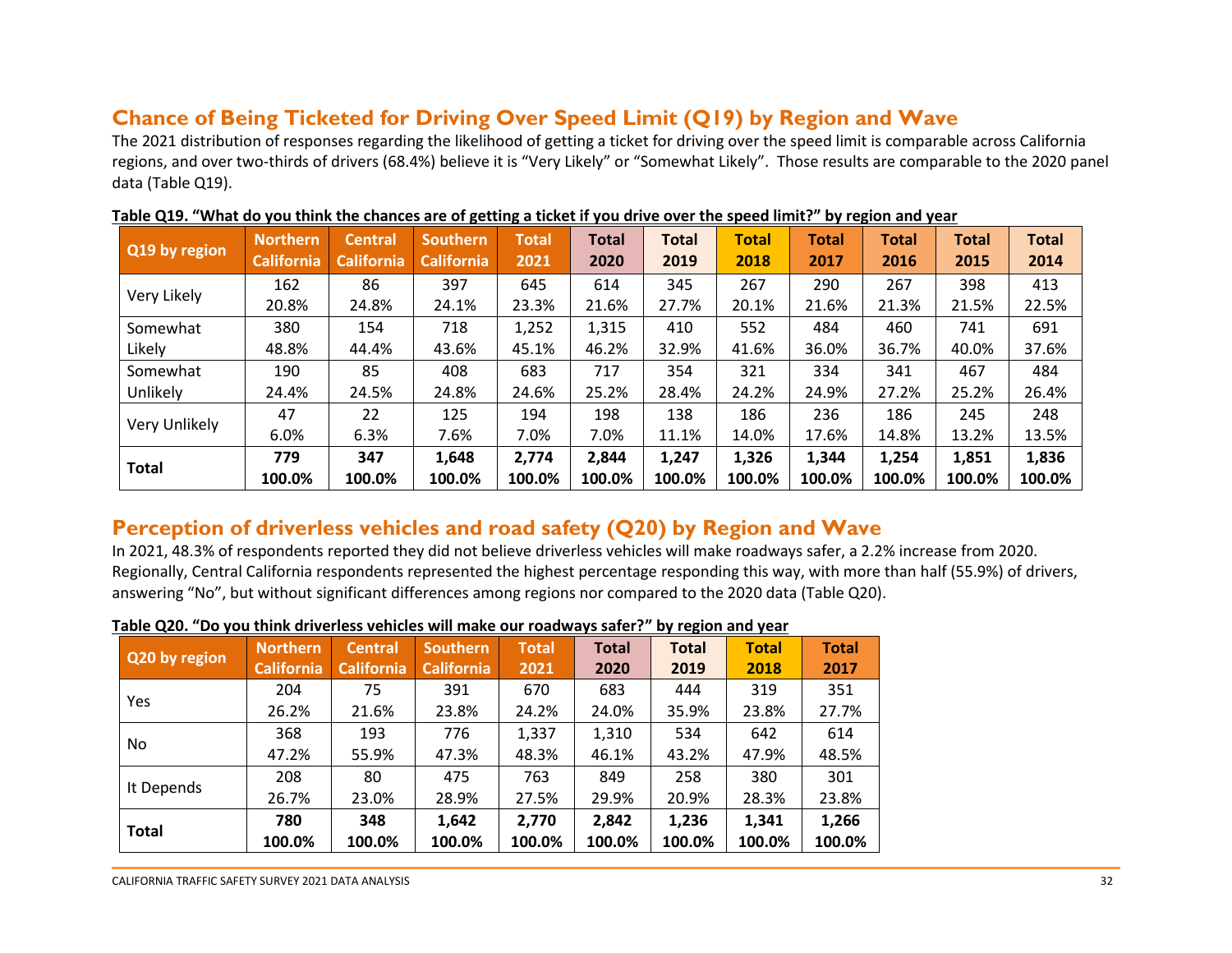### **Sharing roads with driverless vehicles (Q21) by Region and Wave**

The majority (58.1%) of drivers surveyed in 2021 were "Somewhat Uncomfortable" or "Very Uncomfortable" sharing the road with driverless vehicles, which is similar to the 2020 distribution of responses for this measure. Central California respondents were significantly more likely to report they are "Very Uncomfortable", compared to the other regions, and Northern California respondents were significantly more likely to report that they are "Very Comfortable" sharing the road with driverless vehicles (*p*<0.01, Table Q21).

<span id="page-32-0"></span>

| $1000$ with the computation and $1000$ and $1000$ matrix the solar with an increase nemercy. |                   |                   |                   |              |        | <b>NY ILANON MIN YUMI</b> |              |              |
|----------------------------------------------------------------------------------------------|-------------------|-------------------|-------------------|--------------|--------|---------------------------|--------------|--------------|
| Q21 by region                                                                                | <b>Northern</b>   | <b>Central</b>    | <b>Southern</b>   | <b>Total</b> | Total  | <b>Total</b>              | <b>Total</b> | <b>Total</b> |
|                                                                                              | <b>California</b> | <b>California</b> | <b>California</b> | 2021         | 2020   | 2019                      | 2018         | 2017         |
|                                                                                              | 127               | 35                | 233               | 395          | 381    | 246                       | 234          | 269          |
| Very Comfortable                                                                             | 16.4%             | 10.2%             | 14.2%             | 14.3%        | 13.4%  | 20.2%                     | 17.7%        | 21.0%        |
| Somewhat Comfortable                                                                         | 223               | 87                | 449               | 759          | 830    | 409                       | 318          | 287          |
|                                                                                              | 28.8%             | 25.3%             | 27.4%             | 27.5%        | 29.2%  | 33.6%                     | 24.0%        | 22.4%        |
| Somewhat Uncomfortable                                                                       | 240               | 104               | 530               | 874          | 892    | 323                       | 350          | 279          |
|                                                                                              | 31.0%             | 30.2%             | 32.4%             | 31.7%        | 31.4%  | 26.5%                     | 26.4%        | 21.6%        |
|                                                                                              | 184               | 118               | 425               | 727          | 738    | 239                       | 423          | 449          |
| Very Uncomfortable                                                                           | 23.8%             | 34.3%             | 26.0%             | 26.4%        | 26.0%  | 19.6%                     | 31.9%        | 35.0%        |
| <b>Total</b>                                                                                 | 774               | 344               | 1,637             | 2,755        | 2,841  | 1,217                     | 1,325        | 1,284        |
|                                                                                              | 100.0%            | 100.0%            | 100.0%            | 100.0%       | 100.0% | 100.0%                    | 100.0%       | 100.0%       |

| Table Q21. "How comfortable are you about sharing the road with driverless vehicles?" by region and year |
|----------------------------------------------------------------------------------------------------------|
|----------------------------------------------------------------------------------------------------------|

### **Perception of Legality for Bikes on Roadways (Q22) by Region and Wave**

When asked whether they believe it is legal to ride bicycles on roadways, 62.2% of surveyed drivers confirmed this, compared to 63.0% of the 2020 respondents, and there were no significant differences in perceptions for this measure among regions (Table Q22).

<span id="page-32-1"></span>

| .            |                   |                   |                   |        |        |              |              |              |              |              |              |
|--------------|-------------------|-------------------|-------------------|--------|--------|--------------|--------------|--------------|--------------|--------------|--------------|
| Q22 by       | <b>Northern</b>   | <b>Central</b>    | <b>Southern</b>   | Total  | Total  | <b>Total</b> | <b>Total</b> | <b>Total</b> | <b>Total</b> | <b>Total</b> | <b>Total</b> |
| region       | <b>California</b> | <b>California</b> | <b>California</b> | 2021   | 2020   | 2019         | 2018         | 2017         | 2016         | 2015         | 2014         |
| Yes          | 469               | 215               | 1,014             | 1,698  | 1,764  | 993          | 984          | 956          | 838          | 1,260        | 1,204        |
|              | 61.7%             | 63.0%             | 62.2%             | 62.2%  | 63.0%  | 80.2%        | 73.8%        | 72.2%        | 68.0%        | 68.6%        | 68.7%        |
|              | 291               | 126               | 617               | 1,034  | 1,038  | 245          | 349          | 369          | 395          | 577          | 549          |
| No.          | 38.3%             | 37.0%             | 37.8%             | 37.8%  | 37.0%  | 19.8%        | 26.2%        | 27.8%        | 32.0%        | 31.4%        | 31.3%        |
|              | 760               | 341               | 1,631             | 2,732  | 2,802  | 1.238        | 1,333        | 1,325        | 1,233        | 1,837        | 1,753        |
| <b>Total</b> | 100.0%            | 100.0%            | 100.0%            | 100.0% | 100.0% | 100.0%       | 100.0%       | 100.0%       | 100.0%       | 100.0%       | 100.0%       |

#### **Table Q22. "Do you think it is legal for bicyclists to ride on roadways when there is no bike lane?" by region and year**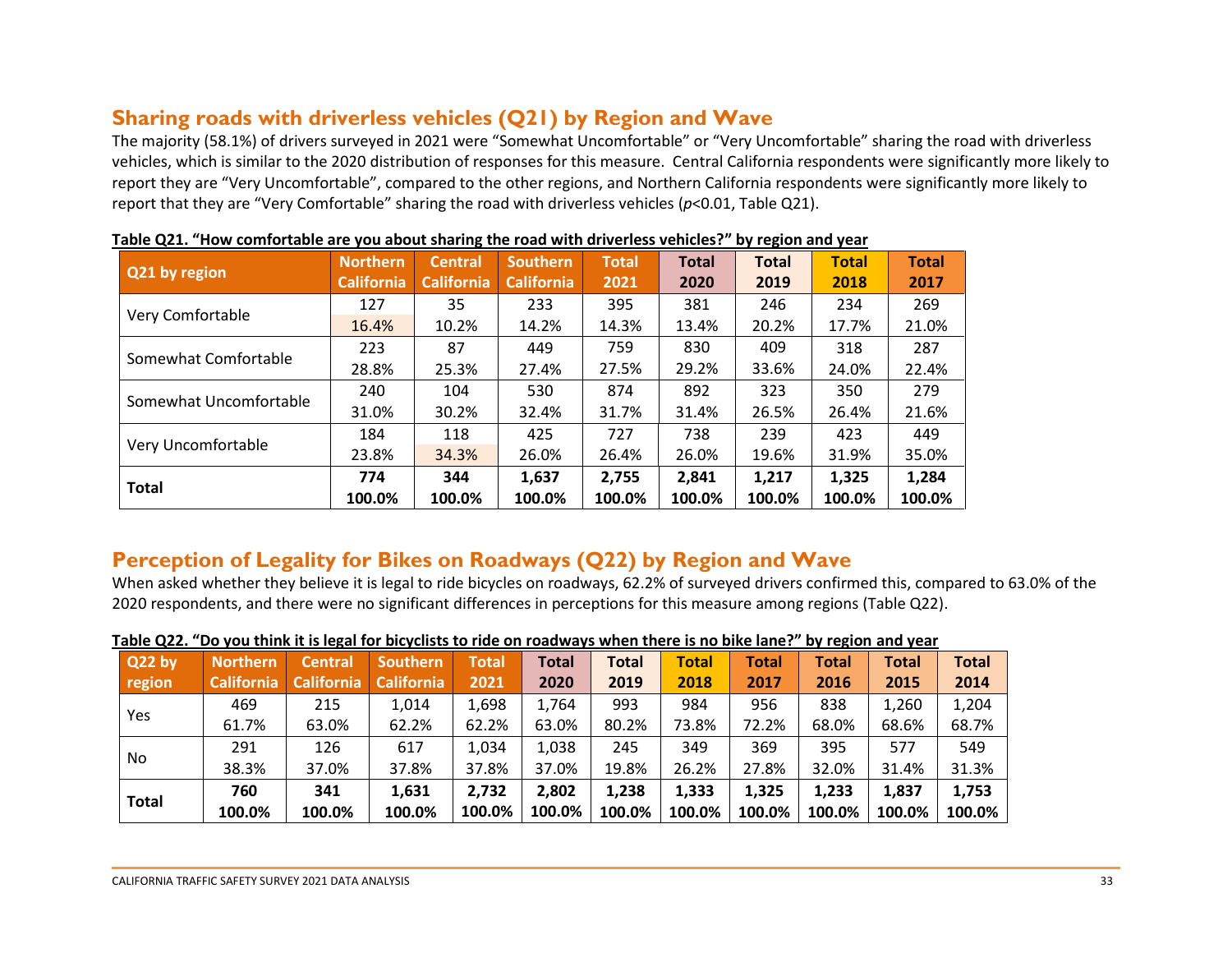### **Level of Comfort Sharing Road with Bicyclists with Bike Lanes (Q23) by Region and Wave**

Overall, 72.0% of drivers surveyed were "Very Comfortable" or "Somewhat Comfortable" sharing the road with bicyclists in bike lanes, and with a similar distribution among regions and when compared to the previous year's data (Table Q23).

<span id="page-33-0"></span>

| Q23 by region    | <b>Northern</b><br><b>California</b> | <b>Central</b><br><b>California</b> | <b>Southern</b><br><b>California</b> | <b>Total</b><br>2021 | <b>Total</b><br>2020 | <b>Total</b><br>2019 | <b>Total</b><br>2018 |
|------------------|--------------------------------------|-------------------------------------|--------------------------------------|----------------------|----------------------|----------------------|----------------------|
|                  |                                      |                                     |                                      |                      |                      |                      |                      |
|                  | 277                                  | 123                                 | 586                                  | 986                  | 1,034                | 570                  | 634                  |
| Very Comfortable | 35.7%                                | 35.4%                               | 35.7%                                | 35.7%                | 36.2%                | 45.1%                | 46.3%                |
| Somewhat         | 294                                  | 134                                 | 576                                  | 1,004                | 1,045                | 395                  | 369                  |
| Comfortable      | 37.9%                                | 38.6%                               | 35.1%                                | 36.3%                | 36.6%                | 31.3%                | 27.0%                |
| Somewhat         | 138                                  | 66                                  | 325                                  | 529                  | 506                  | 171                  | 205                  |
| Uncomfortable    | 17.8%                                | 19.0%                               | 19.8%                                | 19.1%                | 17.7%                | 13.5%                | 15.0%                |
| Very             | 67                                   | 24                                  | 155                                  | 246                  | 269                  | 127                  | 160                  |
| Uncomfortable    | 8.6%                                 | 6.9%                                | 9.4%                                 | 8.9%                 | 9.4%                 | 10.1%                | 11.7%                |
|                  | 776                                  | 347                                 | 1,642                                | 2,765                | 2,854                | 1,263                | 1,368                |
| <b>Total</b>     | 100.0%                               | 100.0%                              | 100.0%                               | 100.0%               | 100.0%               | 100.0%               | 100.0%               |

| Table Q23. "How comfortable are you with sharing the road with bicyclists when there IS a designated bike lane?" by region and year |
|-------------------------------------------------------------------------------------------------------------------------------------|
|-------------------------------------------------------------------------------------------------------------------------------------|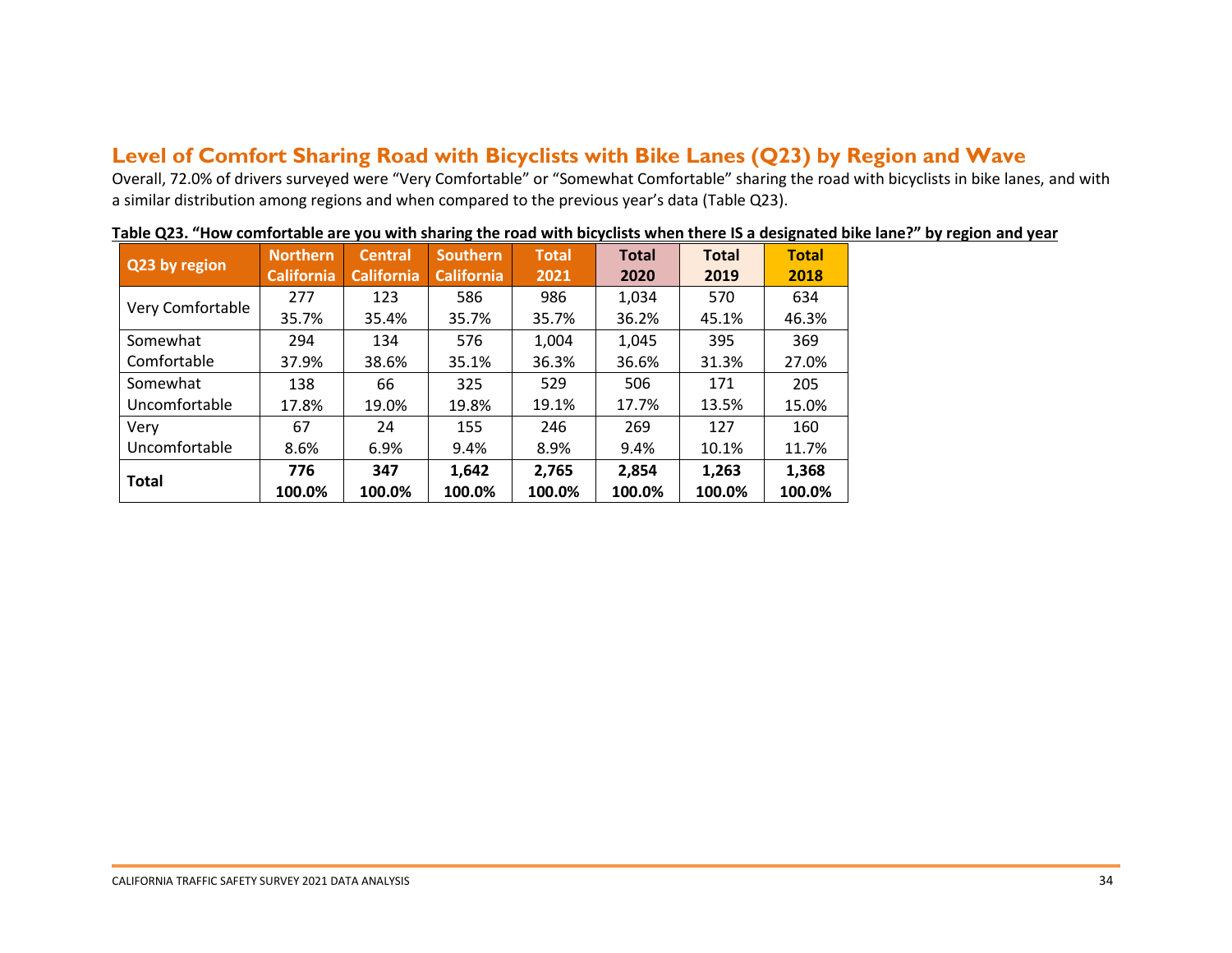# **Sharing Road with Bicyclists without Bike Lane (Q24) by Region and Wave**

In 2021, 38.8% of drivers surveyed were "Very Comfortable" or "Somewhat Comfortable" sharing the road with bicyclists without a bike lane, similar to the 2020 survey and without significant differences across California regions (Table Q24).

| Q24 by region    | <b>Northern</b>   | <b>Central</b>    | <b>Southern</b>   | <b>Total</b> | <b>Total</b> | <b>Total</b> | <b>Total</b> |
|------------------|-------------------|-------------------|-------------------|--------------|--------------|--------------|--------------|
|                  | <b>California</b> | <b>California</b> | <b>California</b> | 2021         | 2020         | 2019         | 2018         |
|                  | 112               | 40                | 202               | 354          | 396          | 289          | 237          |
| Very Comfortable | 14.5%             | 11.6%             | 12.3%             | 12.8%        | 13.9%        | 22.9%        | 17.4%        |
| Somewhat         | 219               | 91                | 410               | 720          | 702          | 327          | 329          |
| Comfortable      | 28.3%             | 26.5%             | 24.9%             | 26.0%        | 24.7%        | 25.9%        | 24.2%        |
| Somewhat         | 219               | 121               | 520               | 860          | 887          | 281          | 348          |
| Uncomfortable    | 28.3%             | 35.2%             | 31.6%             | 31.1%        | 31.2%        | 22.3%        | 25.6%        |
| Very             | 225               | 92                | 513               | 830          | 855          | 364          | 446          |
| Uncomfortable    | 29.0%             | 26.7%             | 31.2%             | 30.0%        | 30.1%        | 28.9%        | 32.8%        |
|                  | 775               | 344               | 1,645             | 2.764        | 2,840        | 1,261        | 1,360        |
| <b>Total</b>     | 100.0%            | 100.0%            | 100.0%            | 100.0%       | 100.0%       | 100.0%       | 100.0%       |

**Table Q24. "How comfortable are you with sharing the road with bicyclists when there ISN'T a designated bike lane?" by region and year**

# <span id="page-34-0"></span>**Safety Problems Experienced as Pedestrian or Bicyclist (Q25): Coding Categories**

Respondents were asked to identify the safety problems they had experienced as pedestrians or bicyclists in the past six months in a multiplechoice question. The provided answers and additional codes based on open-ended responses (highlighted in blue) are shown in Table Q25\_1.

#### **Table Q25\_1. "Think of the times you have been a pedestrian or bicyclist in the last 6 months. What safety problems did you experience, if any?" Coding Categories**

<span id="page-34-1"></span>

| <u>, . coc, coc.</u>                 |                                           |
|--------------------------------------|-------------------------------------------|
| Distracted drivers using cell phones | <b>Bicycle behavior</b>                   |
| Cars not stopping                    | Drivers turning right without looking     |
| Cars going too fast                  | Drivers don't see or look for pedestrians |
| <b>Bicyclists not stopping</b>       | Drivers not paying attention              |
| Lots of Traffic                      | Drivers stopping in crosswalk             |
| Almost getting hit by car or bike    | Lack of awareness of bike lanes           |
| Lack of sidewalks or bike lanes      | Lack of awareness of right-of-way         |
| None                                 | Not Applicable-Have not been a            |
| Other                                | pedestrian/bicyclist because of COVID     |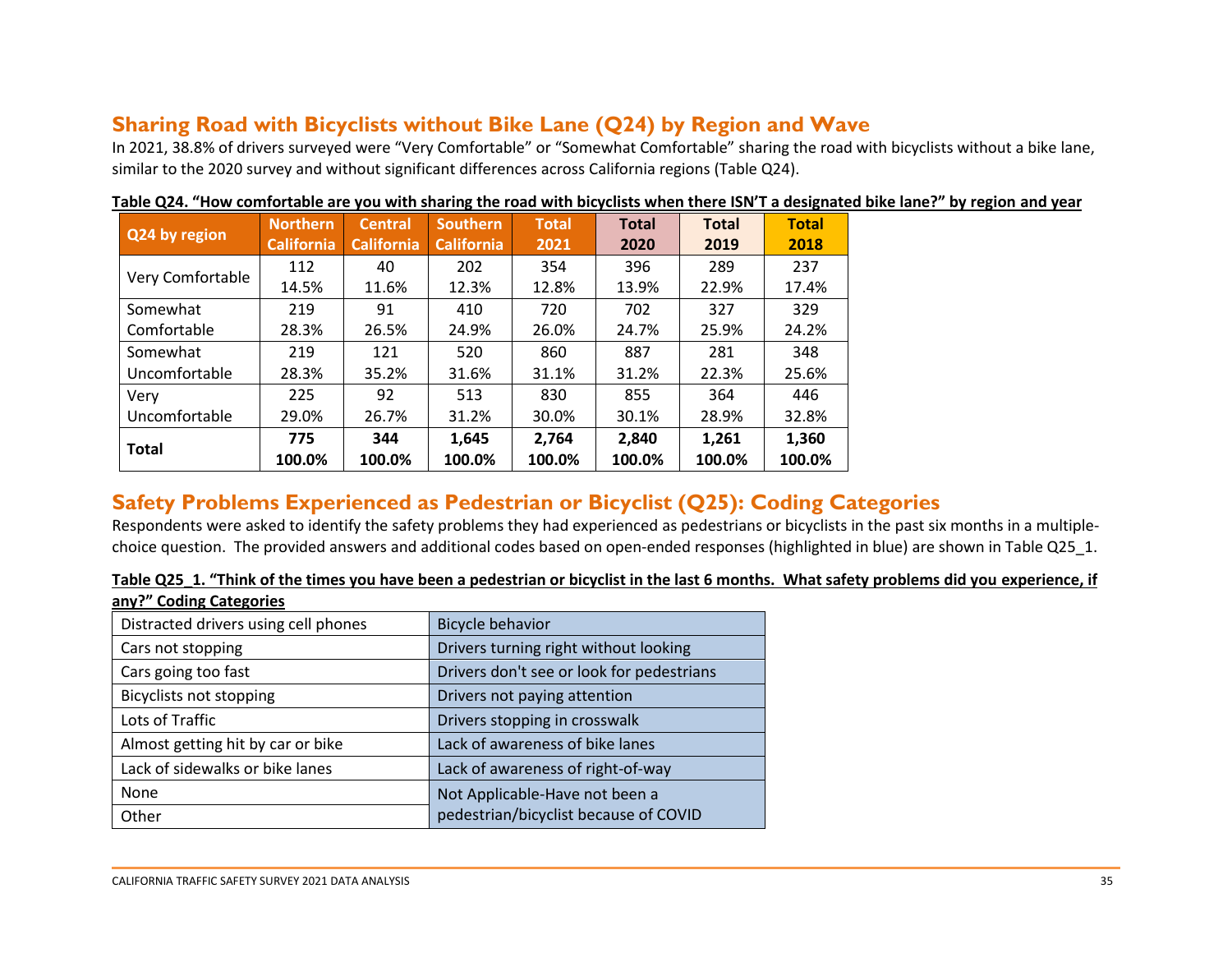In 2021, respondents reported a total of 7,451 answers on safety problems experienced as a pedestrian or bicyclist - "Cars going too fast" was reported most frequently, accounting for 20.2% of responses and given by 54.5% of drivers. "Cars not stopping" was the second most frequent response with 17.9% of responses provided by 48.4% of drivers, followed by "Distracted drivers (cell phones)" as the third most frequent response with 14.2% of answers and reported by 38.2% of drivers (Table Q25\_2 with the three most frequently mentioned responses highlighted).

| <b>Q25 all answers combined</b>                                         | <b>Count</b> | $%$ of<br>answers | $%$ of<br><b>Drivers</b> |
|-------------------------------------------------------------------------|--------------|-------------------|--------------------------|
| Cars going too fast                                                     | 1,507        | 20.2%             | 54.5%                    |
| Cars not stopping                                                       | 1,337        | 17.9%             | 48.4%                    |
| Distracted drivers (cell phones)                                        | 1,057        | 14.2%             | 38.2%                    |
| Lack of sidewalks or bike lanes                                         | 914          | 12.3%             | 33.1%                    |
| Lots of traffic                                                         | 819          | 11.0%             | 29.6%                    |
| Almost getting hit by car or bike*                                      | 742          | 10.0%             | 26.8%                    |
| <b>Bicyclists not stopping</b>                                          | 644          | 8.6%              | 23.3%                    |
| <b>NONE</b>                                                             | 385          | 5.2%              | 13.9%                    |
| Not Applicable-Have not been a<br>pedestrian/bicyclist because of COVID | 15           | 0.2%              | 0.5%                     |
| All Other Responses Combined                                            | 32           | 0.4%              | 1.2%                     |
| <b>Total</b>                                                            | 7,451        | 100.0%            | 269.5%                   |

#### **Table Q25\_2. Frequencies Q25 by percent of answers and percent of drivers**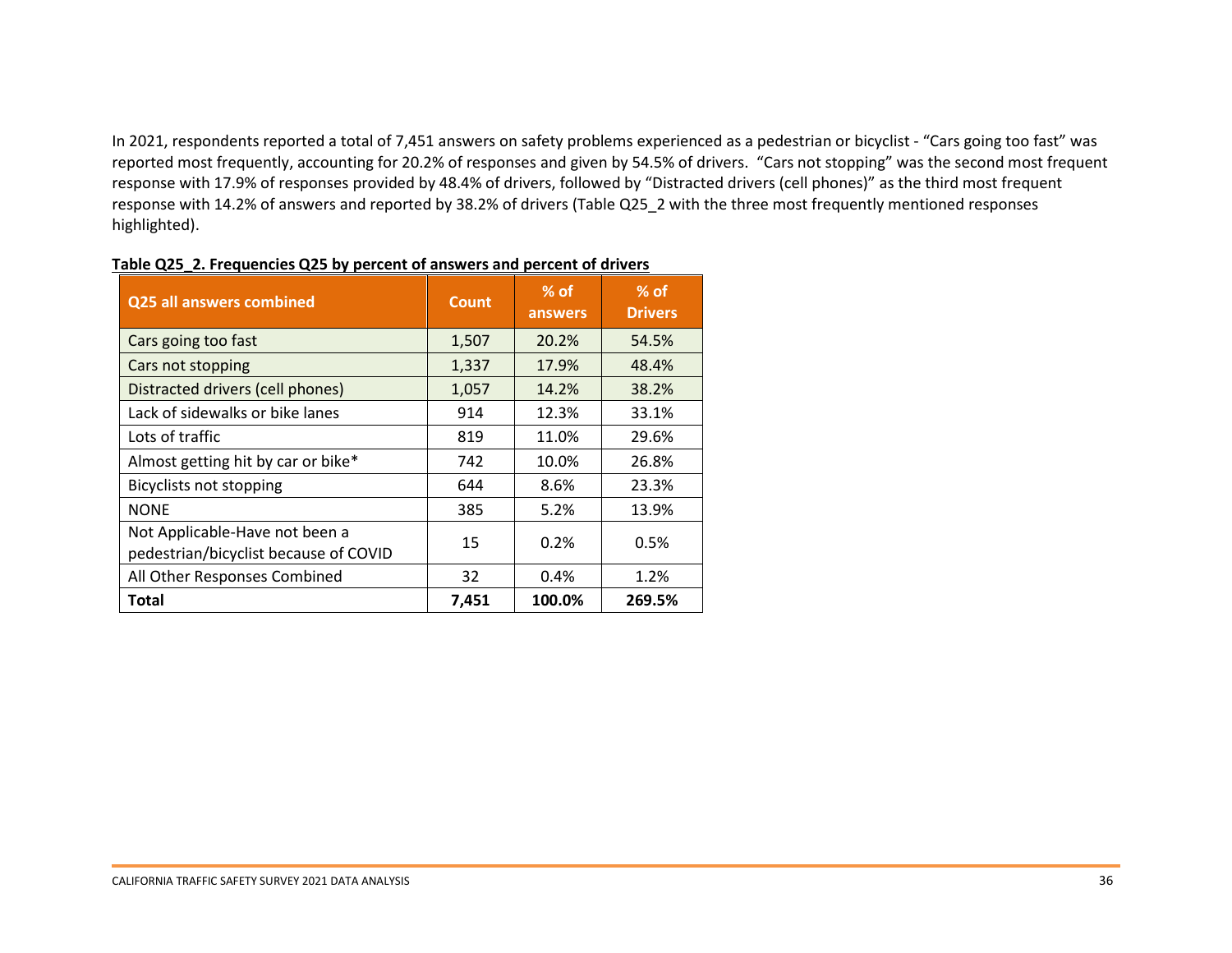# **Safety Problems Experienced as Pedestrian or Bicyclist (Q25) by Region and Wave**

The safety problems experienced as a pedestrian or bicyclist by California region and survey year are outlined in Table Q25\_3, with similar results among regions and when compared to the 2020 data. The answering option with a slight change to the verbiage are outlined under the table.

<span id="page-36-0"></span>

| ану: рутскион ани усаг<br>Q25 by region | <b>Northern</b><br><b>California</b> | <b>Central</b><br><b>California</b> | <b>Southern</b><br><b>California</b> | <b>Total</b><br>2021 | <b>Total</b><br>2020     | <b>Total</b><br>2019 | <b>Total</b><br>2018 |
|-----------------------------------------|--------------------------------------|-------------------------------------|--------------------------------------|----------------------|--------------------------|----------------------|----------------------|
|                                         |                                      |                                     |                                      |                      |                          |                      |                      |
| Cars going too fast                     | 422                                  | 182                                 | 902                                  | 1,507                | 1,598                    | 336                  | 239                  |
|                                         | 20.7%                                | 20.0%                               | 20.0%                                | 20.2%                | 20.7%                    | 17.7%                | 12.3%                |
| Cars not stopping                       | 362                                  | 157                                 | 818                                  | 1,337                | 1,403                    | 432                  | 336                  |
|                                         | 17.8%                                | 17.3%                               | 18.1%                                | 17.9%                | 18.1%                    | 22.8%                | 17.3%                |
| Distracted drivers (cell phones)        | 275                                  | 116                                 | 666                                  | 1,057                | 1,246                    | 348                  | 426                  |
|                                         | 13.5%                                | 12.7%                               | 14.8%                                | 14.2%                | 16.1%                    | 18.4%                | 21.9%                |
| Lack of sidewalks or bike lanes*        | 256                                  | 128                                 | 530                                  | 914                  | 858                      | 37                   | 52                   |
|                                         | 12.6%                                | 14.1%                               | 11.8%                                | 12.3%                | 11.1%                    | 2.0%                 | 2.7%                 |
|                                         | 214                                  | 96                                  | 509                                  | 819                  | 791                      | 98                   | 106                  |
| Lots of traffic                         | 10.5%                                | 10.6%                               | 11.3%                                | 11.0%                | 10.2%                    | 5.2%                 | 5.5%                 |
|                                         | 194                                  | 90                                  | 457                                  | 742                  | 741                      | 197                  | 185                  |
| Almost getting hit by a car or bike**   | 9.5%                                 | 9.9%                                | 10.1%                                | 10.0%                | 9.6%                     | 10.4%                | 9.5%                 |
|                                         | 203                                  | 66                                  | 374                                  | 644                  | 718                      | 69                   | 67                   |
| <b>Bicyclists not stopping</b>          | 10.0%                                | 7.3%                                | 8.3%                                 | 8.6%                 | 9.3%                     | 3.6%                 | 3.5%                 |
|                                         | 97                                   | 61                                  | 227                                  | 385                  | 320                      | 308                  | 352                  |
| <b>NONE</b>                             | 4.8%                                 | 6.7%                                | 5.0%                                 | 5.2%                 | 4.1%                     | 16.3%                | 18.1%                |
|                                         | 9                                    | 7                                   | 17                                   | 32                   | 62                       | 55                   | 162                  |
| All Other Responses Combined            | 0.4%                                 | 0.7%                                | 0.3%                                 | 0.4%                 | 0.6%                     | 2.9%                 | 8.4%                 |
| Not Applicable-Have not been a          | 4                                    | 5                                   | 6                                    | 15                   | $\overline{\phantom{a}}$ |                      | --                   |
| pedestrian because of COVID             | 0.2%                                 | 0.6%                                | 0.1%                                 | 0.2%                 |                          |                      |                      |
|                                         | 2,036                                | 909                                 | 4,506                                | 7,451                | 7,736                    | 1,894                | 1,942                |
| <b>Total</b>                            | 100.0%                               | 100.0%                              | 100.0%                               | 100.0%               | 100.0%                   | 100.0%               | 100.0%               |

**Table Q25\_3. "Think of the times you have been a pedestrian or bicyclist in the last 6 months. What safety problems did you experience, if any?" by region and year**

\*"Lack of sidewalks" in 2020 survey

\*\*"Almost getting hit by a car" in 2020 survey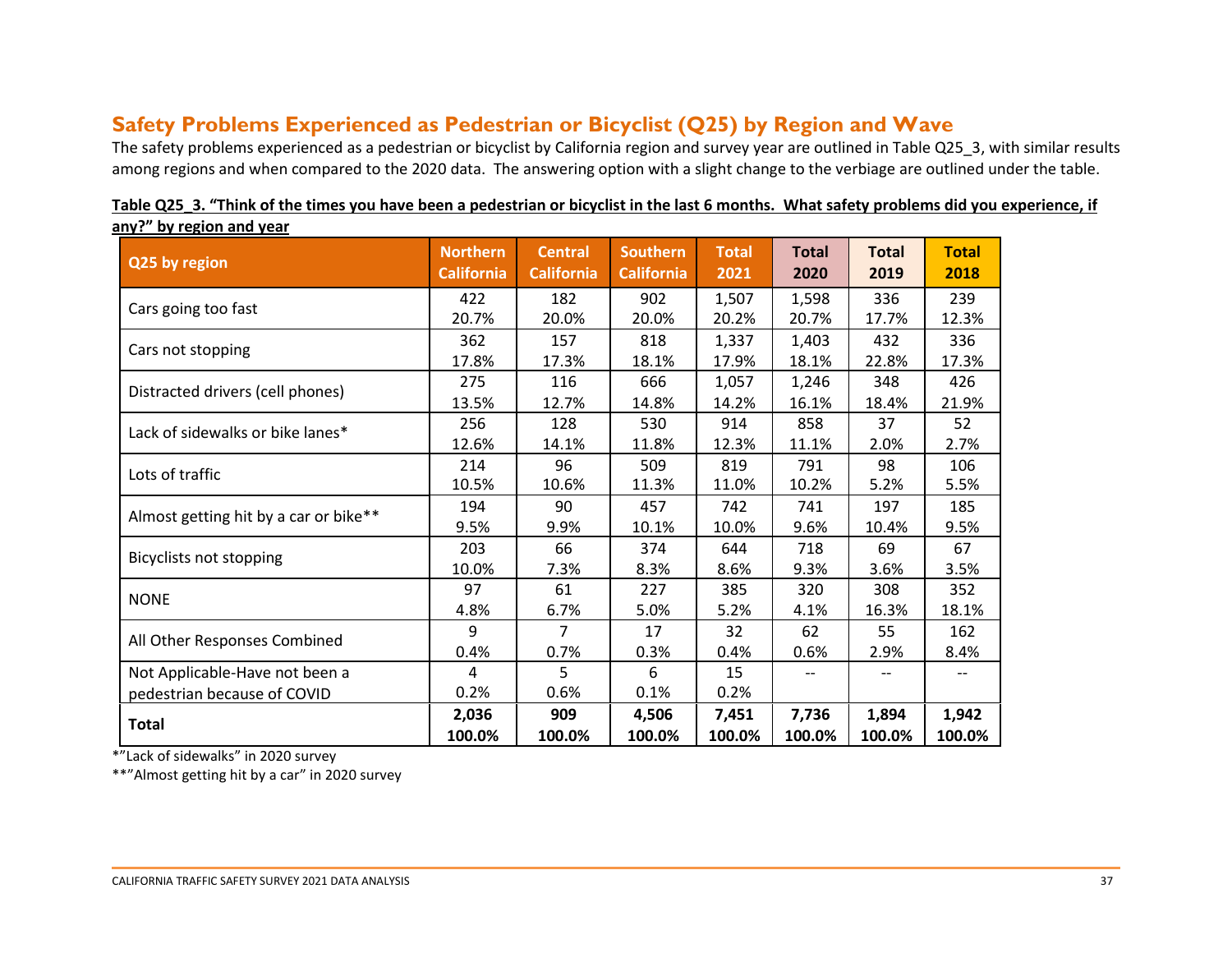### **Safety Problems Experienced as Driver around Pedestrians and Bicyclists (Q26)**

The safety problems reported while driving near pedestrians and bicyclists are outlined in Table Q26 1, based on 8,516 responses and with the three most frequently mentioned responses highlighted. "Pedestrians not using crosswalks" was reported most frequently by 55.9% of respondents, while half of the respondents (50.6%) also indicated "Pedestrians stepping off curb without looking" as a safety problem.

<span id="page-37-0"></span>

| Q26 all answers combined                                                 | <b>Count</b> | $\%$ of $\,$<br>answers | $%$ of<br><b>Drivers</b> |
|--------------------------------------------------------------------------|--------------|-------------------------|--------------------------|
| Pedestrians not using crosswalks                                         | 1,548        | 18.2%                   | 55.9%                    |
| Pedestrians stepping off curb without looking                            | 1,399        | 16.4%                   | 50.6%                    |
| Cyclists not stopping at stop signs or traffic lights                    | 1,255        | 14.7%                   | 45.4%                    |
| Pedestrians/cyclists not being visible enough                            | 1,117        | 13.1%                   | 40.4%                    |
| Pedestrians/cyclists distracted behavior<br>(phones, ear pods, headsets) | 1,087        | 12.8%                   | 39.3%                    |
| Cyclists being in the road or blocking traffic                           | 960          | 11.3%                   | 34.7%                    |
| Lack of sidewalks or bike lanes                                          | 905          | 10.6%                   | 32.7%                    |
| None                                                                     | 221          | 2.6%                    | 8.0%                     |
| All Other Responses Combined                                             | 12           | 0.1%                    | 0.3%                     |
| Lack of awareness of right-of-way/Not following<br>rules of road         | 11           | 0.1%                    | 0.4%                     |
| Total                                                                    | 8,516        | 100.0%                  | 307.8%                   |

#### **Table Q26\_1. Frequencies Q26 by percent of answers and percent of drivers**